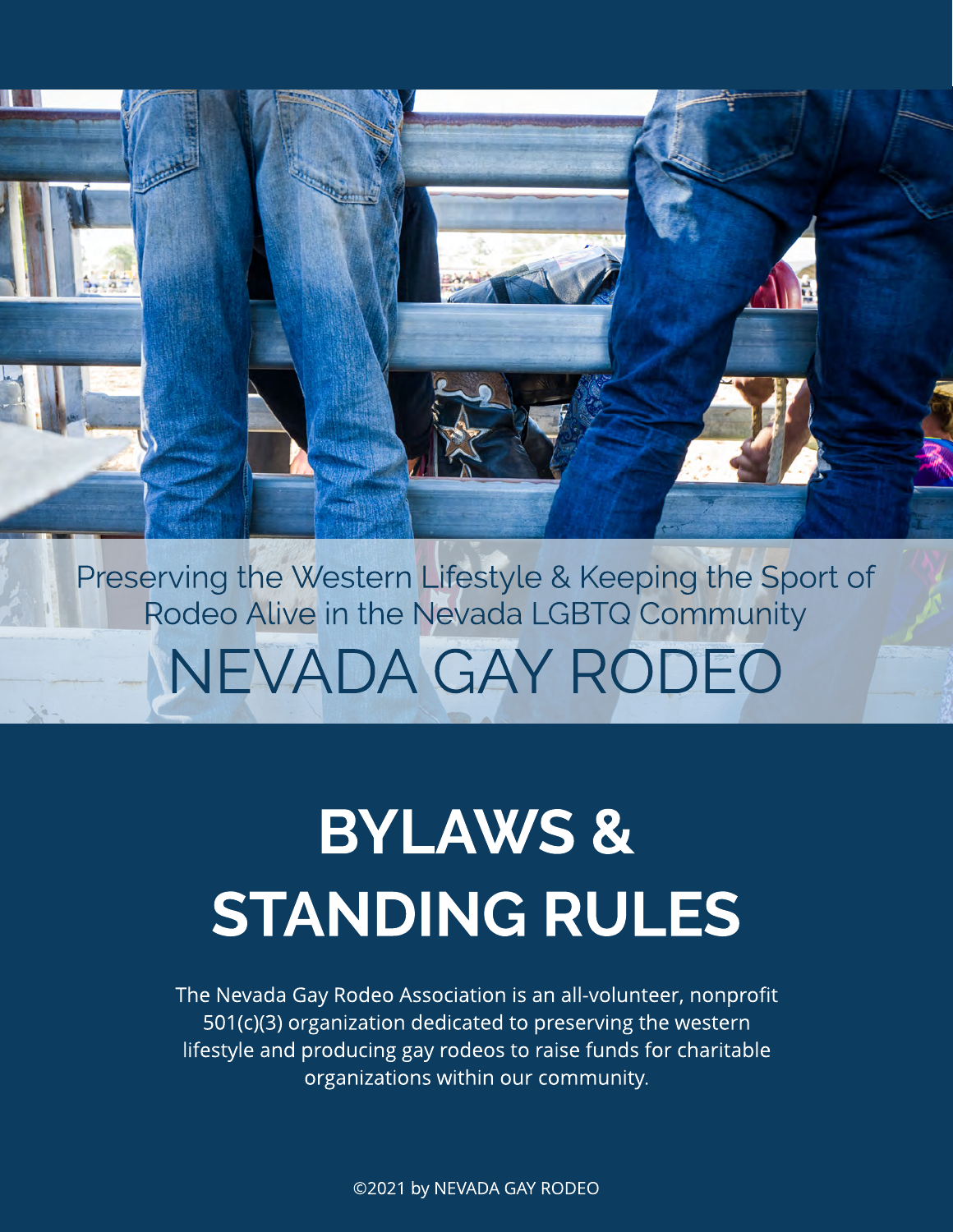# **TABLE OF CONTENTS**

| ARTICLE IV: Classes of Membership, Rights of Members, Qualifications of Members2-5 |  |
|------------------------------------------------------------------------------------|--|
|                                                                                    |  |
|                                                                                    |  |
|                                                                                    |  |
|                                                                                    |  |
|                                                                                    |  |
|                                                                                    |  |
|                                                                                    |  |
|                                                                                    |  |
|                                                                                    |  |
|                                                                                    |  |
|                                                                                    |  |
|                                                                                    |  |
|                                                                                    |  |
|                                                                                    |  |
|                                                                                    |  |
|                                                                                    |  |
|                                                                                    |  |
|                                                                                    |  |
|                                                                                    |  |
|                                                                                    |  |
|                                                                                    |  |
|                                                                                    |  |
|                                                                                    |  |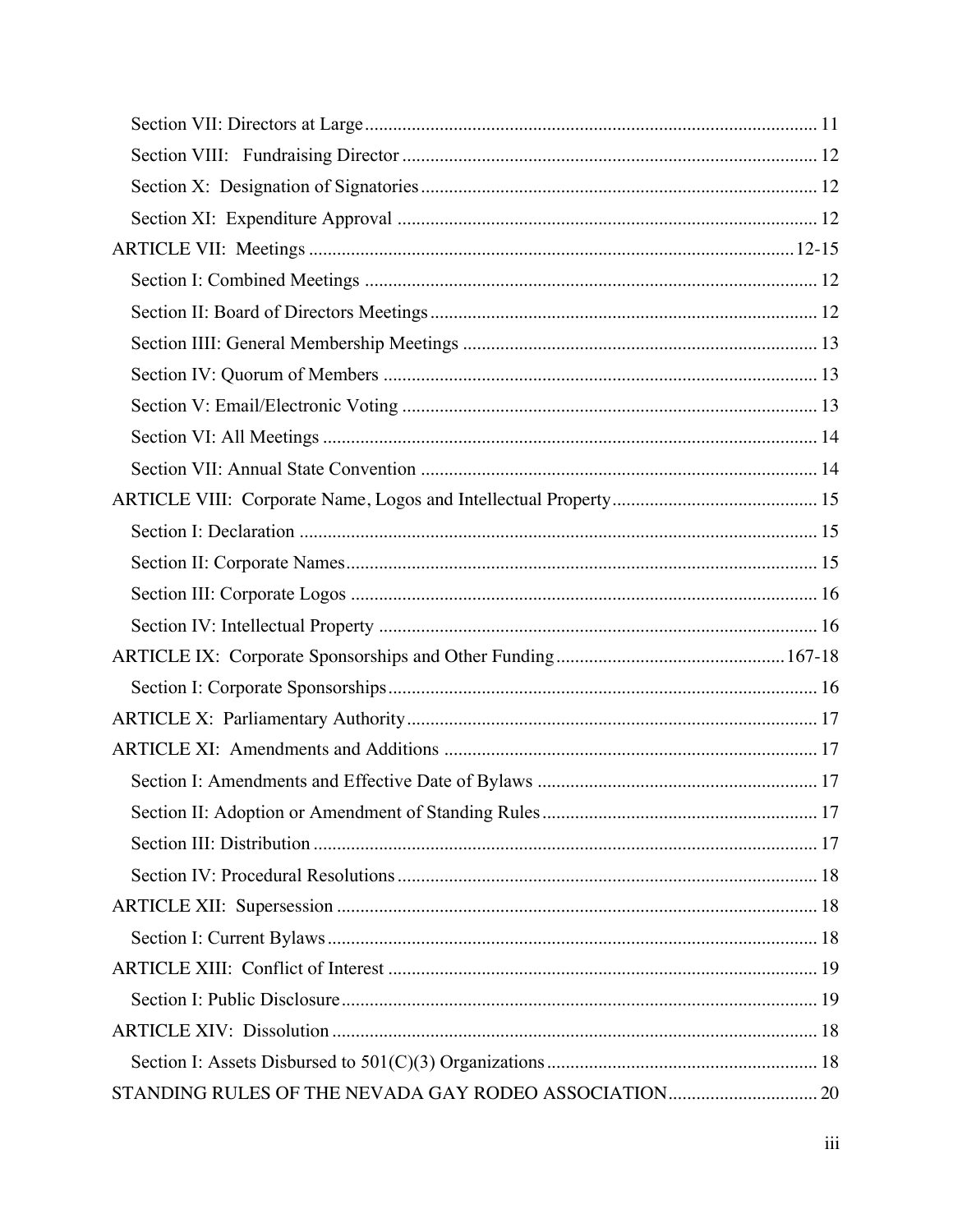| Section 3: Use of Social and Professional Networking on Behalf of NGRA  31 |  |
|----------------------------------------------------------------------------|--|
|                                                                            |  |
|                                                                            |  |
|                                                                            |  |
|                                                                            |  |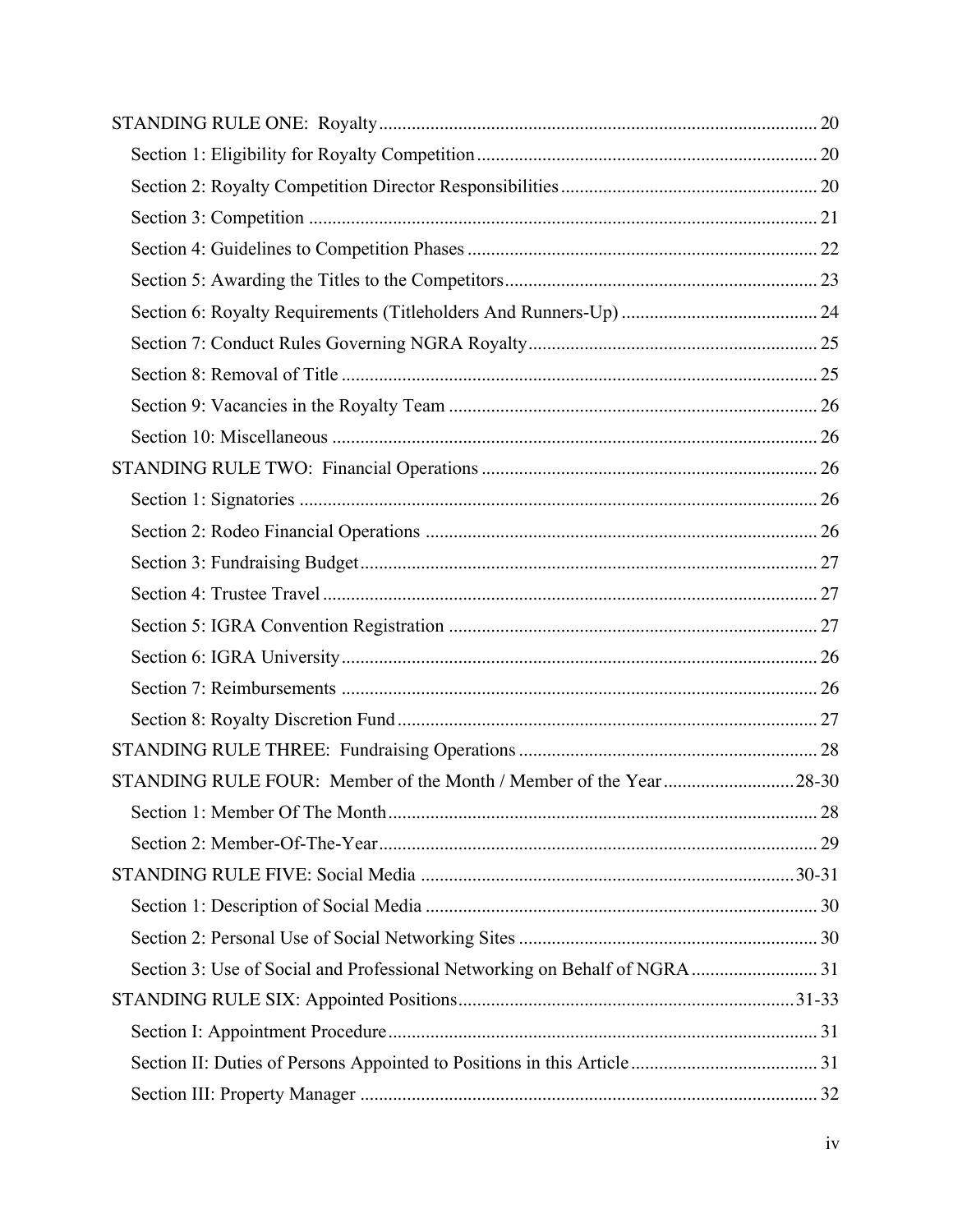| Exhibit 2: Royalty Spirit & Community Service Interview Worksheet 38-40 |  |
|-------------------------------------------------------------------------|--|
|                                                                         |  |
|                                                                         |  |
|                                                                         |  |
|                                                                         |  |
|                                                                         |  |
|                                                                         |  |
|                                                                         |  |
|                                                                         |  |
|                                                                         |  |
|                                                                         |  |
|                                                                         |  |
|                                                                         |  |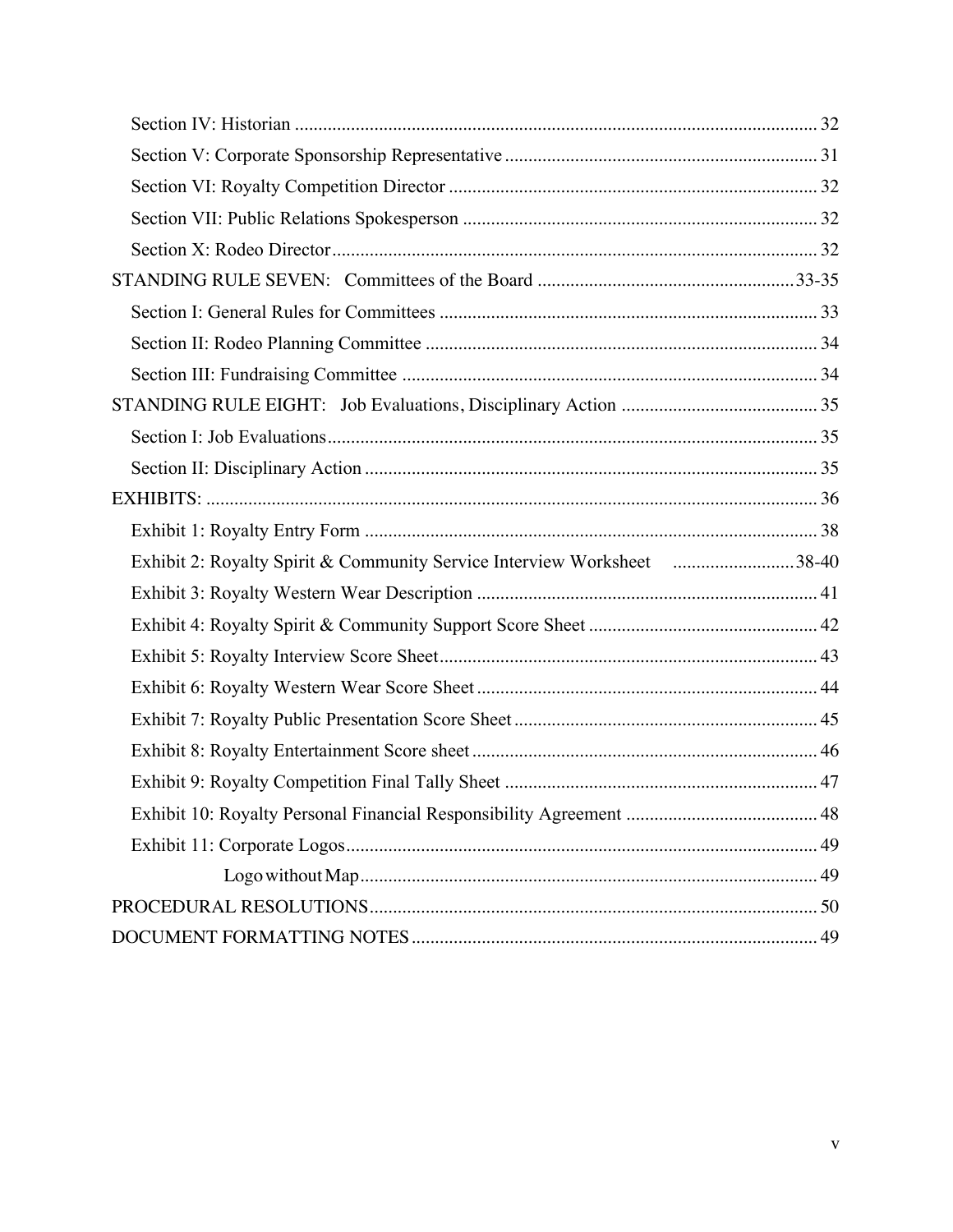## **BYLAWS OF NEVADA GAY RODEO ASSOCIATION, INC.**

## **A NON-PROFIT CORPORATION**

These bylaws are the continuous and permanent code(s) of rules adopted by the Board of Directors and Membership of the Corporation for the regulation and management of the affairs of the Corporation and the actions of the Members, Board of Directors and Officers of the Corporation.

The name of the Organization shall be the Nevada Gay Rodeo Association (NGRA), a corporation for public benefit as per NRS (Nevada Revised Statues) of the Nevada State Code Section 82.021. There may be recognition of Chapter Organizations under separate regional names.

## **ARTICLE I: Objective and Purposes**

## **Section I: Objective – Nature of Business**

- A. To operate as a non-profit organization exclusively for charitable works.
- B. To engage in charitable activities, whether by volunteering services or by raising funds, whereby the proceeds shall be donated to other non-profit organizations which the general membership shall choose. These include, but are not limited to, organizations which provide care, support and education to persons and families with AIDS/HIV, to children and families stricken by life-threatening illness or injury, to families and communities needing emergency support and assistance following a disaster, and/or to organizations that provide animal welfare and education.
- C. To be an association whose members share a common interest in rodeo, equestrian events, and/or western lifestyles for educational and charitable purposes.
- D. NGRA shall not engage in any discrimination, including but not limited to gender, physical handicap, race, religion, creed, sexual orientation, age, color, or national origin.
- E. NGRA is an all-volunteer organization and a member may only receive compensation from NGRA when approved by the Board of Directors, and in accordance with the conflict of interest policy.
- F. NGRA shall be an organization that receives a substantial part of its financial support from the general public with the balance provided by corporate sponsorships.

## **ARTICLE II: Corporate Offices**

- A. The principal office shall be located in Las Vegas, Nevada.
- B. Additional Offices:

The Corporation may also have offices at such other places, both within and outside the State of Nevada, as the Board of Directors may determine or the needs of the business of the Corporation may require.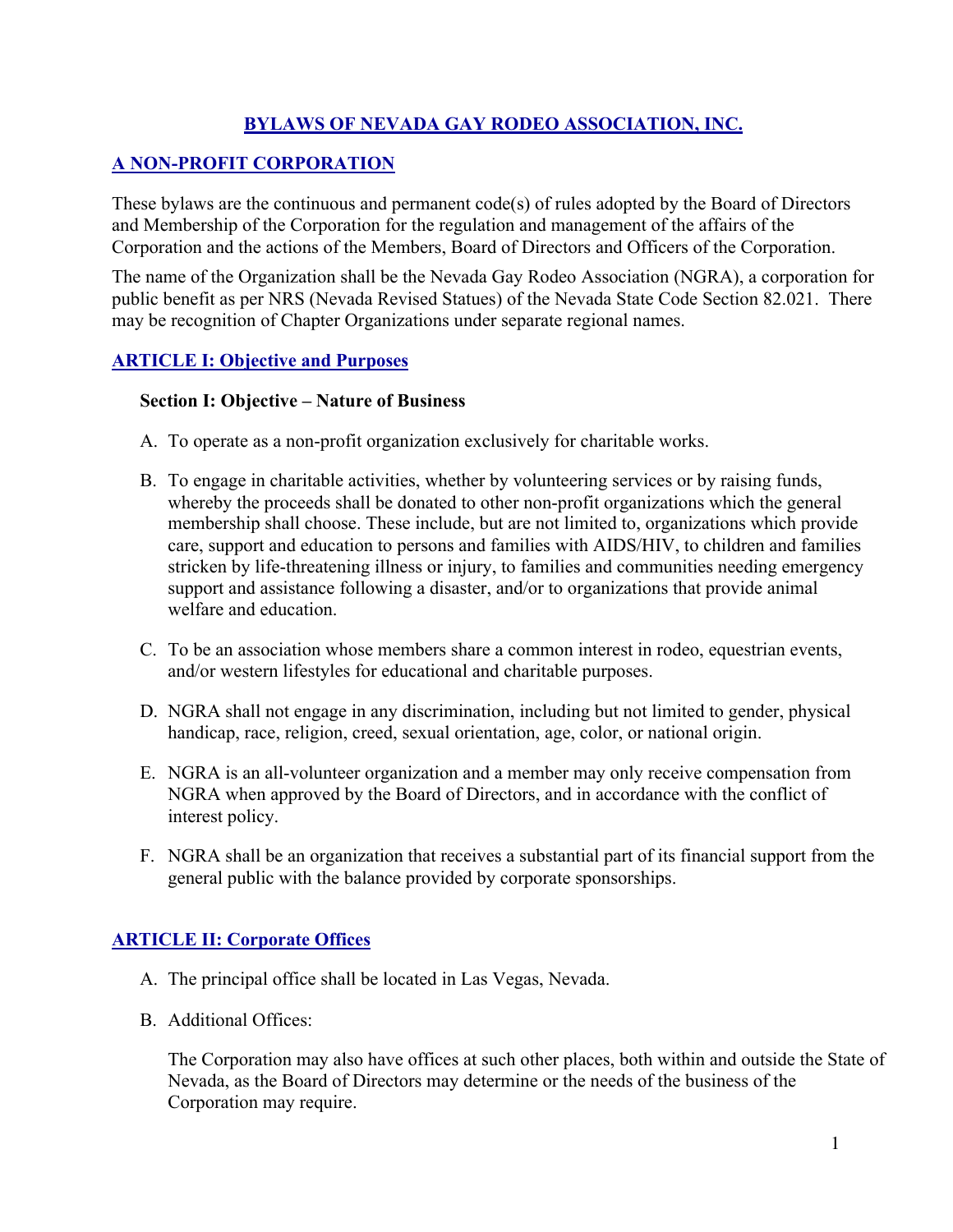## **ARTICLE III: Satellite Chapters**

- A. Satellite chapters may be formed within the state of Nevada with the approval of the Board of Directors and ratified two-thirds majority at a general membership meeting.
- B. There must be a minimum of twenty active members within the said region prior to requesting approval.
- C. Upon approval, a governing Board of no less than five persons must be elected by the members of that region.

## **ARTICLE IV: Classes of Membership, Rights of Members, Qualifications of Members**

Annual membership shall be from January 1 to December 31.

## **Section I: Classes of Membership**

A. Membership Qualifications:

Members shall be persons of responsibility, integrity, honesty and with a good standing in the community. It will be the responsibility of the Board of Directors to review all applications and notify the applicant of acceptance and to acquaint approved applicants with these bylaws to the extent the applicant understands and concurs with NGRA's goals and responsibilities.

- B. Individual Member:
	- 1. Any person, who is 18 years or older (proof of age required), who is interested in the sport and/or activities involved in rodeo and/or Western lifestyle and has expressed enough interest by paying annual dues may be considered for membership.
	- 2. Shall have a one-vote privilege.
	- 3. Shall receive a name badge upon initial application.
	- 4. Shall be notified via e-mail when updated NGRA bylaws or standing rules are posted on the NGRA website.
	- 5. Shall be eligible to compete in any I.G.R.A. sanctioned event.
- C. Corporate Membership:
	- 1. A Corporate Membership may be held by any corporate enterprise, which has successfully completed the application process and has been approved by a majority vote of the Board of Directors. Upon its approval, a Corporate Member shall pay an annual membership fee as determined by the current Board of Directors yearly to the NGRA.
	- 2. Shall be entitled, by choice, to be listed in NGRA publications.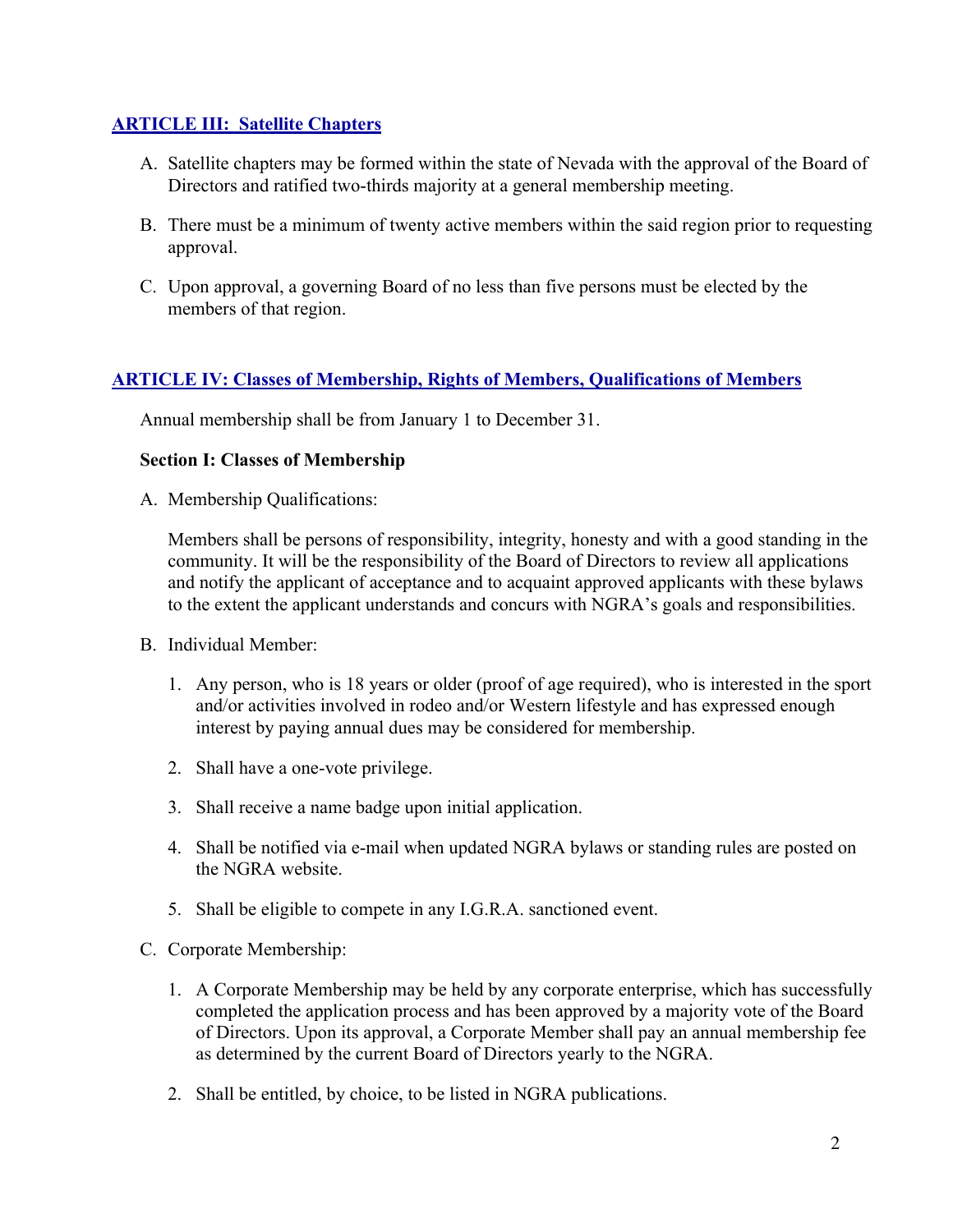- 3. Upon request, shall receive one membership badge.
- 4. May be represented at fundraisers and/or events.
- 5. Shall register with the Secretary of the Corporation, the name of the person who shall carry the one vote privilege at the time of submitting a membership application.
- 6. Any subsequent changes shall be registered in writing and delivered to the Secretary, prior to the next scheduled General Membership meeting.
- 7. Shall be notified via e-mail when updated NGRA bylaws or standing rules are posted on the NGRA website.
- D. Honorary Member
	- 1. Honorary memberships shall be held by individuals nominated at a Board of Directors or General Membership Meeting, approved by the Board of Directors, and elected by a majority of the General Membership at the following General Membership Meeting.
	- 2. Shall receive all benefits of an individual member, with the exception of a vote.
	- 3. Honorary memberships granted at any time during a calendar year shall expire on December 31 of that same year.
- E. Lifetime Member
	- 1. Lifetime membership may be granted to a person or persons who have shown continuous outstanding service to the NGRA.
	- 2. Any member of NGRA may nominate a member who they believe is deserving of this recognition. The nomination is subject to approval by a majority vote of the membership at the next General Membership meeting.
	- 3. The outgoing President shall become a lifetime member subject to approval by a majority vote of the membership at the next regular General Membership meeting upon completion of his/her full term.
	- 4. Shall receive all benefits of an individual member.

#### F. Contestant Member

- 1. Any person, who is 18 years or older (proof of age required) and has completed his/her application for membership in NGRA and wishes to compete in an IGRA sanctioned event.
- 2. Shall not receive a name badge.
- 3. Shall not be eligible to vote.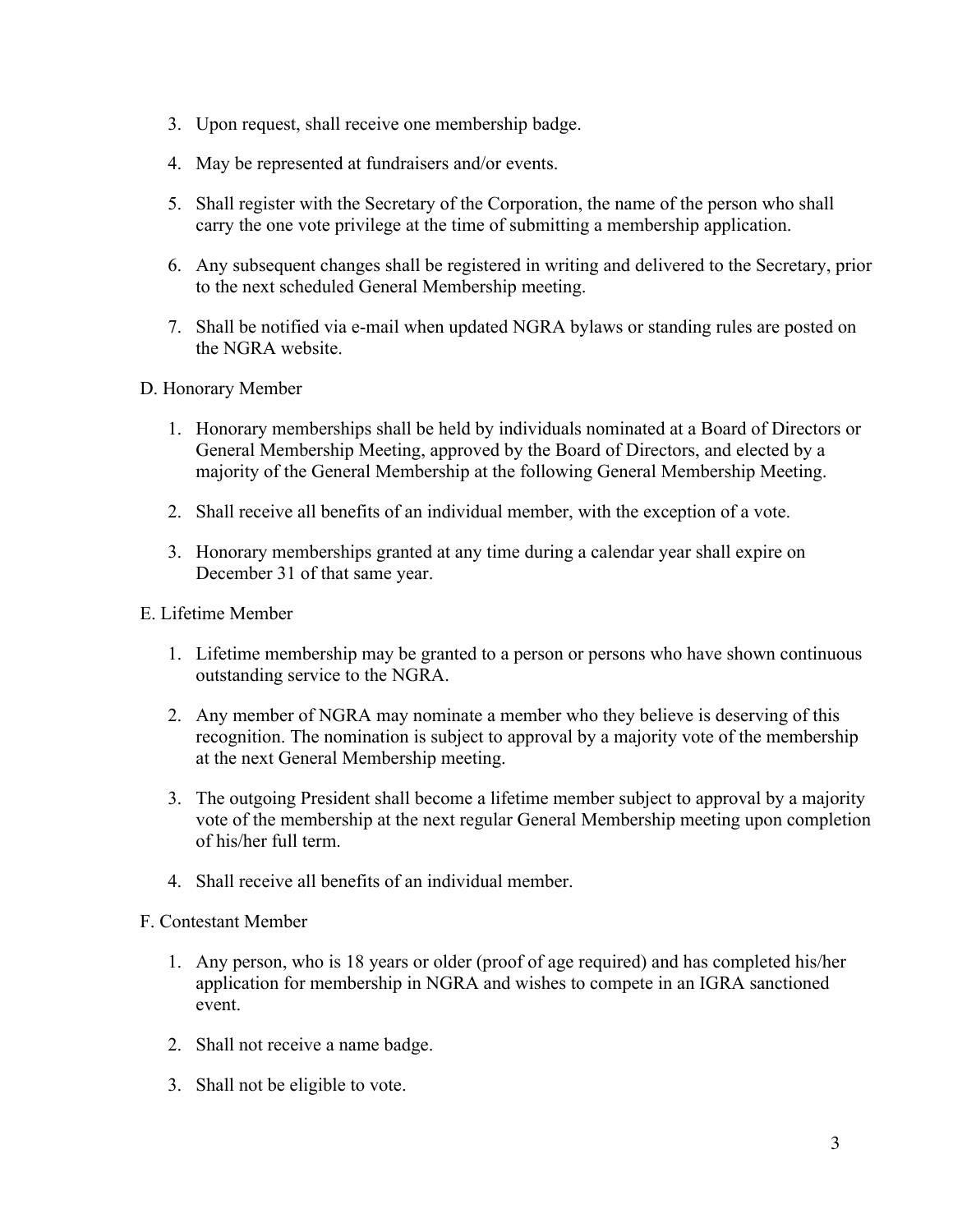#### **Section II: Membership Dues**

- A. Initial membership set-up fee for Individual and Corporate classes of membership shall be the amount determined by the current Board of Directors and ratified by the general membership.
- B. Annual membership fee shall be the amount determined by the Board of Directors and ratified by the general membership. New Individual and Corporate members will be pro-rated at onetwelfth of the annual fee per month, following membership acceptance.
- C. Contestant membership fee shall be the amount determined by the Board of Directors and ratified by the general membership. Contestant memberships are not prorated and are only good for the calendar year in which they are applied for and purchased. A contestant membership can be purchased annually.

#### D. Renewals

- 1. Notice of Renewal of Annual Memberships for Individual and Corporate Members shall be sent out in November and December, with a December 31<sup>st</sup> due date. Individual and Corporate Memberships which are not renewed by the end of December shall be assessed a \$10.00 reinstatement fee plus the current year's annual dues. Memberships which are not renewed by the end of January will be cancelled. An individual or Corporate member whose membership is cancelled shall be treated as a new member and must pay any and all fees assessed to new members.
- 2. Honorary memberships may be renewed through nomination by the Board of Directors at the close of the membership year (by December 31), with a vote by the general membership to ratify the honorary membership in January of the succeeding year.
- 3. The Board of Directors, by majority vote, may extend the renewal period based upon the needs of the organization.

#### **Section III: Termination of Membership**

- A. A member may terminate his or her membership by submitting notice of such termination to the President or Secretary of the corporation personally or by mail or e-mail. The termination will be effective upon date of delivery (in the case of personal notice or e-mail) or upon the postmark date (in the case of notice by postal mail).
- B. No membership dues will be refunded upon termination of membership.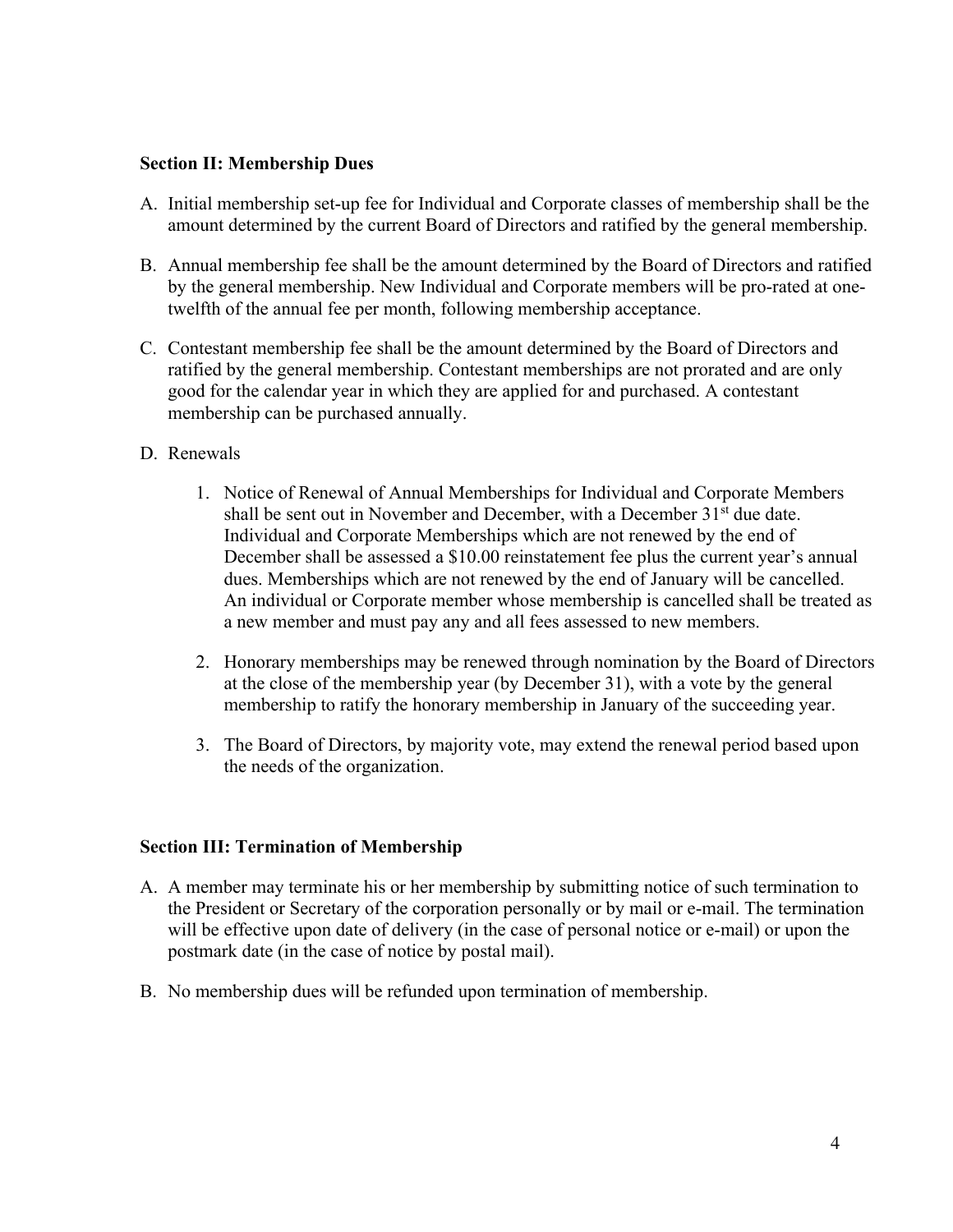## **Section IV: Limitations of Membership**

No Member shall represent, obligate or bind this Corporation, through their joining, representing, or affiliating with any other organization, without the prior approval of the Board of Directors.

## **Section V: Number of Members**

There is no limit on the number of members the corporation may admit.

## **Section VI: Membership Information**

- A. The corporation shall keep a membership roster containing the name and address of each member. Termination of the membership of any member shall be recorded in this roster, together with the date of termination of such membership. Such roster shall be kept in the possession of the Treasurer of the Board of Directors.
- B. A Membership List shall be sent to the IGRA office within fifteen (15) days prior to the beginning of each rodeo year. The contents of the membership list shall coincide with the current IGRA bylaws/requirements.

#### **Section VII: Non-Liability of Members**

A member of this corporation is not, as such, personally liable for the debts, liabilities, or obligations of the corporation.

#### **Section VIII: Non-Transferability of Memberships**

No members may transfer a membership or any right arising there from. All rights of membership cease upon the member's death.

#### **Section IX: Liability Waiver and Insurance**

- A. This Corporation assumes no responsibility and the enactment of the waiver procedure shall endure.
- B. Indemnification: The NGRA shall indemnify and hold all directors, officers, trustees, and committee members harmless from all liabilities, obligations, claims, causes of action, or expenses of any kind, including, without limitation, attorney's fees that may arise or be incurred by them as a result of the responsible performance of their duties for or in behalf of NGRA, to the full extent allowed by law.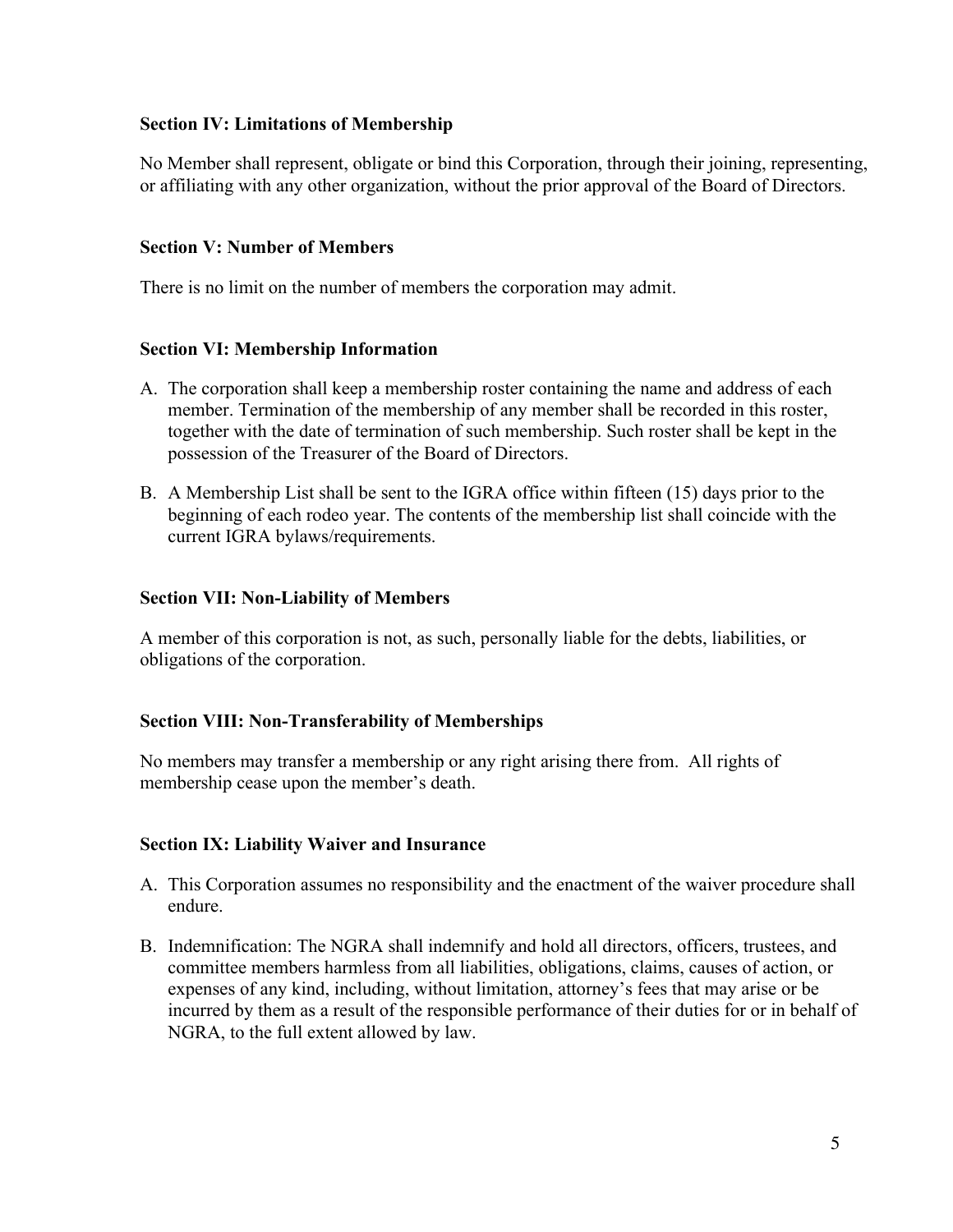## **ARTICLE V: Officers and Directors**

#### **Section I: Officers/Directors of the Corporation and Terms of Office**

- A. President Two-Year Term concurrent with the term of Secretary and elected in odd numbered years
- B. Vice-President -Two-Year Term concurrent with the term of Treasurer and elected in even numbered years
- C. Secretary Two-Year Term concurrent with the term of President and elected in odd numbered years
- D. Treasurer Two Year Term concurrent with term of Vice-President and elected in even numbered years
- E. Trustee Three-Year Term
- F. Three (3) Directors at Large One-Year Term elected annually
- G. Fundraising Director appointed by the Board of Directors annually
- H. The immediate past president of NGRA is eligible to serve on the Board of Directors as a nonvoting member for a period of one year following his/her term as president. This individual serves in an advisory role and will not be counted towards the quorum necessary to hold a Board meeting.

## **Section II: Eligibility**

- A. Honorary and Contestant members are not eligible for an elected or appointed position on the Board of Directors.
- B. Any other fully paid active member who has been a member for at least one hundred eighty (180) calendar days may be a candidate for an Officer position; candidates for Directors must have been a fully paid active member for at least ninety (90) days.
- C. No individual may hold more than one Board position.
- D. No individual may be a member of the Royalty Team and serve as President or Vice President at the same time without prior approval of the current Board of Directors.
- E. Notification of candidacy shall be presented to the Board of Directors by the Chairperson of the Nominating Committee no later than the close of the October General Membership meeting.
- F. The Chairperson of the Nominating Committee shall verify eligibility of candidacy with the Vice President.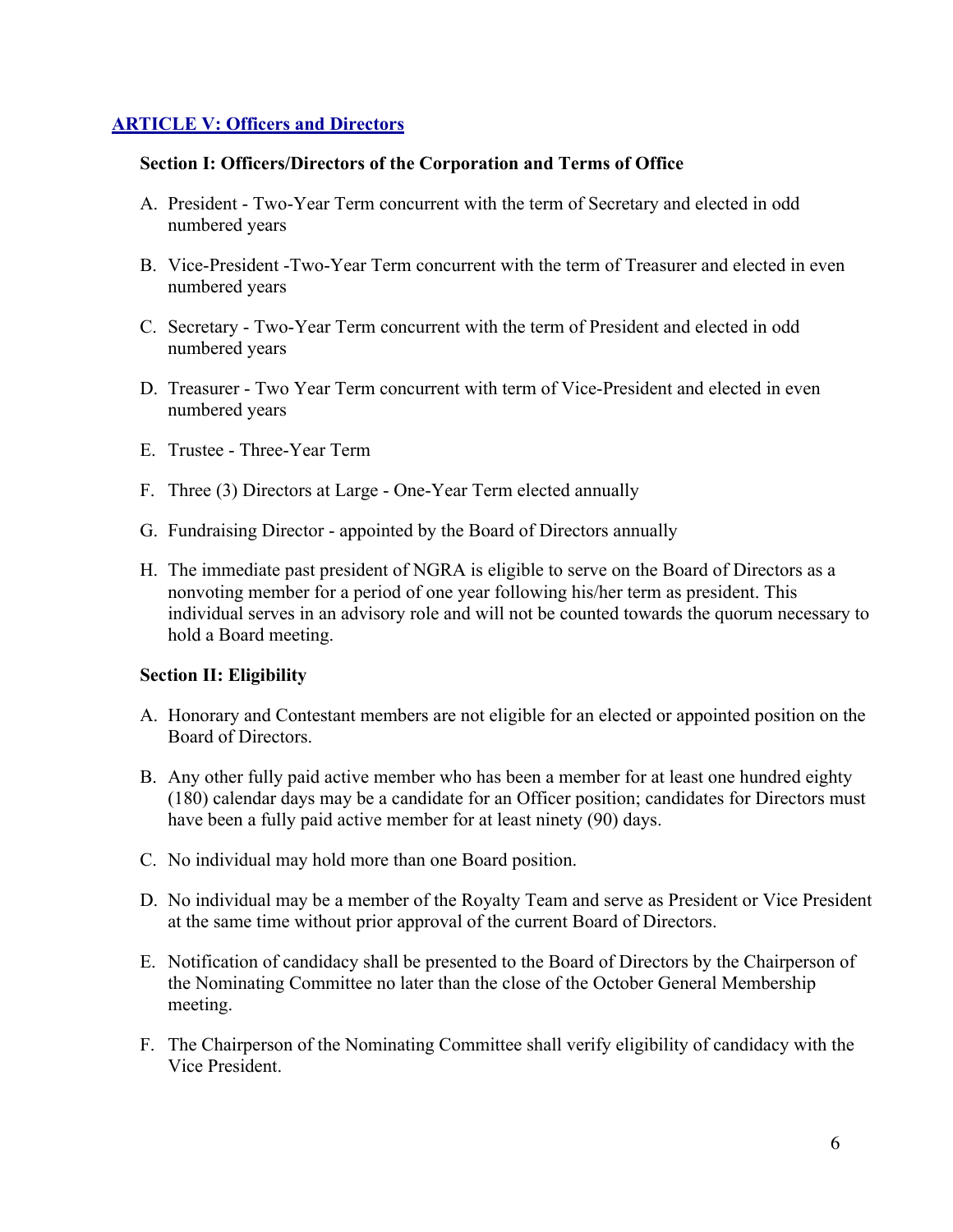## **Section III: Elections**

- A. Ballots shall be emailed in a secure manner immediately after the November general membership meeting and voting will end at midnight the day prior to the December Board of Directors meeting.
- B. Elections for the office of trustee shall occur every third year. Ballots shall be emailed in a secure manner immediately after the August general membership meeting. Voting will end at midnight the day prior to the September Board of Directors and general membership meeting.
- C. For all Officers, a majority of the votes cast shall be necessary to elect. A majority is defined as more than fifty percent of the votes cast by persons qualified to vote.
- D. For the three (3) Director at Large positions, the top three (3) vote recipients will be elected to the positions. However, each position must receive at least a majority of the votes cast. A majority is defined as more than fifty (50) percent of the votes cast by the persons qualified to vote.
- E. Tabulation of the ballots will be done electronically and overseen by the Election Coordinator or an independent person(s) as authorized by the Board of Directors.
- F. If an Officer candidate fails to receive a majority of the votes cast, there will be a run-off election between the two top vote recipients. If one or both of the two top vote recipients withdraw(s) from the election or is (are) otherwise unavailable, the run-off will include the candidate(s) with the next highest vote total(s). In the case of Directors at Large, a run-off election will include the top two (2), or possibly more, vote recipients, as necessary to fill all three (3) Director at Large positions. The current Officer or Director should continue in office until the run-off election is decided.
- G. Newly elected Officers shall be announced to the general membership no later than December 31st.
- H. Elected officers shall assume their duties on January 1.

## **Section IV: Appointment of a Fundraising Director**

The Fundraising Director shall serve a one-year term beginning the first day of the month following his/her appointment and may be reappointed for consecutive terms. The Board of Directors shall appoint a Fundraising Director in the following manner:

- A. During the last quarter of the year, the president shall submit a call for applications and/or letter of intent to the membership via the webpage and e-mail, with a due date of the next scheduled board meeting from the call date. Timeline for submissions should be at least twenty-five days.
- B. Upon receipt of applications/letters of intent, the President will forward to the Board of Directors for review.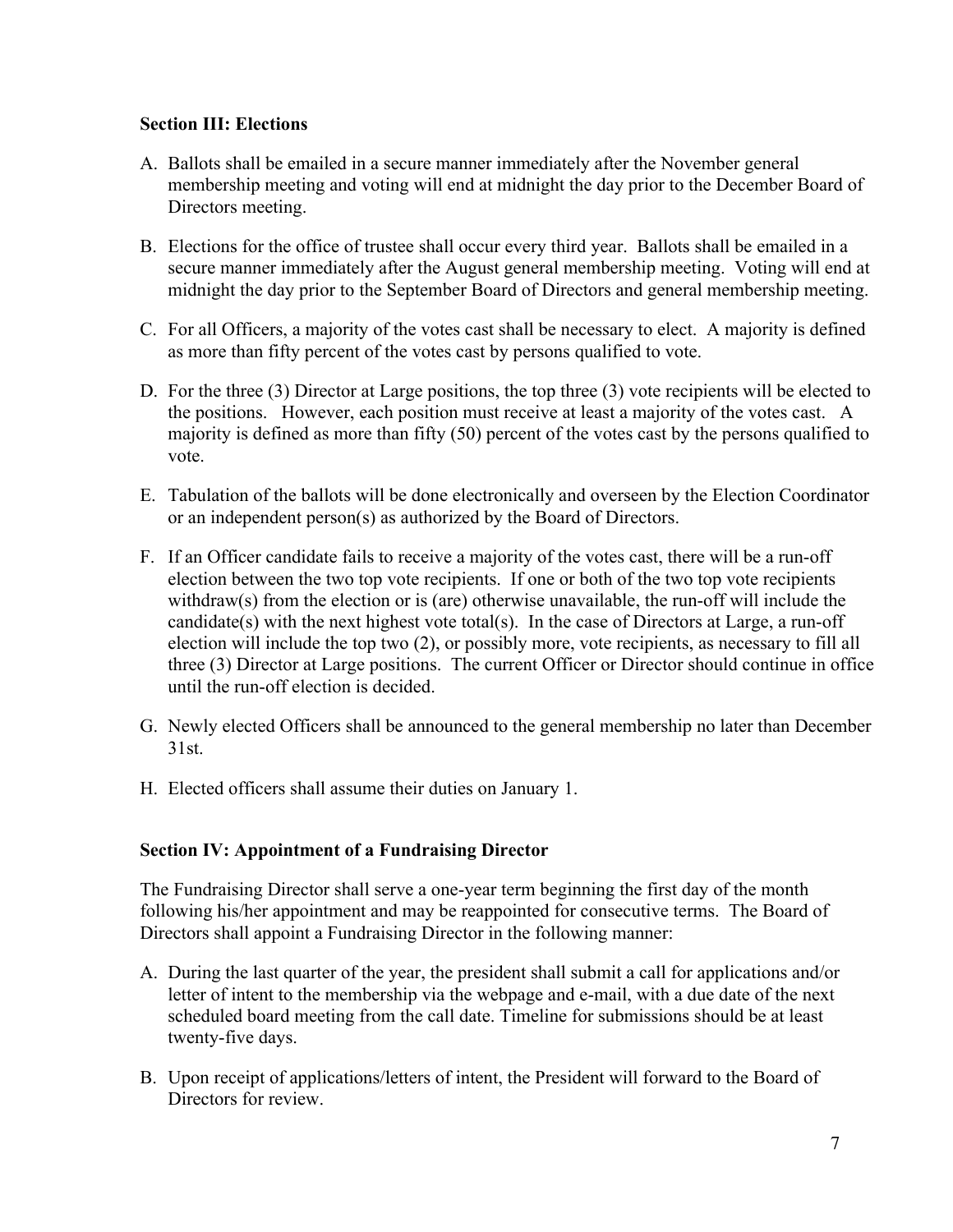- C. The Board of Directors will interview candidates at a regularly scheduled Board of Directors meeting following receipt of applications/letters.
- D. The interviews shall take place in front of those members who are present, but the Board may ask other candidates for the position to leave room while interviews for his/her competitors are being conducted.
- E. Following interviews, the Board shall select a candidate by majority vote.

## **Section V: Vacancies**

A vacancy, which may occur in the office of President, shall be filled by the Vice-President. Any other vacancy of an Elected or Appointed Officer/Board member shall be filled by appointment by the President with approval of the Board of Directors.

## **Section VI: Members Eligibility to Vote**

The right to vote in any election of the Corporation shall be reserved for all active members who are entitled by the bylaws to a vote and who have held such membership for at least sixty days prior to the ballot distribution date.

## **ARTICLE VI: Duties of Officers and Directors**

#### **Section I: Primary Duties Explained**

- A. All elected and appointed officers, except the Trustee, are required to attend a minimum of nine (9) monthly board meetings and sixty (60) percent of all other NGRA events. In addition, they should attend the NGRA convention. The president shall be notified by a member of the Board of Directors of their planned absence at least 24 hours prior to the monthly meeting. Board members not meeting this requirement may be subject to discipline as outlined in Standing Rule Eight, Section II. Disciplinary Action.
- B. Newly elected Board members must be present at the first Board of Directors meeting following January  $1<sup>st</sup>$ , unless their absence has been approved by the President at least one week in advance of the meeting. Outgoing Board members must have their records in order and hand them over to their successors at this time.
- C. All elected officers, the Rodeo Director, and the Fundraising Director shall prepare a written report of their activities monthly. The report shall be provided to the secretary no later than 7 days prior to the board meeting.
- D. All members of the Board shall work to establish and maintain good working relationships with other IGRA Associations, and organizations supporting rodeo or similar charitable aims.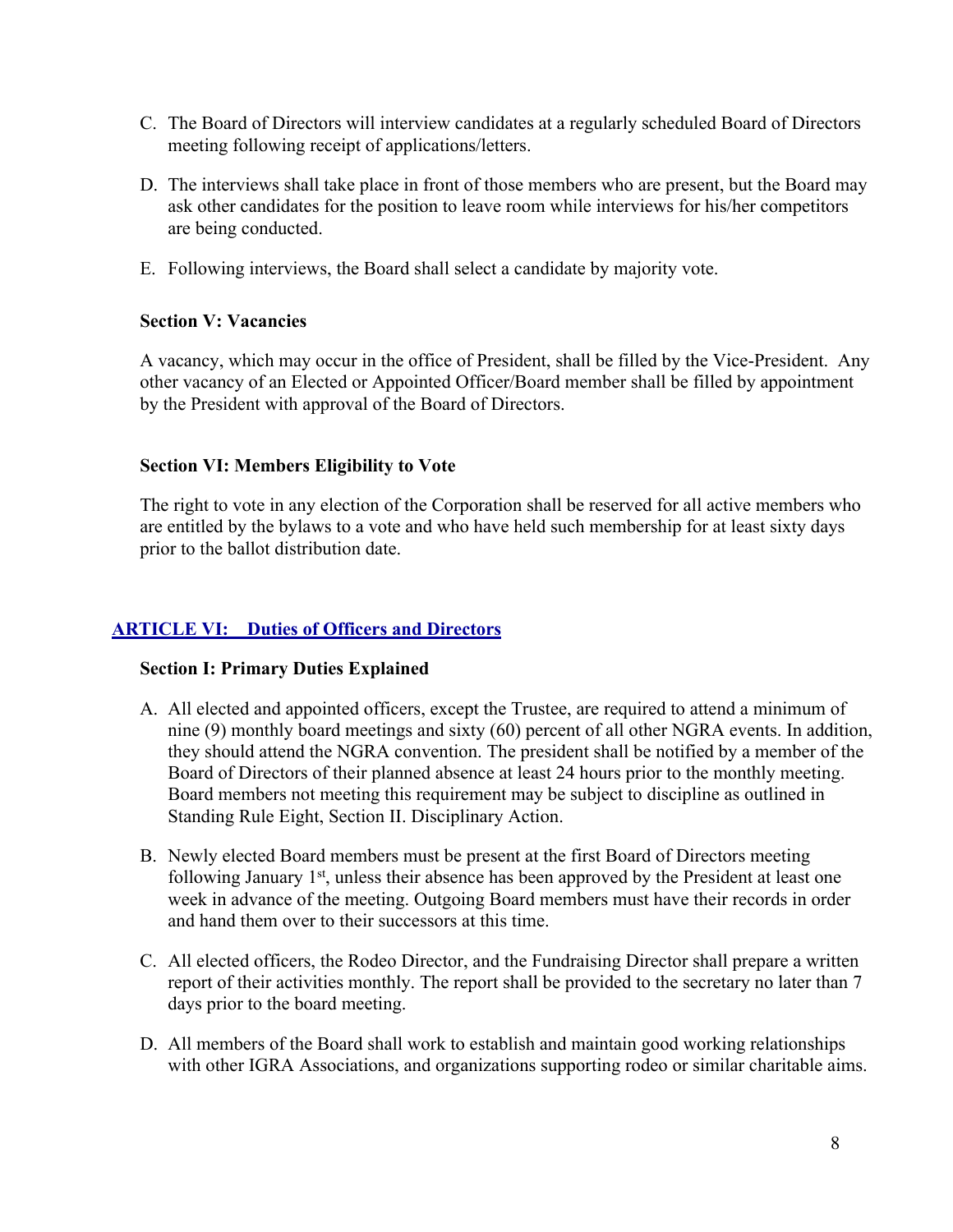E. All elected members of the Board may sign, with the Treasurer or other Officer/Director of this Corporation authorized by the Board of Directors, checks, deeds, mortgages, and bonds.

## **Section II: President**

- A. Shall be the principal executive officer of the Corporation.
- B. Shall supervise and administer all the affairs of the Corporation.
- C. Shall preside at all meetings of the General Membership and the Board of Directors.
- D. May sign as the duly authorized agent of the Corporation and Board of Directors, certificates, contracts and other agreements.
- E. Shall be responsible for executing all disciplinary action as confirmed by the general membership.
- F. Shall perform all duties incident to the office and such other duties as may be prescribed from time to time.
- G. The President shall appoint responsible duties to the Directors. These duties may include, but are not limited to: Royalty Competition Director, Community Liaison, Legal Issues Liaison, and Webmaster.

#### **Section III: Vice-President**

- A. In the absence of the President, inability of the President to perform, refusal of the President to Act, or at the direction of the President, shall perform the duties of the President.
- B. Shall serve as liaison to all unassigned Committees.
- C. Shall perform all duties incident to the office and such other duties as may be prescribed from time to time.
- D. The following duties relating to Membership shall be the responsibility of the Vice-President. These shall include, but not be limited to:
	- 1. Review all New Membership applications and present to the Board of Directors through regular monthly meetings for acceptance into membership.
	- 2. Administering any member recognition program.
	- 3. All membership surveys.
- E. Shall serve as mentor/advisor to the NGRA Royalty Team. These duties shall include, but not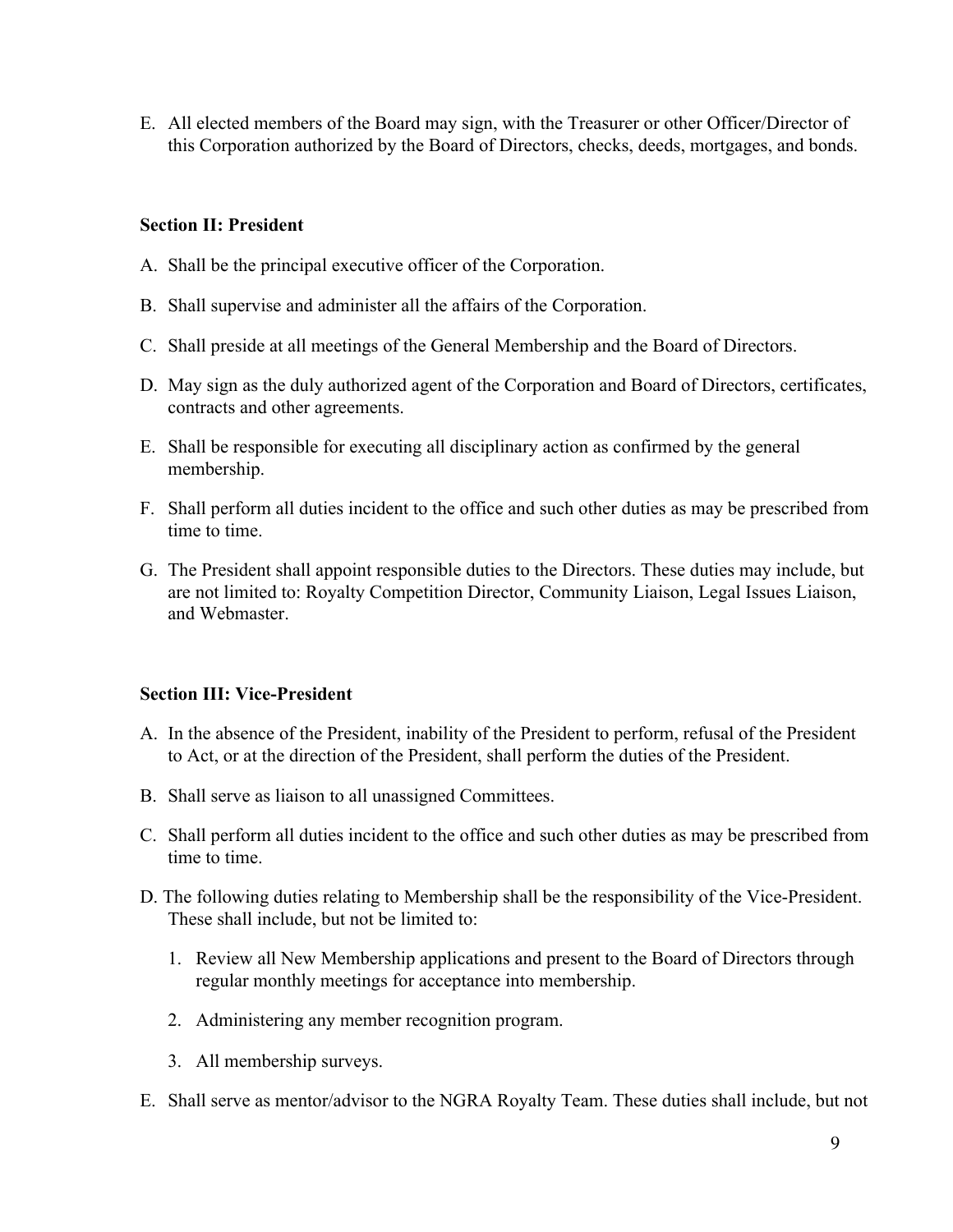be limited to:

- 1. Thoroughly explaining to each new Royalty Team NGRA's Standing Rule One, Sections 6-11.
- 2. Observing the members of the Royalty Team during the year, and providing guidance to the entire team or individuals when you see problems or potential problems in their actions.
- 3. Notifying the Board if possible disciplinary action needs to occur.

## **Section IV: Secretary**

- A. Shall handle or cause to be handled all correspondence and communications as deemed necessary by the Board of Directors.
- B. Shall inform the Board of Directors and the General Membership of any incoming and/or outgoing correspondence.
- C. Shall insure that all legal in-coming and out-going correspondence becomes a part of the Corporate Records.
- D. Shall see that all special notices are given in accordance with the bylaws.
- E. Shall take and maintain minutes of the meetings of the Board of Directors, General Membership, and Annual State Convention and provide a copy of said minutes to the president within five (5) working days of said meeting.
- F. Shall keep a roll of all members in attendance at meetings of the Board of Directors and the General Membership.
- G. Shall perform all duties incident to the office and such other duties as may be prescribed from time to time.
- H. May designate, with the approval of the board of directors, another member to take the minutes at a Board of Directors or General Membership meeting.

## **Section V: Treasurer**

- A. Shall have charge, custody of, and be responsible for, all funds of the Corporation.
- B. Shall receive and give receipts for funds due and payable to the Corporation.
- C. Shall deposit all such funds in the name of the Corporation in such bank(s), trust company(s), or other such depository(s) as shall be selected by the Board of Directors within one week of receiving such funds.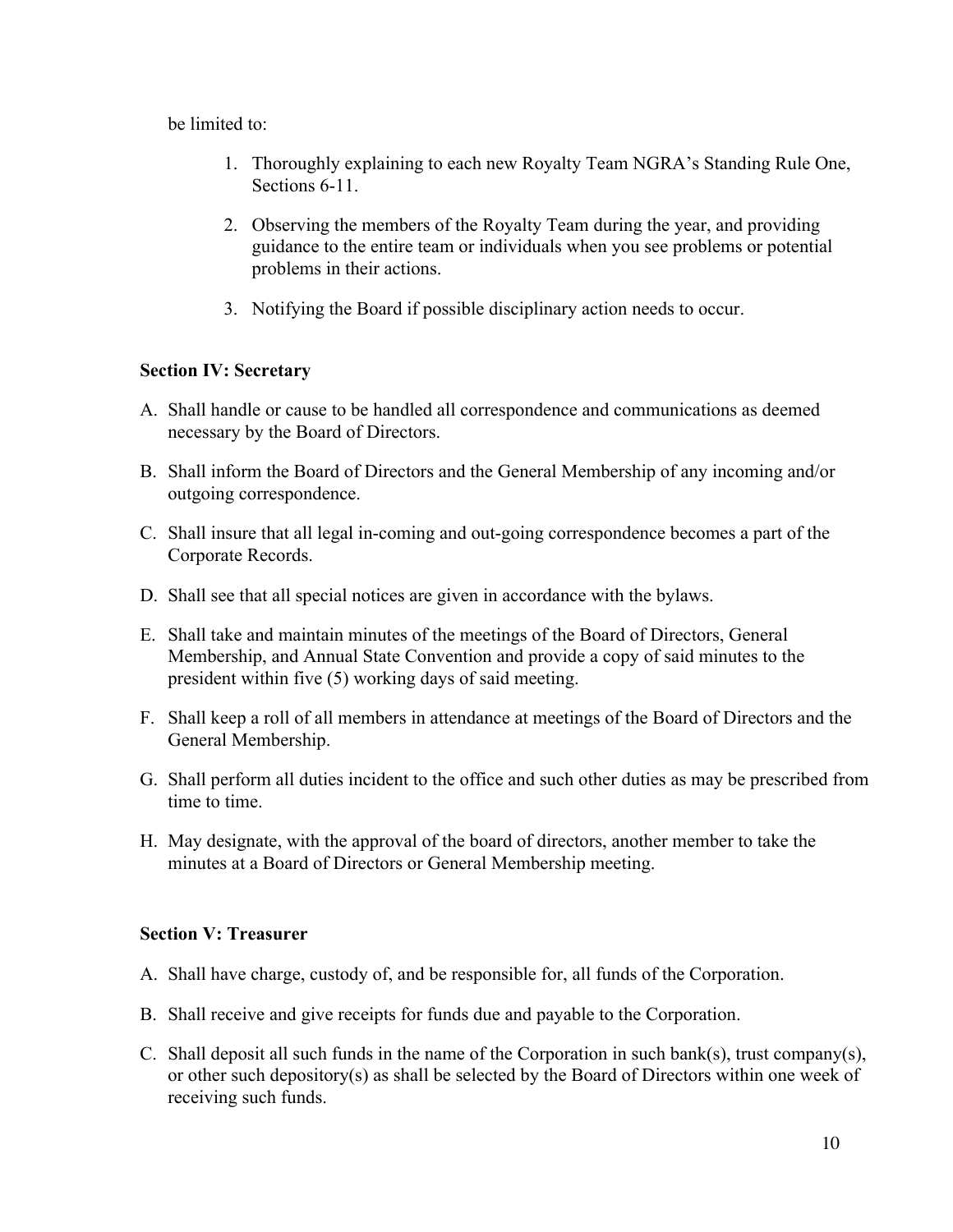- D. May sign as the duly authorized agent of the Corporation and Board of Directors, certificates, contracts and other Agreements.
- E. Shall sign, with the President or other officer of this Corporation authorized by the Board of Directors, checks, deeds, mortgages and other bonds.
- F. Shall collect and record all membership monetary records.
	- 1. Maintain a general membership roster.
	- 2. Make membership roster available to the Board of Directors and to IGRA as required.
- G. Shall provide a current written financial report to the Board of Directors and General Membership at each monthly meeting. In addition, a current month's bank reconciliation shall be provided prior to all Board of Directors meetings.
- H. Shall perform all duties incident to the office and such other duties as may be prescribed from time to time.
- I. Shall prepare for approval by the Board of Directors an annual budget of known fixed/recurring expenses. The budget is to be presented to the Board of Directors for approval on an annual basis at the December Board of Directors meeting. (Examples of items to be included in the budget—phone expenses, licensing fees, proposed sales taxes, storage fees, Post Office box fees, tax preparation fees, postage, etc.)

#### **Section VI: Trustee**

- A. Shall serve as a liaison to the IGRA for the NGRA.
- B. Shall attend the yearly IGRA Convention and all other IGRA meetings required by the Board of Directors of NGRA.
- C. Shall serve in office for a three (3) year term.
- D. Shall perform all duties incident to the office and such other duties as may be prescribed from time to time.
- E. Shall serve as Contract Compliance Officer. These duties include, but are not limited to maintaining contract compliance files as received from IGRA and advising the Board of Directors and the Rodeo Director as to NGRA's responsibilities in this area.

#### **Section VII: Directors at Large**

- A. Shall perform all duties incident to the office and such other duties as may be prescribed in accordance with Article VI, Section II, Subsection H.
- B. Shall act as liaison between the general membership and the Board of Directors.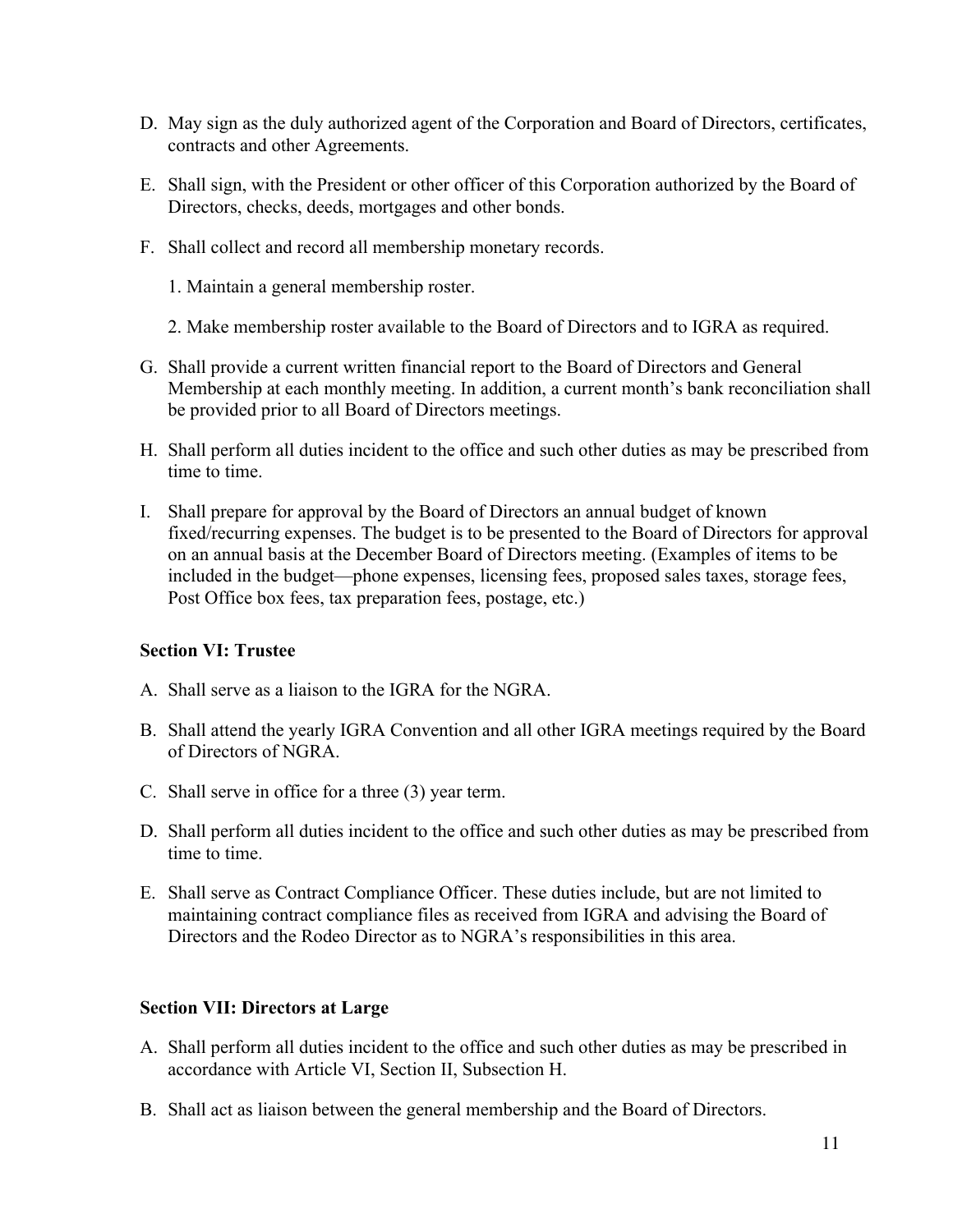#### **Section VIII: Fundraising Director**

- A. Shall chair the Fundraising Committee
- B. Shall be responsible for raising funds necessary to or for the operation of the Corporation.
- C. Shall perform all duties incident to the office and such other duties as may be prescribed from time to time.

#### **Section X: Designation of Signatories**

Signatories shall be designated by the Board of Directors so as to avoid an actual or perceived conflict of interest.

#### **Section XI: Expenditure Approval**

The Board shall approve all expenditures. Any expenditure exceeding one thousand dollars (\$1000.00) may require two (2) or more bids or estimates prior to approval, at the discretion of the Board.

#### **ARTICLE VII: Meetings**

#### **Section I: Combined Meetings**

- A. Shall be held at least once every month unless a special exception is made by the Board of Directors at a prior meeting to cancel or reschedule the meeting. The presiding officer shall conduct that meeting in an impartial manner.
- B. Combined meetings may be held in the place of separate meetings if approved by the Board of Directors and the General Membership.
- C. Such combined meetings will comply with the requirements set forth in Section II and III and will provide distinct blocks of time for the exercise of the rights and responsibilities of the both the Board of Directors and the General Membership.
- D. In matters where approval is needed by the Board of Directors followed by ratification by the General Membership, two votes will be required.

#### **Section II: Board of Directors Meetings**

A. Shall be held at least once every month unless a special exception is made by the Board of Directors at a prior meeting to cancel or reschedule the meeting. The presiding officer shall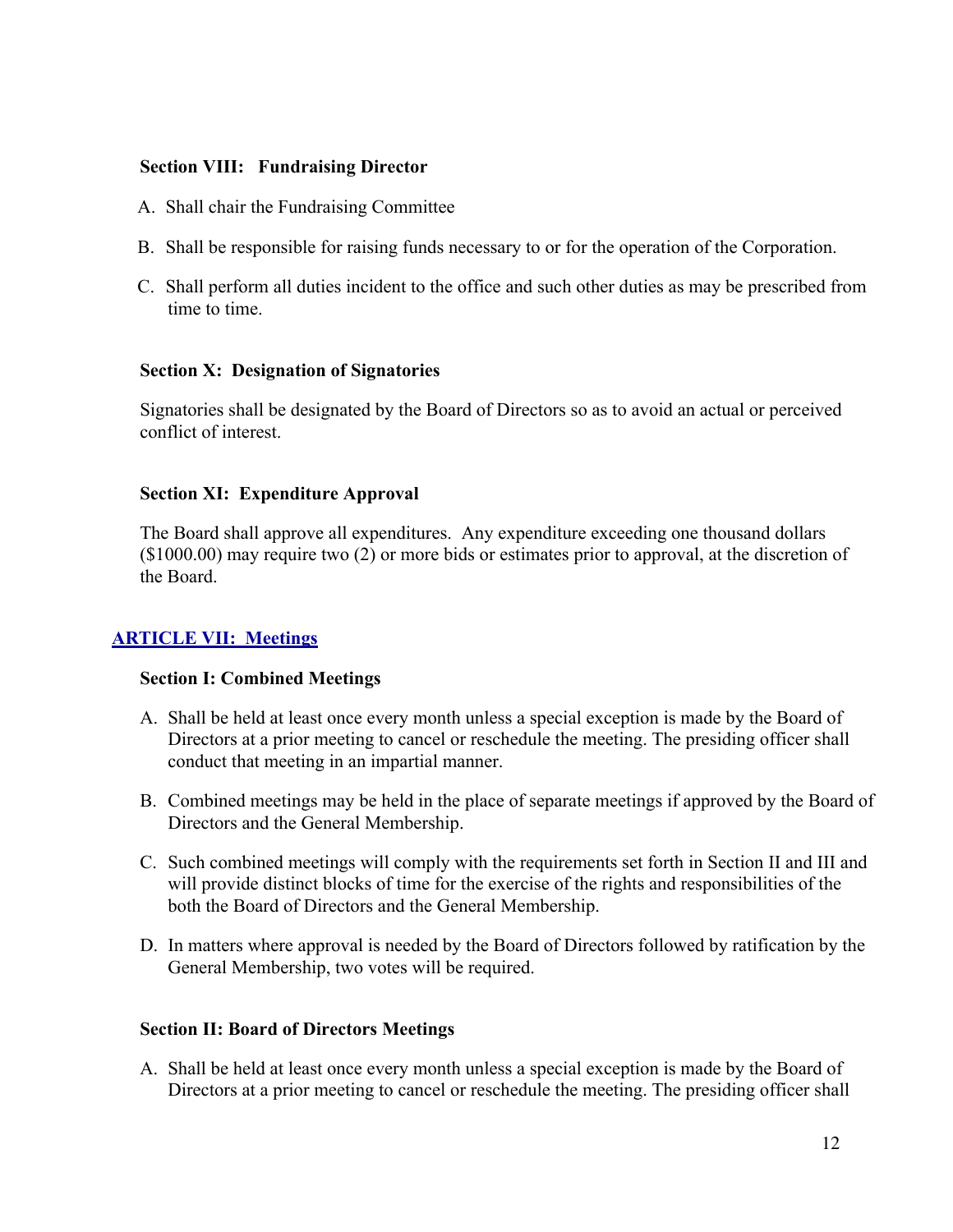conduct that meeting in an impartial manner.

- B. May be held at the special call of the President or when no less than a majority (more than fifty percent) of the members of the Board require the President to call a meeting. Every attempt will be made to notify the membership of such meetings within a reasonable period of time, when and if possible.
- C. The Board of Directors Meetings are to be open to the General Membership. An executive session may be requested by any member of the Board of Directors and must be approved by a majority of the Board.
- D. A quorum of the Board is defined as fifty percent (50%) of its members.

## **Section IIII: General Membership Meetings**

- A. Shall be held at least once every month unless a special exception is made by the Board of Directors and ratified by the General Membership at a prior meeting to cancel or reschedule the meeting. The presiding officer shall conduct that meeting in an impartial manner.
- B. The President of the Corporation will call a special meeting of the General Membership at the request of and/or upon approval by a majority of the Board of Directors.
- C. Roll will be kept of all attending members.

## **Section IV: Quorum of Members**

The lesser of one tenth (1/10) or 10 of the Members in good standing and entitled to vote shall constitute a quorum at any regular or special meeting of the general membership, unless the laws of the State of Nevada or Articles of Incorporation of the NGRA require a greater number of members to constitute a quorum. Members present at a duly called or held meeting at which a quorum is present may continue to do business until adjournment, notwithstanding the withdrawal of enough Members to leave less than a quorum.

## **Section V: Email/Electronic Voting**

- A. The President may have an electronic vote conducted for any issue that is not required to be reviewed in executive session.
- B. The President shall only call for an email or electronic vote when he/she can ensure a minimum of forty-eight (48) hours of electronic discussion about the topic of the vote.
- C. If the President calls for an email or electronic vote (E-vote), he/she shall ensure that it happens in the following manner:
	- 1. The president shall present, via email, the items on which he/she intends to call for an email or E-vote.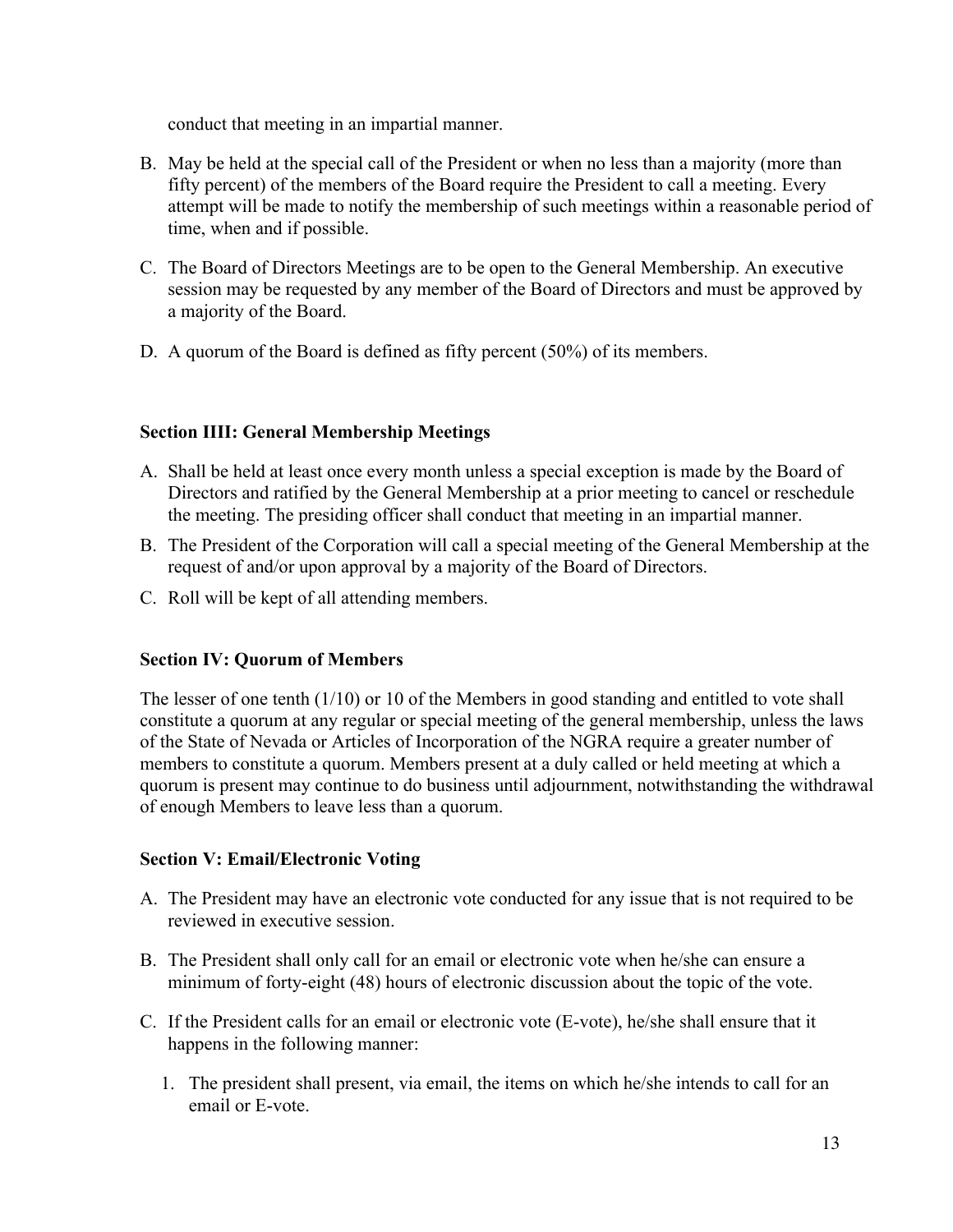- 2. The President shall "open the floor" for discussion of the item.
- 3. At a specified time that shall not be less than forty-eight (48) hours from the time the item was opened for discussion, the President shall call for a vote. Each board member shall respond to the E-vote by casting their ballot within twenty-four (24) hours.
- 4. In the case of email voting, as defined above, a quorum of the Board of Directors shall automatically be constituted.
- 5. A simple majority of the Board of Directors shall be required to pass an item via email or electronic voting.
- 6. The President shall present the item and the results of the vote on the item for the record in his/her monthly report at the next meeting of the Board of Directors.

## **Section VI: All Meetings**

- A. Minutes of all meetings of any segment of the Corporation shall be submitted to the Secretary for inclusion into the Corporate Records. This includes Committee Meetings. All such records shall be submitted to the Secretary within five (5) working days of said meeting.
- B. The Corporation shall adhere to any and all Laws and/or Statutes of the State of Nevada now or to come pertaining to corporate open, special and executive meetings.

## **Section VII: Annual State Convention**

An Annual State Convention shall be held within three months of the Board of Directors taking office.

- A. Except as otherwise provided by law; the Articles of Incorporation; the Bylaws, or these rules of order; those rules contained in Robert's Rules of Order, Newly Revised, shall govern the annual convention of this association in all cases to which they are applicable. The President shall appoint a parliamentarian to assure compliance with stated rules. The Parliamentarian shall not have a vote.
- B. With appropriate provision for recesses and for such special events as may be arranged, the general order of business at Annual Convention shall be:
	- 1. Call to Order
	- 2. Roll Call of Officers and Signing in of other NGRA Members
	- 3. Unfinished Business
	- 4. Proposals to Change Bylaws or Standing Rules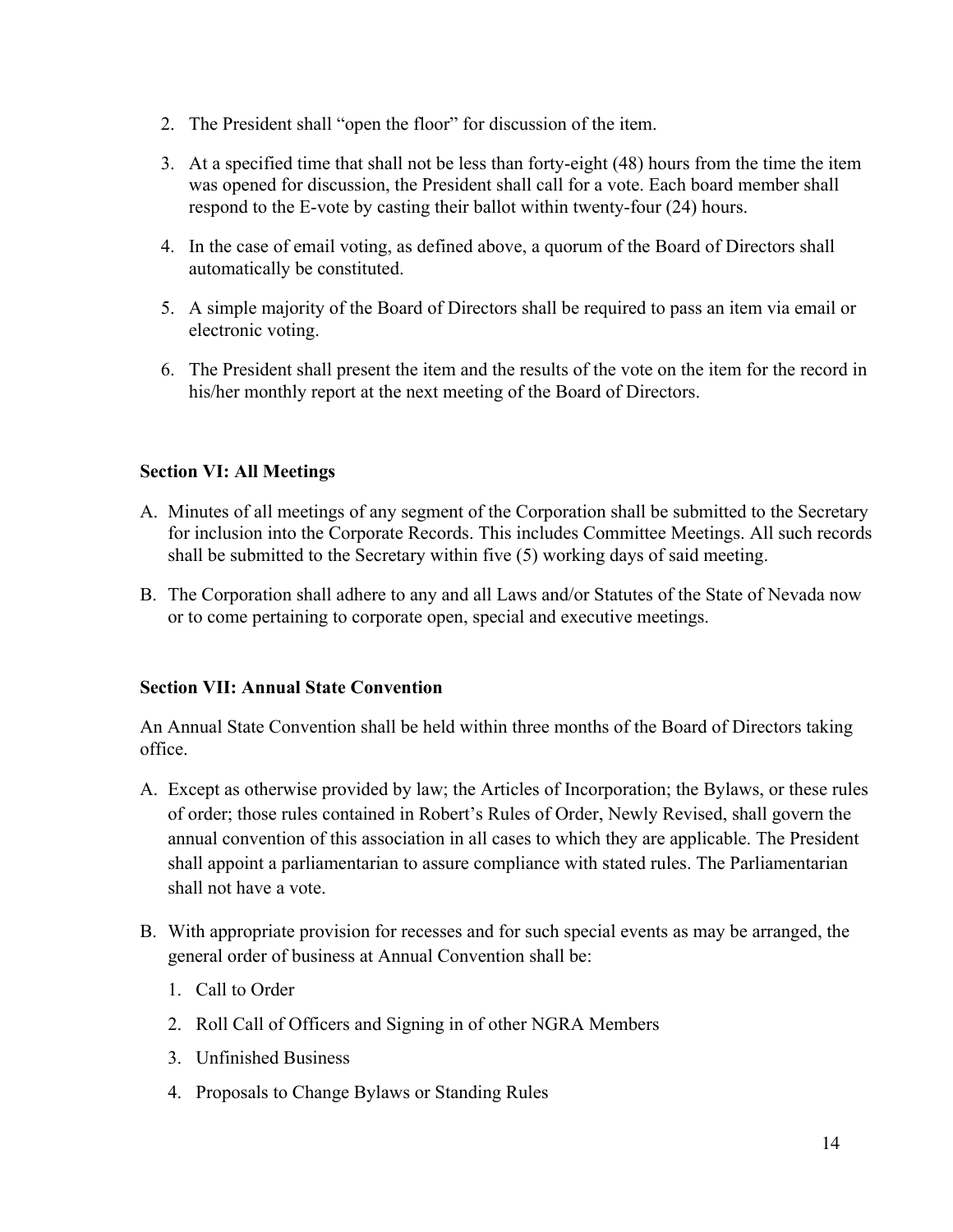- 5. New Business
- 6. Adjournment
- C. Resolutions may be submitted by any NGRA Member and should be submitted to the Secretary at least four (4) days before the opening of Annual Convention.
- D. The previous question shall be ordered on motion adopted by a majority vote of the Convention.
- E. Convention floor rules shall be:
	- 1. Discussion on any motion or business shall be limited to ten (10) minutes. A majority vote will be required for each ten (10) minute extension of the discussion.
	- 2. The question cannot be called within the first ten (10) minutes of discussion/debate on any subject.
	- 3. All motions and/or committee recommendations must be submitted in writing to the Secretary.
	- 4. Only NGRA Members may address the convention floor.
	- 5. The right to vote at the Annual State Convention shall be reserved for all active members who are entitled by the bylaws to a vote and who have held such membership for at least sixty (60) days prior to the Convention.
	- 6. Voting by voice vote, show of hands, roll call of the NGRA Members in attendance, or written ballot shall be the option of the chair, or at the request of any NGRA Member in attendance.
	- 7. Each speaker may only speak once unless everyone desiring to speak has spoken.

## **ARTICLE VIII: Corporate Name, Logos and Intellectual Property**

#### **Section I: Declaration**

NGRA shall maintain sole and exclusive right to the use of its corporate name and all other event names, logos and intellectual property as designated by the Board of Directors. Use of any of these for promotion, advertising, fund-raising, and/or any type of solicitation must be approved in advance by the Board of Directors. When necessary, between meetings, the President of the Board of Directors may authorize the use of NGRA Corporate Name and Logos when the use is necessary for advertising purposes, and, in the opinion of the President, will not bring discredit to the organization.

## **Section II: Corporate Names**

Include, but are not limited to: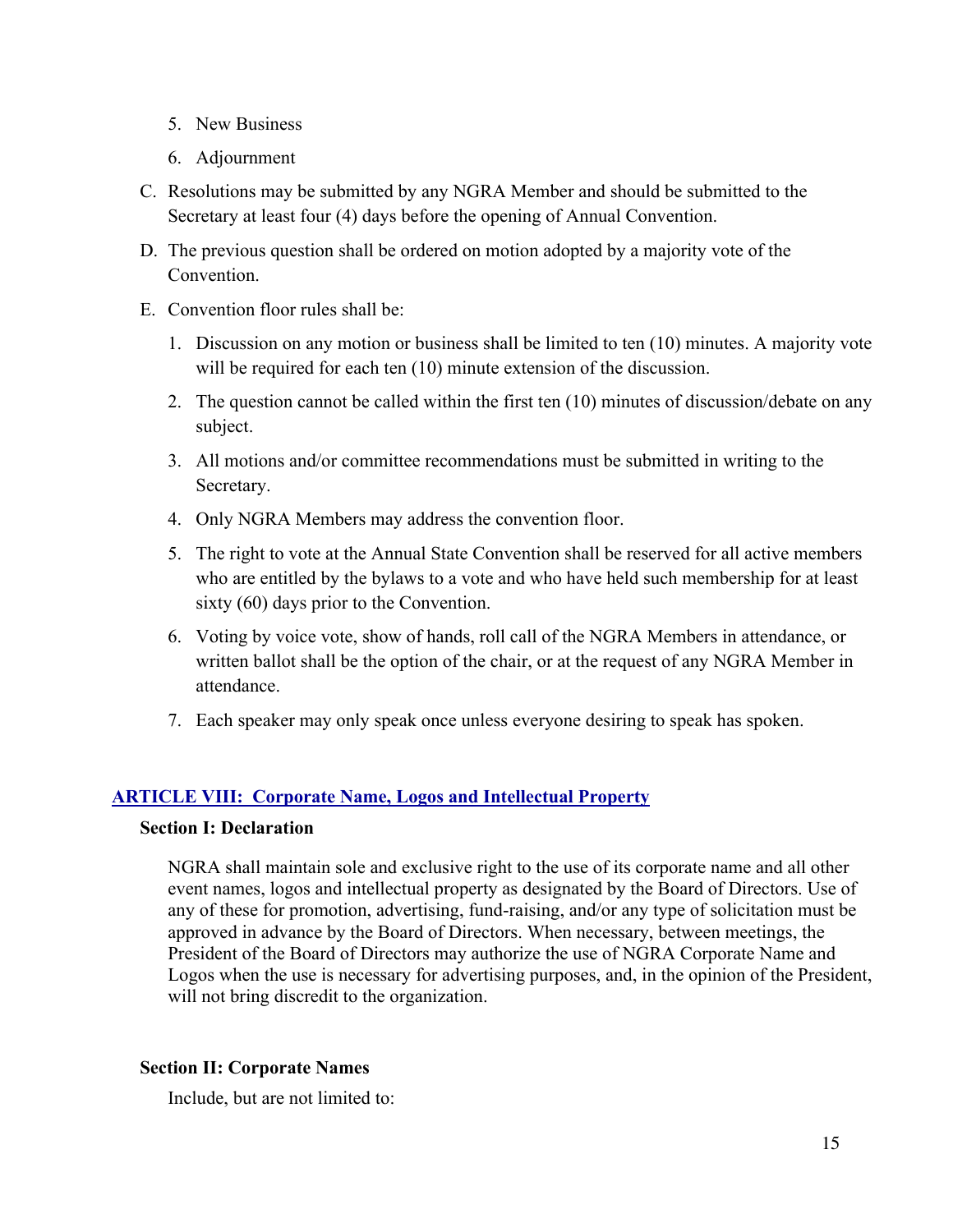- A. Nevada Gay Rodeo Association
- B. NGRA
- C. www.ngra.com
- D. NevadaGayRodeo.com
- E. www.bighornrodeo.com
- F. BigHorn Rodeo
- G. BigHorn Gazette (archived)
- H. www.shopNGRA.com

## **Section III: Corporate Logos**

Include, but are not limited to:

- A. NGRA logo
- B. BigHorn Rodeo Logos
- C. BigHorn Rodeo Poster Artwork
- D. www.ngra.com Artwork
- E. www.bighornrodeo.com Artwork

All the NGRA official logos (Exhibit 11) will be used whenever viable. The logo may be used in Line Grey-scale or Color. The three (3) main colors of NGRA are Royal Blue (matches the Nevada state flag, Pantone 293 uncoated or coated), Silver (a warm grey tone, Pantone 428 uncoated or coated), and Gold (a bright canary yellow, Pantone yellow uncoated or coated).

#### **Section IV: Intellectual Property**

Include, but is not limited to:

- A. www.ngra.com content
- B. www.NevadaGayRodeo.com content
- C. www.bighornrodeo.com content
- D. www.shopNGRA.com content
- E. Mailing and phone lists
- F. BigHorn Gazette content (archived)

## **ARTICLE IX: Corporate Sponsorships and Other Funding**

#### **Section I: Corporate Sponsorships**

- A. Upon approval by the Board of Directors, Corporate Sponsorship may be offered to an organization that provides monetary support or goods and services to NGRA.
- B. The Board of Directors shall determine the cost and benefits of each Corporate Sponsorship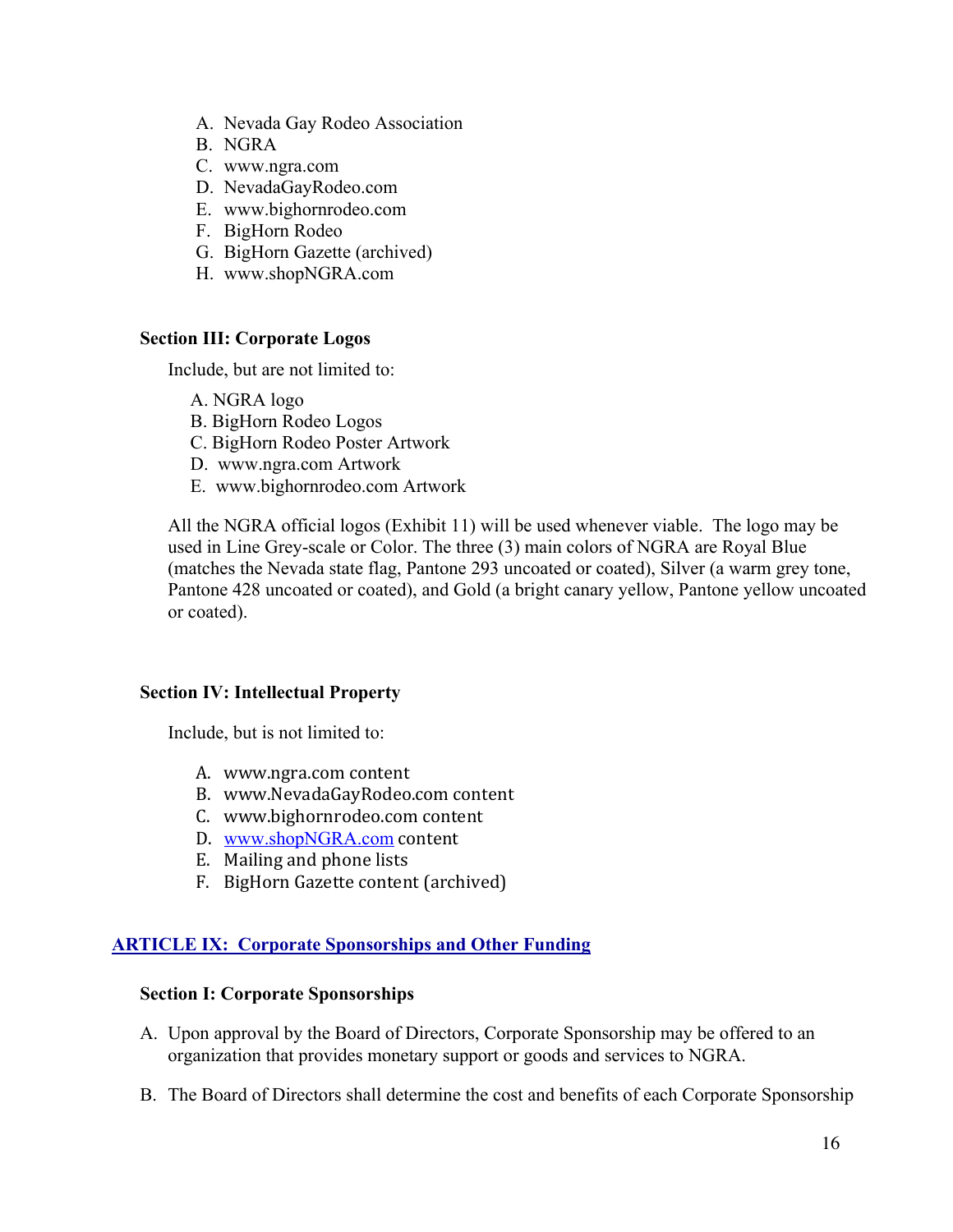level and may, at their discretion, create other special categories or levels for Corporate Sponsorship.

- C. Funds raised through Corporate Sponsorships shall be committed to the general fund. At the discretion of the Board, a Sponsor may request that the contribution be earmarked for a certain purpose.
- D. Corporate Sponsors shall be entitled, at their option, to a corporate Membership pursuant to Article IV, Section I, Paragraph C.

## **ARTICLE X: Parliamentary Authority**

- A. The rules contained in the most current edition of *Robert's Rules of Order, Newly Revised,*  shall govern the corporation in all cases to which they are applicable and in which they are not inconsistent with these bylaws and any special rules of order the corporation may adopt.
- B. The President shall appoint a parliamentarian other than himself or herself to be consulted when parliamentary questions arise.
- C. The Parliamentarian is required to attend a minimum of eight (8) Board of Director meetings and six (6) General Membership meetings per year and is required to attend NGRA Convention.

## **ARTICLE XI: Amendments and Additions**

#### **Section I: Amendments and Effective Date of Bylaws**

A. Bylaws may be amended, repealed or new bylaws made and adopted at the Annual State Convention with a two-thirds (2/3) majority of the votes cast, and become effective immediately after the Annual State Convention unless a special exception is deemed necessary by a two-thirds (2/3) vote of the voting delegates to make the action effective at a different time.

#### **Section II: Adoption or Amendment of Standing Rules**

Standing Rules may be adopted, amended, suspended, or rescinded with one-month notice at any general membership meeting or without notice at the Annual State Convention by a majority vote.

## **Section III: Distribution**

- A. No later than thirty (30) days following the annual state convention, each member will be notified by email or other electronic means that the current NGRA Bylaws and Standing Rules are available on the NGRA website.
- B. For standing rule changes, notification will be electronically announced to the membership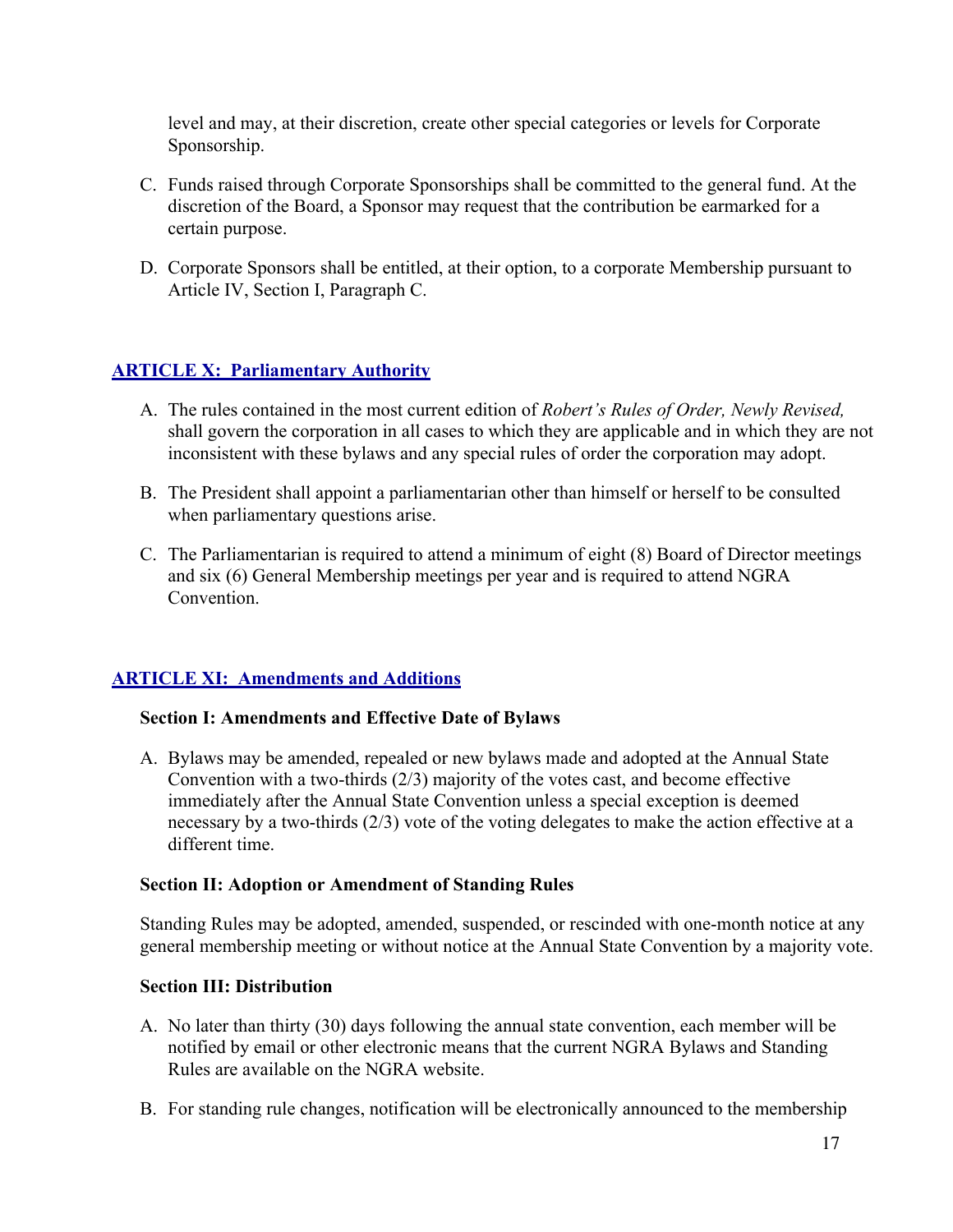following the general membership meeting at which a rule is changed. The Standing Rules available on the NGRA website will be amended to show any changes within thirty (30) days of the meeting.

#### **Section IV: Procedural Resolutions**

All procedural resolutions made by the General Membership of NGRA shall be listed in a separate section of the bylaws. These procedural resolutions may be updated as needed.

## **ARTICLE XII: Supersession**

#### **Section I: Current Bylaws**

- A. These Bylaws supersede any and all bylaws in effect heretofore and supersede any and all resolution(s) inconsistent herewith.
- B. All rules and regulations contained in NGRA's Bylaws and Standing Rules shall not be waived for any reason.

## **ARTICLE XIII: Conflict of Interest**

#### **Section I: Public Disclosure**

All members must publicly disclose the existence of any potential or known conflict of interest between their role and function in NGRA and any other entity, corporation, or organization which is engaged to do business with the NGRA, or which might benefit from the actions of the NGRA in accordance with the conflict of interest policy of NGRA.

## **ARTICLE XIV: Dissolution**

#### **Section I: Assets Disbursed to 501(C)(3) Organizations**

In the event that two-thirds of the membership votes to dissolve the Association or in the event the Association becomes insolvent and cannot reorganize, all remaining assets and funds will be disbursed to organizations that qualify as exempt organizations under Section 501(c)(3) of the Internal Revenue Service Code, or corresponding section of any future federal code.

*These bylaws were adopted on February 29, 2020.*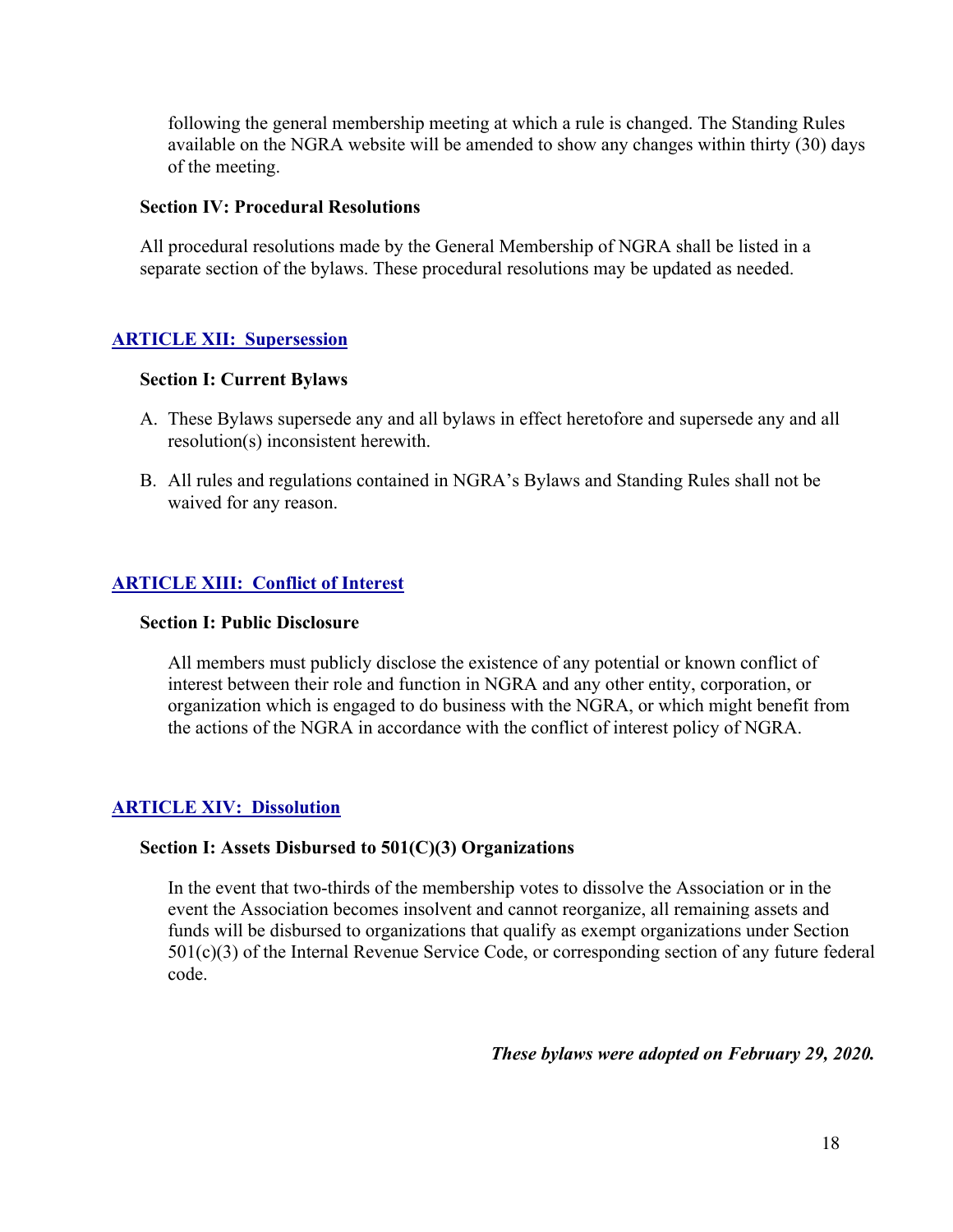## **STANDING RULES OF THE NEVADA GAY RODEO ASSOCIATION**

## **STANDING RULE ONE: Royalty**

#### **Section 1: Eligibility for Royalty Competition**

- A. A contestant must be an active Individual or Lifetime member of the Nevada Gay Rodeo Association in good standing a minimum of 180 days prior to the beginning of the scheduled competition.
- B. A contestant must be at least 21 years of age, proof required.
- C. A contestant must actually reside in the State of Nevada at the time application is made and at the time of the competition.
- D. A contestant must submit an application along with a \$25 entry fee by not less than ninety (90) days prior to the date of the scheduled competition. Entry fee is non-refundable (see Exhibit 2).
- E. A current titleholder may compete for one additional year. (In no case may a titleholder compete in the same category for more than 2 consecutive years.)
- F. Contestants for the Mr. and Miss categories must self-identify as male.
- G. Contestants for the Ms. and MsTer competition must self-identify as female.
- H. Contestants and titleholders may not concurrently hold the title of Emperor or Empress, Imperial Crown Prince or Princess Royale, Fully Professed Member of the Sin Sity Sisters, or Mr., Miss, or Ms. Las Vegas Gay Pride.
- I. All contestants must appear for all categories of the competition in person. Failure to do so will result in disqualification.
- J. Contestants must have attended a minimum of four (4) Board of Directors/General Membership meetings, three (3) Fundraising Committee meetings, and three (3) NGRA fundraisers immediately prior to the current year in which they wish to compete.
- K. Contestants must have singly or jointly hosted a minimum of one (1) fundraiser for NGRA, raising at least \$250 per contestant.
- L. Contestants must submit a detailed personal plan of action for the reigning year to the Vice President. The Vice President will enter the plans of action of the winning competitors into the records of the association at the next regularly scheduled meeting.

#### **Section 2: Royalty Competition Director Responsibilities**

- A. The royalty competition director shall verify eligibility for the competition based on the above criteria.
- B. The royalty competition director shall, in coordination with the current reigning NGRA royalty and any other committee members he or she shall appoint, plan and execute the royalty competition according to these standing rules.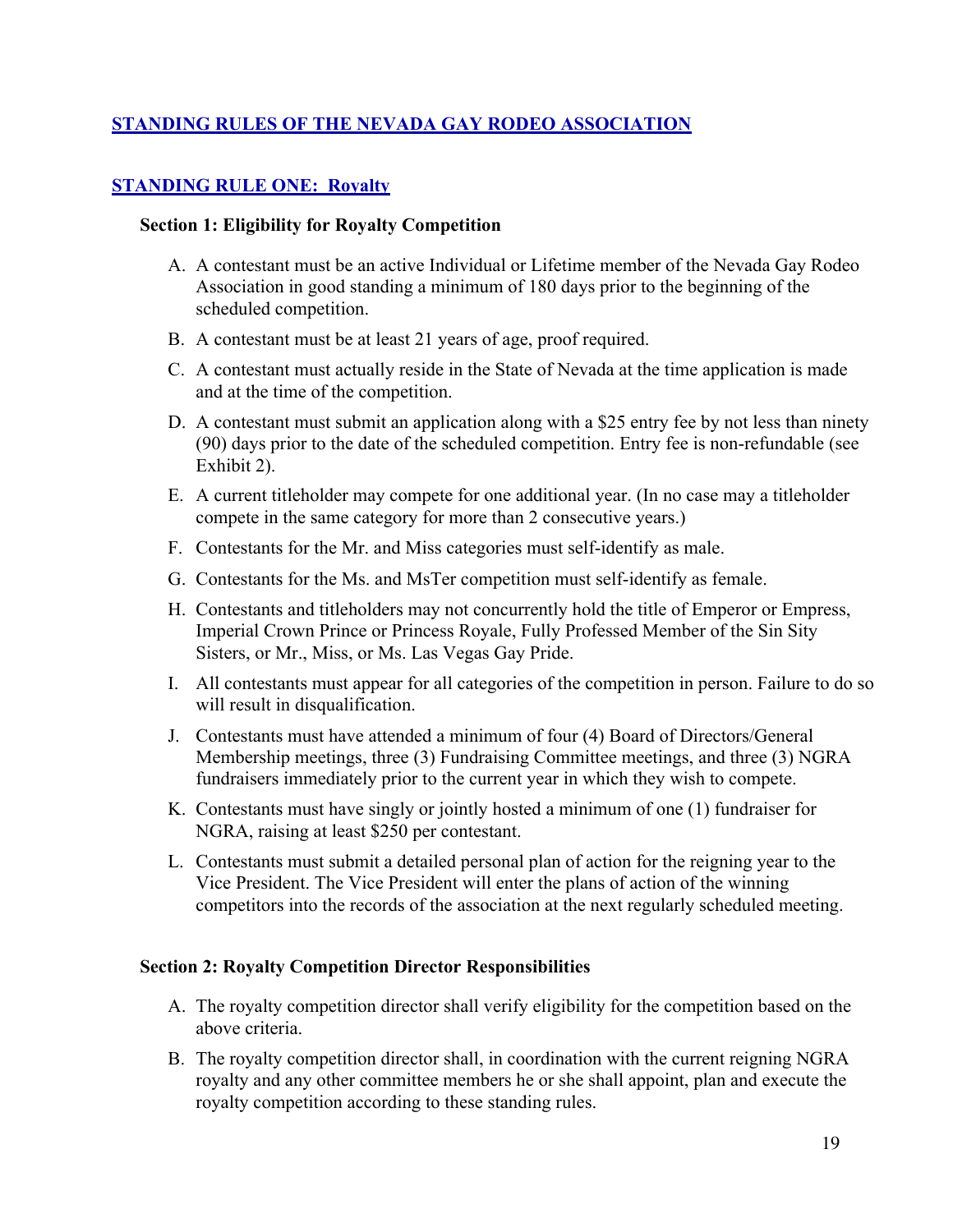- C. The royalty competition director shall provide a budget at least thirty (30) days prior to the competition.
- D. The royalty competition director shall be expected to attempt to attain sponsorship for competition expenses.
- E. After Board approval of the budget, NGRA will be responsible for all competition expenses not covered by sponsorship.
- F. The Board may direct the royalty competition director to take on other responsibilities, as needed.
- G. The royalty competition director shall also serve as a mentor to all competitors, helping them prepare for the competition.
- H. The royalty competition director shall be responsible for selecting judges, tally committee, and auditors.

## **Section 3: Competition**

- A. The royalty competition will be held by no later than December  $31<sup>st</sup>$  of the year prior to the reigning year, and the winners of the competition shall reign until December  $31<sup>st</sup>$  of their reigning year. The date of the competition will be selected by the Board of Directors.
- B. All contestants shall be required to be present by the appointed call time at the start of each phase of the royalty competition. Failure to comply shall result in a five (5) point penalty per minute tardy, barring emergency situations (to be decided by the competition director).
- C. No contestant or competition official shall consume or be under the influence of intoxicating substances during any phase of the competition.
- D. Judges:
	- 1. A minimum of five (5) judges, which have no actual or perceived conflict of interest with any contestant or other competition official, will score the contestants during the competition.
	- 2. There may not be more than seven (7) judges per category.
	- 3. Judges panels for each category will be presented to the Board of Directors for approval prior to the competition.
	- 4. Judges shall use standardized scoring sheets (See Exhibits 2, 4, 5, 6, 7).
- E. Auditors/Tally Committee:
	- 1. A tally committee consisting of one (1) auditor and one (1) assistant shall be responsible for tallying judges' scores following each competition segment. The individuals shall not have any actual or perceived conflict of interest with any contestant or other competition official.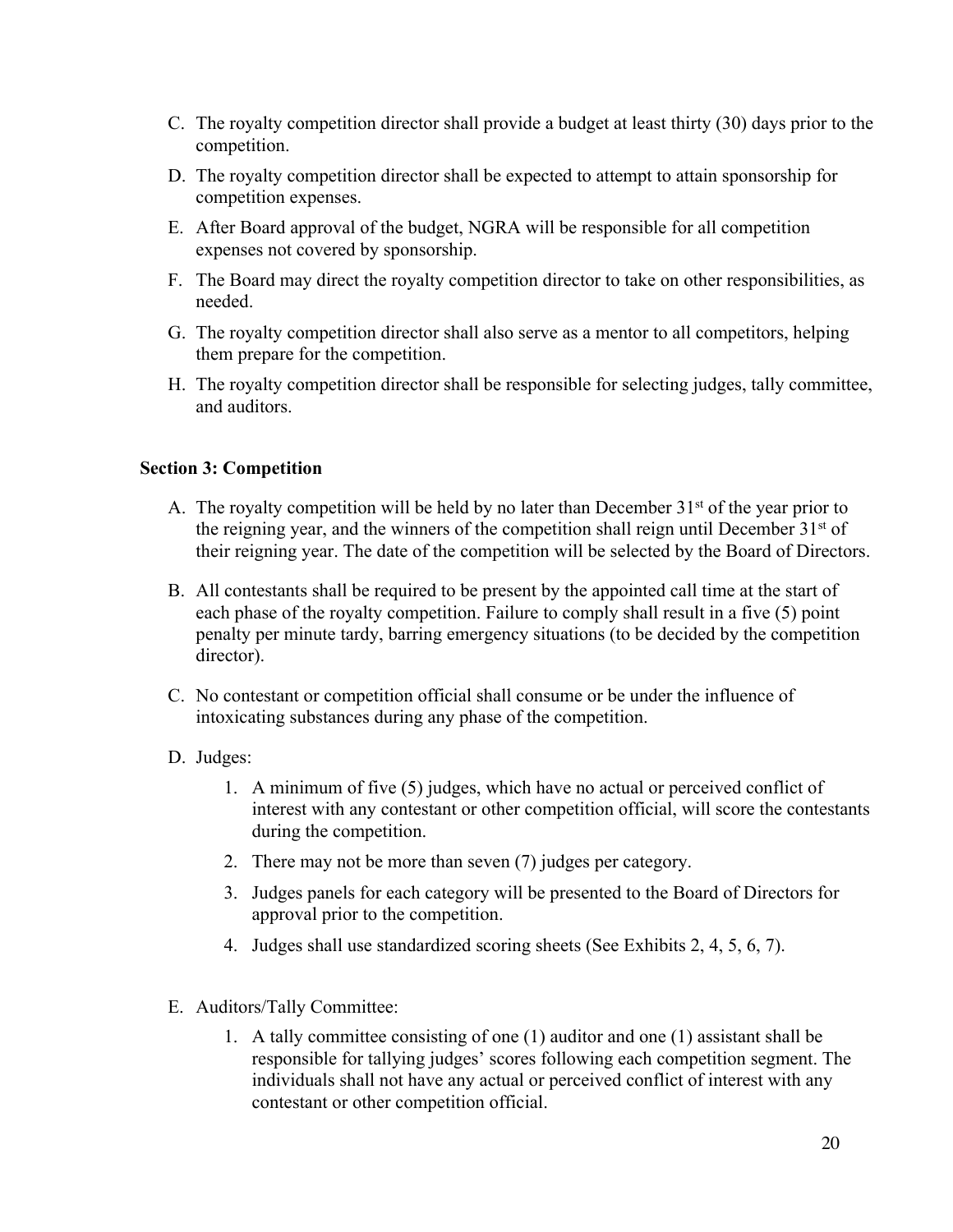- F. Contestants will be judged in the following categories: personal interview, spirit and community service, western wear, on-stage public presentation, and entertainment. These categories may be changed by the Board of Directors in order to ensure compliance with the Americans with Disabilities Act.
- G. The western wear, public presentation, and entertainment phases of the competition will be open to the public. The personal interview and spirit/community service phases will be closed to the public.
- H. Point Values Contestants will be judged on a 1 to 10 scale. The total points available for each phase of the competition are: Personal Interview – 100 points, Spirit & Community Service – 50 points, Western Wear – 50 points, On-Stage Public Presentation – 50 points, and Entertainment – 50 points.
- I. Scoring In each category, the scores from each judge will be added together after the high and low scores have been thrown out. The totals from each category will be added together to obtain the number of total points received.

## **Section 4: Guidelines to Competition Phases**

- A. Personal Interview Judges will be looking for:
	- 1. Poise
	- 2. Confidence
	- 3. Familiarity with gay rodeo, member associations, NGRA and its benefit to the gay community at large
	- 4. Casual western wear (Miss will appear in male attire; MsTer will appear in female attire)
	- 5. Question(s) will be determined by the current reigning NGRA Royalty and the Competition Director. Questions shall not be provided to competitors in advance.
- B. Spirit and Community Support
	- 1. This category is designed encourage public participation in fundraising activities and support for NGRA events and to give consideration for those activities in the competition.
	- 2. Judging is to be based on a personal interview, where questions will focus on the contestant's activities and contributions to the community and NGRA.
- C. Western Wear Staged separately from entertainment competition.
	- 1. Mr./Ms./Miss/MsTer will model contemporary, formal or casual western fashions such as can be found in today's western wear catalogs or in a quality western store.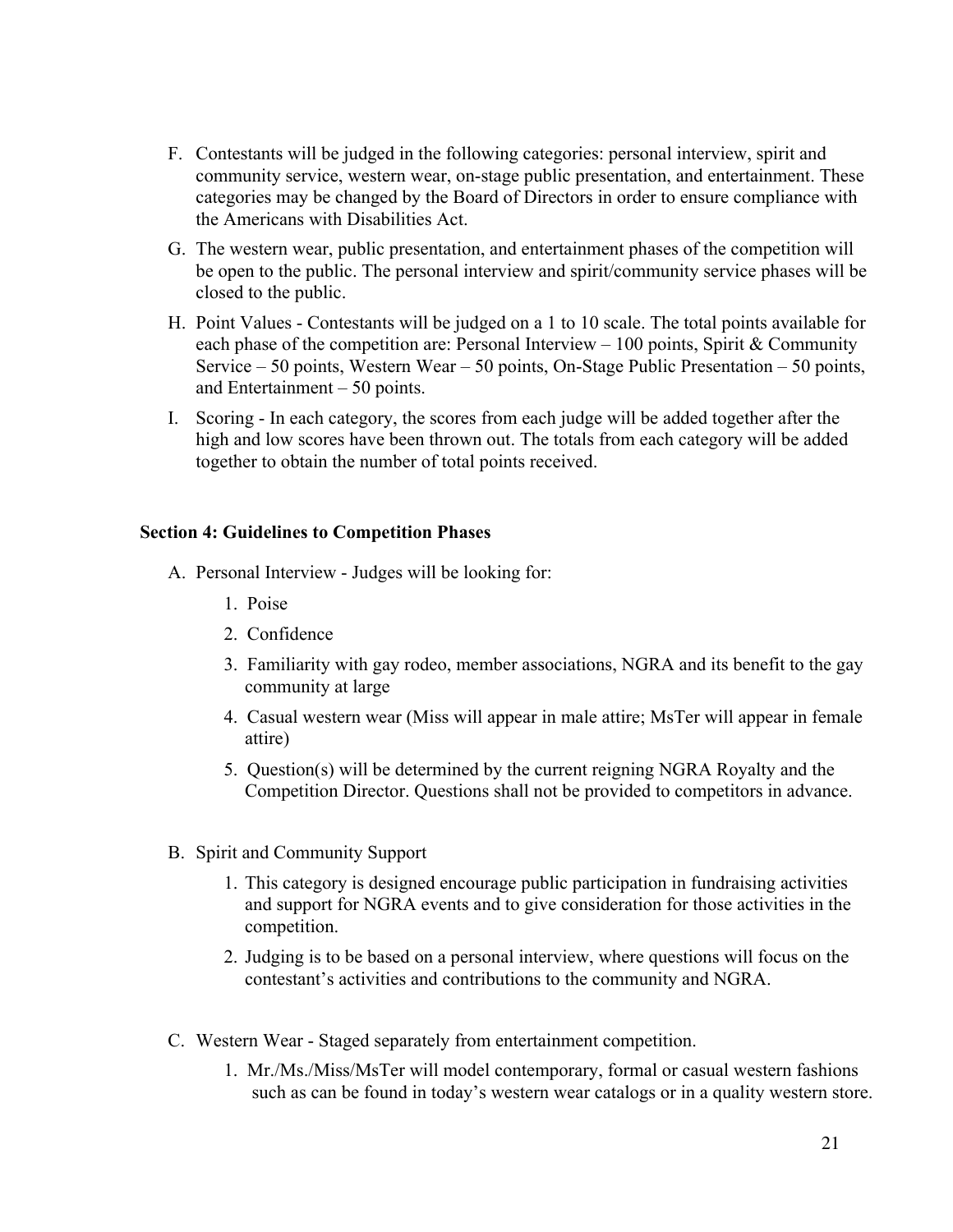- 2. Miss/MsTer may not wear stage costumes for the western wear competition.
- 3. Presentation/modeling is limited to stage and/or designated area to be determined by the Competition Director. Failure to comply will result in a two (2) point per judge penalty.
- D. Public Presentation Contestant will be asked one (1) question on stage and will be judged on the following:
	- 1. Poise
	- 2. Stage Presence
	- 3. Content of Answer
	- 4. Confidence
	- 5. Question(s) will be determined by the current reigning NGRA Royalty and the Competition Director. Questions shall not be provided to competitors in advance.
- E. Entertainment Talent competition will be a presentation of country/western in nature.
	- 1. Five (5) minute time limit. Exceeding in the time limit will result in a five (5) point per minute penalty or portion of a minute.
	- 2. Music selection, if any, shall be either on flash drive/USB, CD or live. If selection is on flash drive/USB or CD, then the selection must be the only number on the flash drive/USB or CD.
	- 3. Presentation shall be done solo.
	- 4. Audience will be asked not to tip during the presentation.
	- 5. No props can be used. Props are any item not worn during the performance. Any item shed during the performance may not be touched again during the performance or it will be considered a prop. Pre-approval of questionable items must be obtained from the Competition Director.
	- 6. Performances are limited to stage and/or designated area to be determined by the Competition Director. Failure to comply will result in a two (2) point per judge penalty.

#### **Section 5: Awarding the Titles to the Competitors**

- A. If there is a tie in total points obtained, the winner of the public presentation phase will determine the titleholder. If there is also a tie in the public presentation phase, the winner of the personal interview phase will determine the title holder.
- B. Each category may have a second runner-up, first runner-up, and titleholder (3 per category – Mr., Miss, Ms., MsTer).
- C. A competitor must obtain at least seventy-five percent (75%) of the total points possible (300 points possible, must score at least 225 from all categories combined).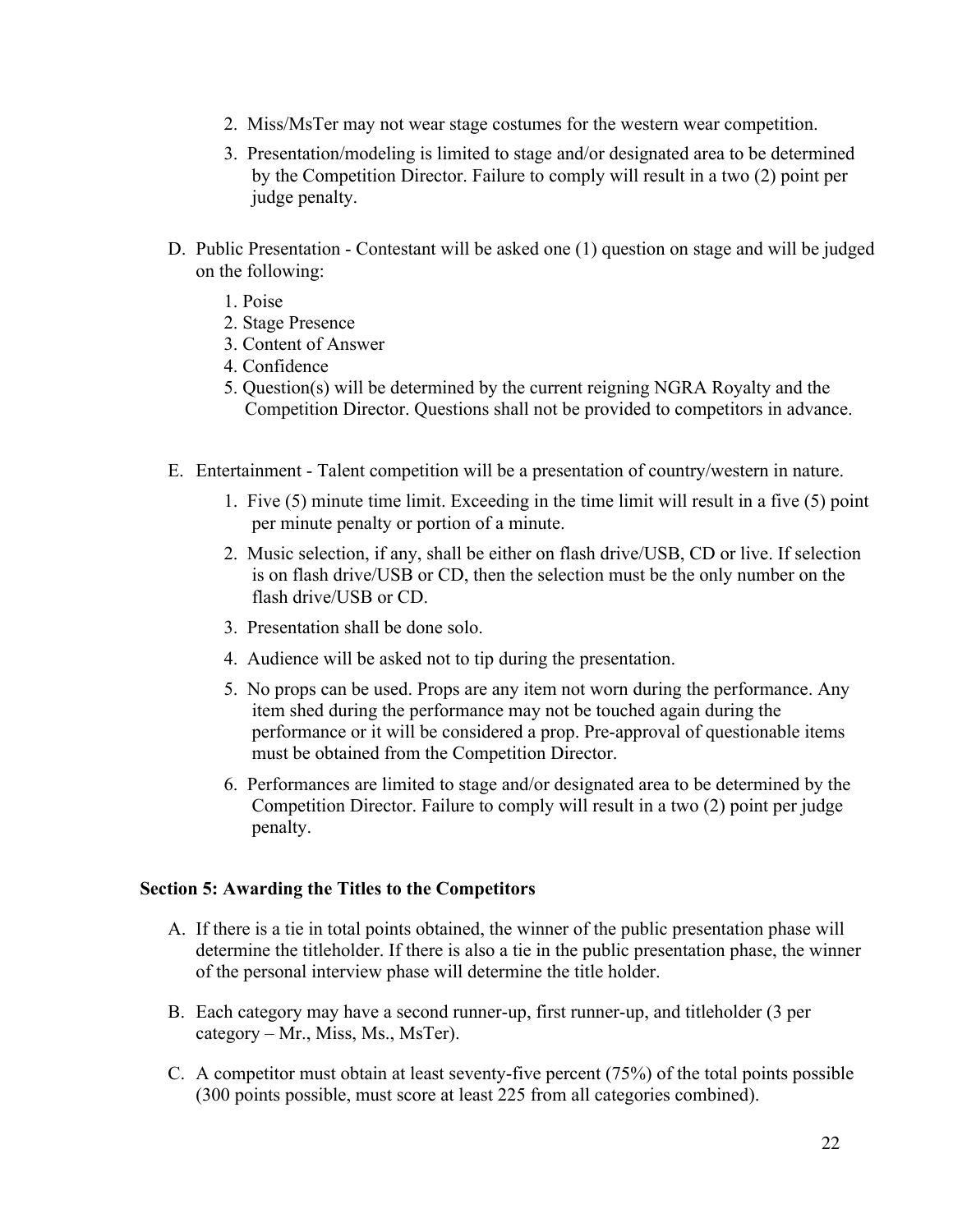- D. Sashes will be awarded to each titleholder, first runner-up, and second runner-up. Sashes are to be constructed with at least two (2) of the three (3) NGRA colors (blue silver and yellow).
- E. The Miss titleholder will receive a crown.
- F. The Mr., Ms., and MsTer titleholders will receive crown pins.
- G. Titleholders will be given buckles at the completion of their reigns, subject to approval by the NGRA Board of Directors.

#### **Section 6: Royalty Requirements (Titleholders and Runners-Up)**

- A. Serve as active members of the fundraising committee.
	- 1. Must attend a minimum of sixty percent (60%) of fundraisers put on by the Fundraising Committee.
- B. Communicate with each other, the Vice President, the public relations spokesperson, and the fundraising chairperson throughout the year.
- C. Report monthly to the Board of Directors, either verbally or in writing. The report should include all individual and joint public relations and fundraising activities for the prior month and plans for activities for the next month.
- D. Represent NGRA in a positive manner at all times.
- E. Required to attend the following events:
	- 1. BigHorn Rodeo
	- 2. At least one other IGRA sanctioned Rodeo
- F. Recommended to attend the following events as physically and financially able:
	- 1. NGRA Convention
	- 2. As many other rodeos and events as possible.
- G. Be a visible member of the southern Nevada gay community by participating in or attending fundraisers for other community organizations while wearing the NGRA Royalty sash. Abide by the conduct rules governing Mr./Ms./Miss/MsTer NGRA
- H. Remain a resident of the state of Nevada during their reign. At any time during a titleholder's year, the Board may ask for proof of residency. If such proof is not tendered or is deemed invalid, the titleholder's title may be removed by a two-thirds vote of the Board of Directors.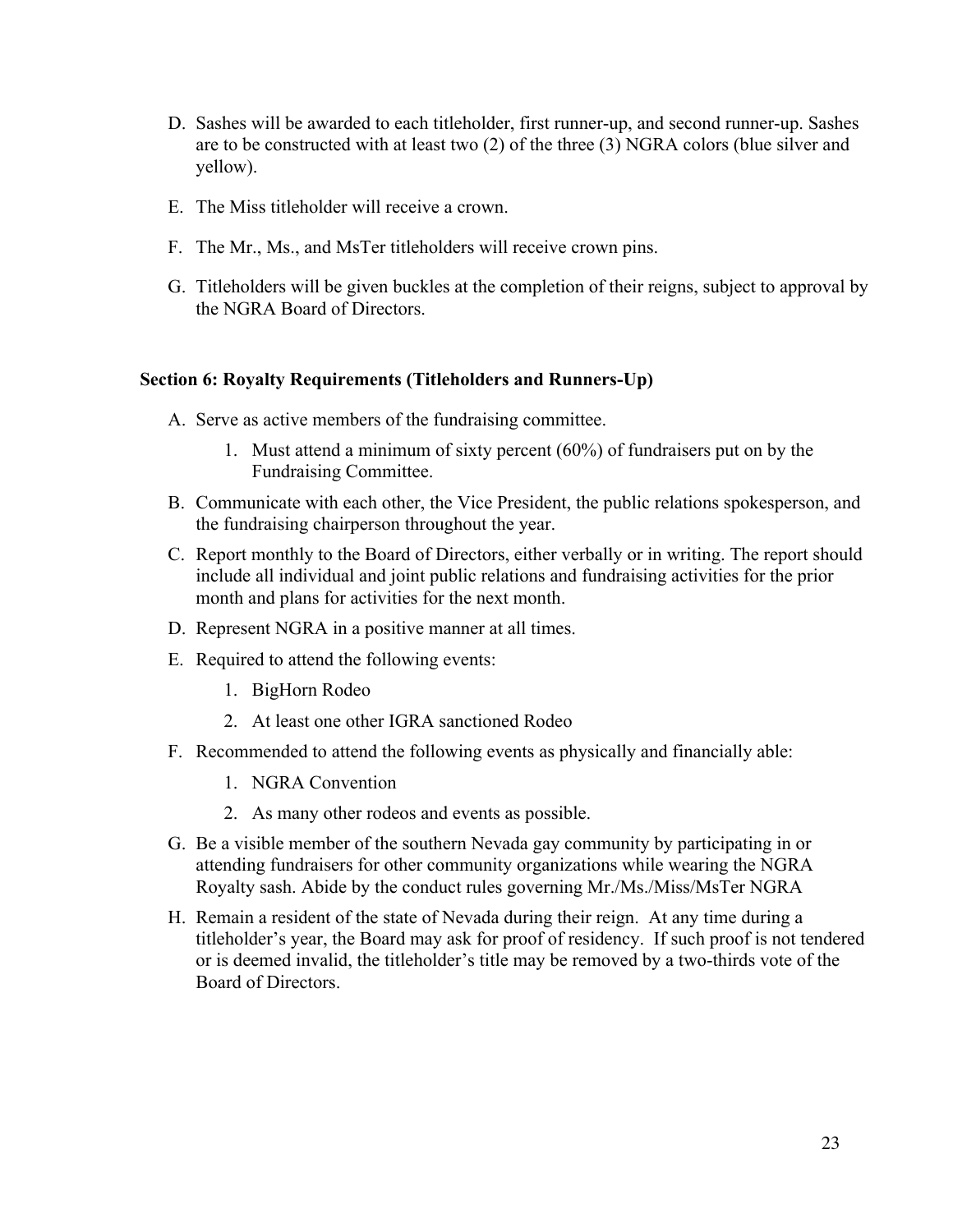#### **Section 7: Conduct Rules Governing NGRA Royalty**

#### *"The desire to serve, the ability to perform, the courage to act* **"**

As a titleholder of the Nevada Gay Rodeo Association, you are an ambassador of the organization and a representative on a city, state and nation-wide level.

Approach the title with dedication and with pride. Approach the title like you would a job; a job with four parts:

- A. Fundraising
- B. Education
- C. Raising Public Awareness
- D. Having Fun

As a titleholder, the very essence of leadership is that you have a vision. Remember, rank does not counter privileges or give power. It imposes responsibility:

- A. To establish and maintain a city, state, and nationwide communication, which is informative, educational, and supportive: a network for our brothers and sisters of the C&W and rodeo community.
- B. To promote with power and pride the gay and lesbian C&W and rodeo lifestyle.
- C. To increase communication and understanding among men and women.
- D. Visibility and education to destroy stereotypes, misconceptions and media misrepresentations about the gay and lesbian C&W and rodeos within the community at large.
- E. To provide, through our publications, educational material a forum for the sharing of knowledge, viewpoints, practices – from a diverse network of men and women belonging, not only to the Nevada Gay Rodeo Association, but the International Gay Rodeo Association communities and the community at large.
- F. To build, strengthen and defend individuals, organizations, publications and businesses within our community (especially against threats to their freedom of expression, freedom of the press, their right to free association and their right to equal protection from the law).
- G. To develop an outreach to men and women, people of color, the deaf, the physically and mentally challenged and other minorities who have traditionally been discriminated against or poorly represented within the C&W and rodeo communities as well as the gay and lesbian community at large.

#### *These Rules of Conduct Governing Mr./Ms./Miss/MsTer NGRA were adopted on: Jan. 14, 2008.*

#### **Section 8: Removal of Title**

A. A royalty titleholder who fails to meet the requirements of section 6 and section 7 is subject to having his or her title removed.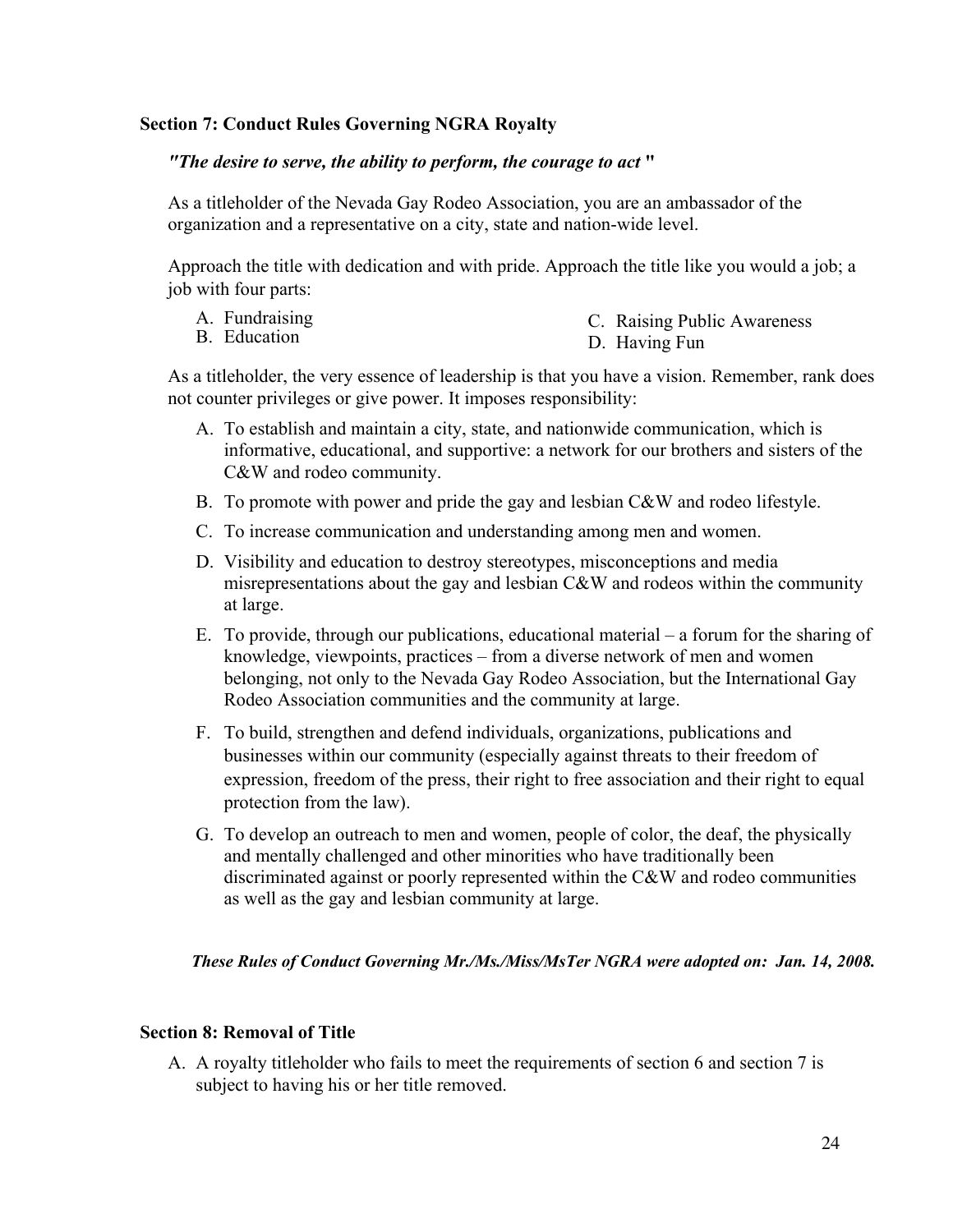- B. Any titleholder whose title is removed shall not be allowed to run for an NGRA royalty position in any succeeding year.
- C. Removal of a title must be approved by a 2/3 vote of the Board of Directors, and may only be approved after following disciplinary provisions outlined in the bylaws.
- D. Runners-up advance if a titleholder has his or her title removed.

#### **Section 9: Vacancies in The Royalty Team**

A. In a case where there may be no royalty competition, or in which a category may not be contested, the Board of Directors may select a past royalty member in good standing to fill the vacancy.

#### **Section 10: Miscellaneous**

- A. Titleholders will sign a personal financial responsibility agreement immediately upon assuming their title. The agreement details personal accountabilities.
- B. Titleholders and first runners-up are encouraged to represent NGRA at the IGRA Royalty Competition that year.
- C. NGRA Royalty eligible to compete in IGRA Royalty competition may each hold up to two (2) individual fundraising events to fulfill the IGRA Royalty contestant requirements.
- D. Funds raised from royalty-produced required fundraisers for IGRA Royalty competition will be funneled through NGRA, provided that the event is revenue neutral to NGRA.
- E. All fundraising efforts by current royalty team members, other than fundraising to accomplish IGRA Royalty Competition requirements or through attendance at another organizations' fundraising event, will be held for the benefit of NGRA and through the direction of the Fundraising Committee.

## **STANDING RULE TWO: Financial Operations**

#### **Section 1: Signatories**

The treasurer shall determine which signatories to include on bank records. Only one member per household may be included as a signatory.

#### **Section 2: Rodeo Financial Operations**

The Rodeo Planning Committee shall ensure that monies are regularly deposited in the association's bank account during the rodeo weekend. The Rodeo Planning Committee shall submit a financial management plan to the Board for review and approval at least 30 days prior to the rodeo.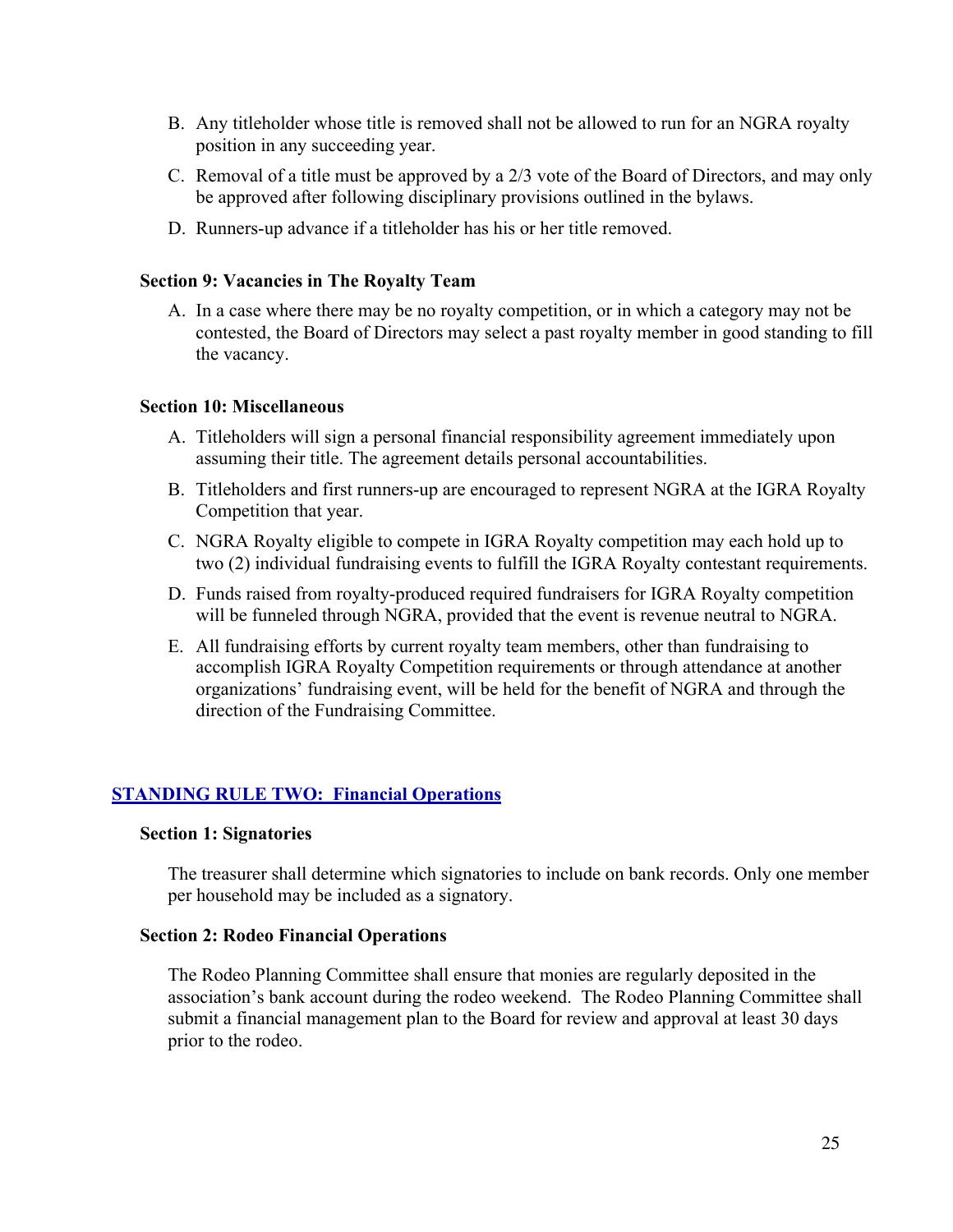#### **Section 3: Fundraising Budget**

The fundraising committee is allotted a maximum of \$100 per fundraiser (which may be used for anything related to fundraising). Amounts over \$100 per fundraiser must be approved in advance by the board.

#### **Section 4: Trustee Travel**

- A. NGRA will pay for a trustee's travel to required IGRA board meetings, up to a maximum of \$250 per meeting.
- B. Unused funds from each meeting may be used for future expenses or reimbursement may be requested retrospectively for prior meetings with expenses exceeding \$250 provided \$250 remains available for each remaining meeting scheduled through the end of the calendar year.
- C. The Board of Directors may approve and authorize travel funds for an alternate trustee to attend IGRA board meetings on the trustee's behalf up to a maximum of \$250 per meeting only.

#### **Section 5: IGRA Convention Registration**

Within the approved budget, NGRA will pay for all or a portion of the IGRA convention registration fee of NGRA convention delegates and alternates. The delegate or alternate will be required to reimburse NGRA if they do not attend assigned committee meetings or the meeting of the entire convention.

#### **Section 6: IGRA University**

Within the approved budget, NGRA will reimburse up to ten (10) members for their preregistration cost for IGRA University, after obtaining verification that the member obtained credits for attending at least two classes.

#### **Section 7: Reimbursements**

The appropriate reimbursement request form shall accompany all receipts provided for reimbursement. Reimbursements shall occur no more than two (2) weeks following submittal of the form.

#### **Section 8: Royalty Discretion Fund**

- A. Titleholders are permitted to conduct sponsorship and fundraising activities for the purpose of reimbursing their expenses as related to their duties as NGRA royalty or as competitors for IGRA royalty titles.
- B. Funds collected for this purposes will be surrendered first to the NGRA Treasurer for deposit into the discretionary fund.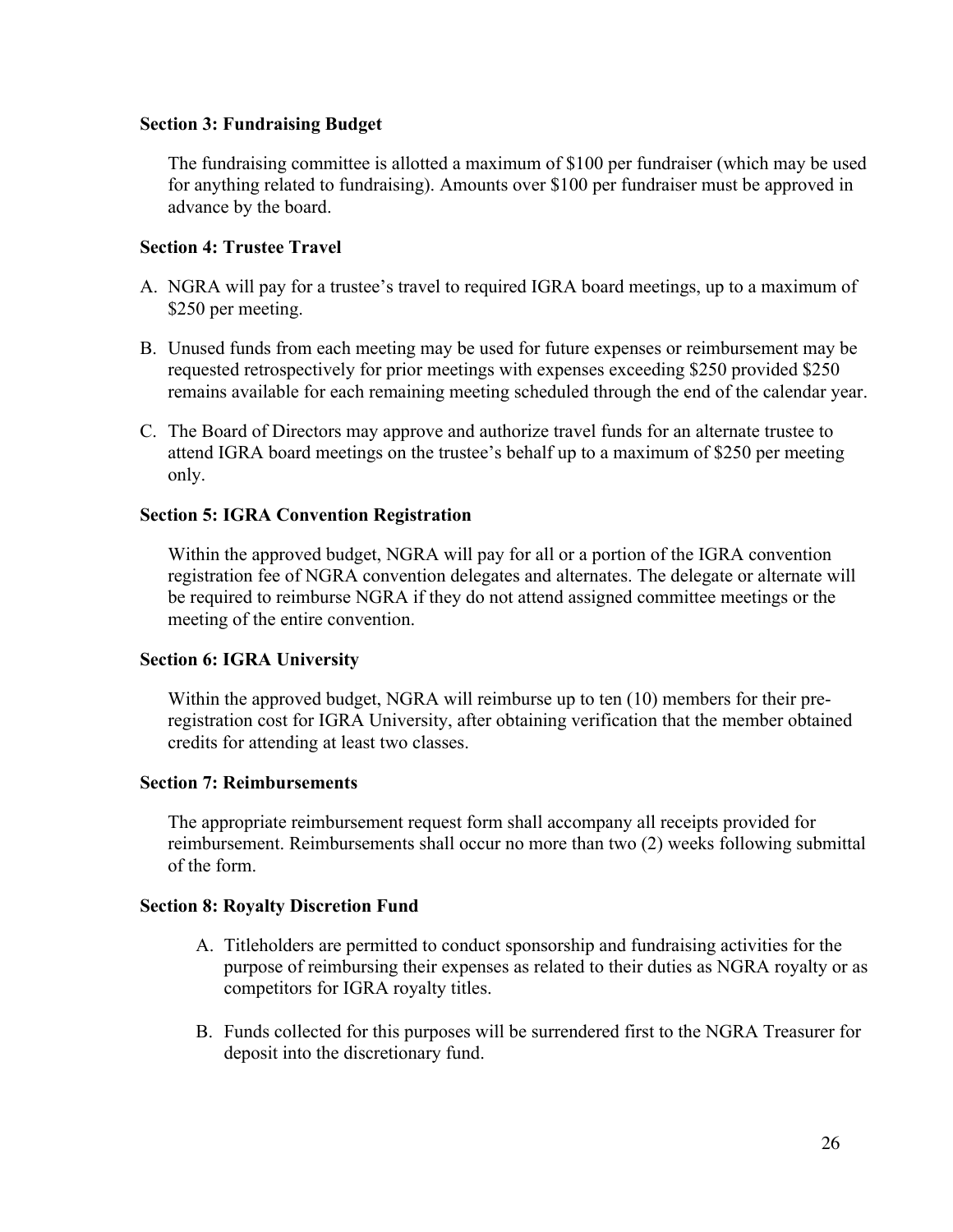- C. Fundraising and sponsorship activities for this fund require prior board approval.
- D. Eligible expenses are limited to airfare, fuel, car rental, lodging, meals, and event entry fees.
- E. Titleholders may draw up to the amount they have deposited in the fund.
- F. The treasurer will maintain records of deposits/withdrawals, listed by individual.
- G. Prior Board approval is required for all withdrawals. Approved reimbursements will occur when the treasurer is presented with receipts.
- H. Any unused funds at the end of the title year will be donated to the non-profit charity of the individual's choice in their name.
- I. If a titleholder continues to hold an NGRA royalty title in a succeeding year, any unused funds will roll over to the following year.

## **STANDING RULE THREE: Fundraising Operations**

- A. The fundraising committee shall present a list of fundraising events monthly to the Board of Directors for approval.
- B. All fundraisers scheduled by members of NGRA that will use NGRA's name or NGRA's accounts shall be presented first to the fundraising committee and then to the Board of Directors.
- C. In the event of an extenuating circumstance, the President, with concurrence of the Fundraising chair(s) or the Treasurer, may allow members to present fundraisers directly to the Board for approval.
- D. Beneficiaries determined by the fundraising committee or royalty team will be presented to the Board for approval before funds are distributed to the beneficiary.

## **STANDING RULE FOUR: Member of the Month / Member of the Year**

#### **Section 1: Member of the Month**

- A. The Vice President shall ask for nominations for the Member of the Month at the monthly Board of Directors meeting (e.g.: at January's meeting, he or she will request nominations for December's member of the month).
- B. Members who hold an elected, appointed, or royalty position may be considered for member of the month, but their contributions must be above and beyond those expected as part of their position.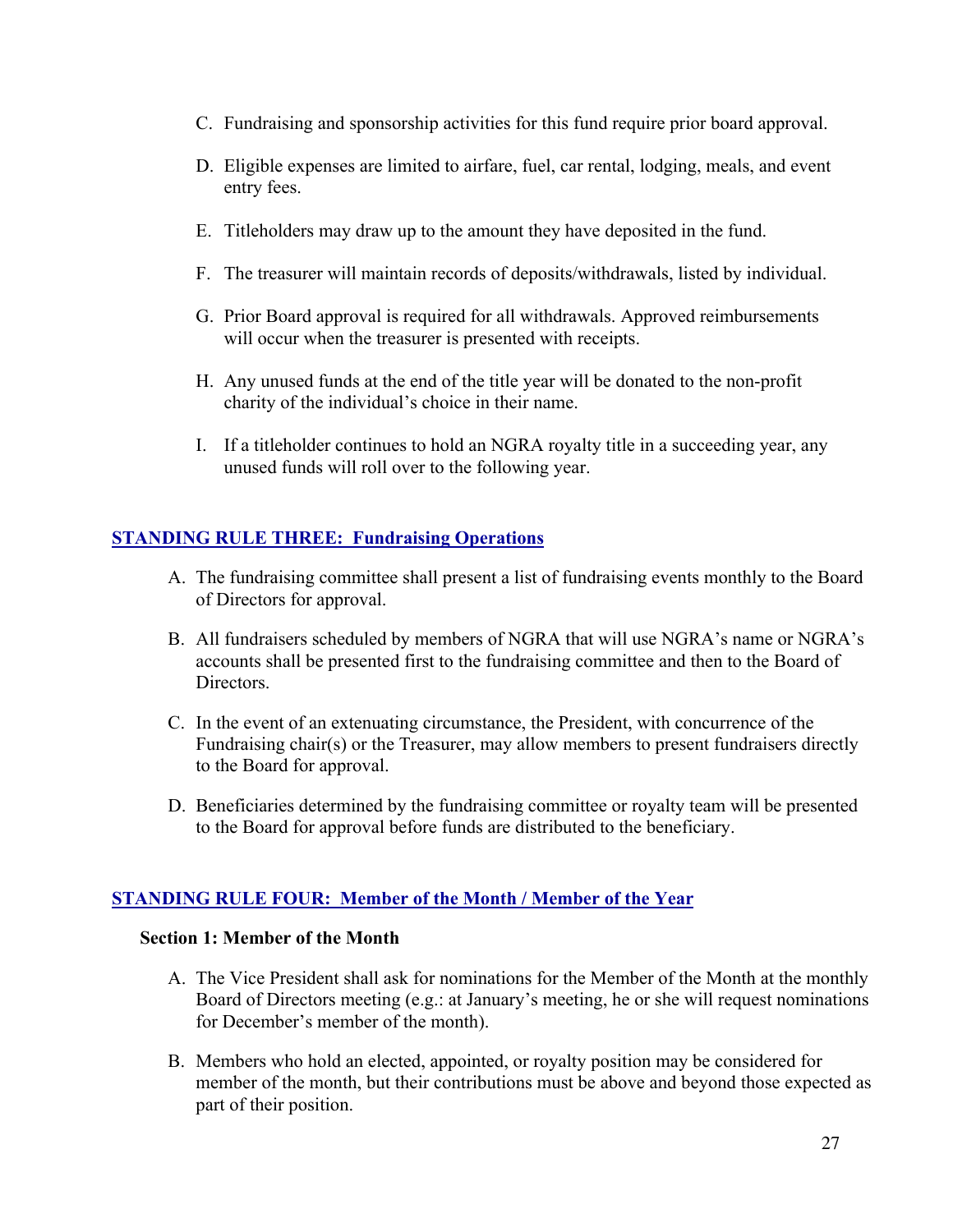- C. The Vice President shall ask for additional nominations at the General Membership Meeting.
- D. The Vice President shall hold the election for Member of the Month at the General Membership meeting (e.g.: at January's meeting, he or she will hold the election for December's member of the month). If there is more than one nomination, the election may be by secret ballot.
- E. If a member is present at the General Membership or Board meeting, he or she may decline to be considered.

## **Section 2: Member of the Year**

The NGRA wishes to recognize members by naming a Member of the Year who has made exceptional contributions to NGRA.

- A. All members of the month elected in the current calendar year will be automatically named as candidates for member of the year for that calendar year.
- B. Any member in good standing may nominate another member by submitting a written nomination including the reasons for the nomination.
- C. Candidates will receive an opportunity to provide biographical information outlining their contributions within the year.
- D. Biographical information will be included with the ballot, which will be distributed electronically in a secure manner.
- E. Candidates may decline to be considered by notifying the Vice President of their declination.
- F. The top vote-getter will be named Member of the Year. In the event of a tie for first place, each candidate receiving the highest number of votes will be named Members of the Year.
- G. Members who hold an elected, appointed, or royalty position may be considered for member of the year, but their contributions must be above and beyond those expected as part of their position.
- H. The election timeline is as follows:
	- December Board Meeting: Call for additional nominations from the membership. December 31: Nominations and biographies due to the Vice President
	- January 5: Ballot emailed out to all members
	- January 15: Balloting closes
	- Member of the Year will be announced at the January Board of Directors and General Membership meeting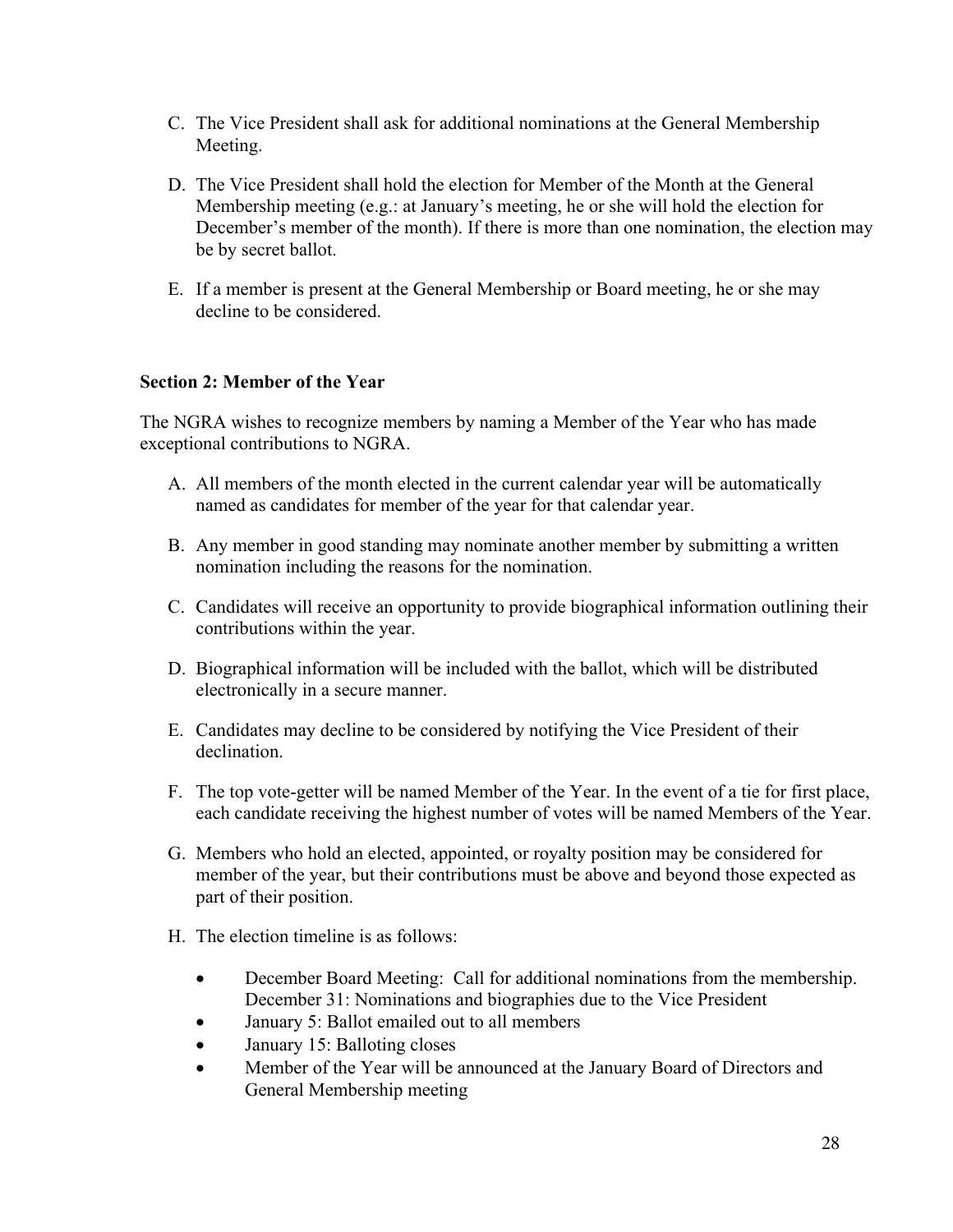I. The member of the year shall receive a plaque, a distinctive badge dangle and recognition on the website and/or social media in the first quarter of the year.

## **STANDING RULE FIVE: Social Media**

#### **Section 1: Description of Social Media**

This Standing Rule applies to all forms of social computing, comments made on official Association websites and/or third party websites, including, but not limited to blogs, social networks (e.g., Twitter, Facebook, LinkedIn, You Tube, Instagram, etc.), wikis, and any other form of user-generated media.

## **Section 2: Personal Use of Social Networking Sites**

- A. *No Requirement to Participate.* NGRA has a presence on certain social networks including Facebook (NGRA and BigHorn Rodeo Facebook pages). Members should feel free to browse profiles, fan/follow NGRA's pages, and link to NGRA's social network pages. If you choose to discuss or interact with NGRA or NGRA-related postings, you must disclose your connection to NGRA, be clear that you are expressing your own opinion, and never speak on behalf of NGRA. You must disclose your connection so others understand you have an interest in the success of the Organization. You should not respond to questions or complaints about the Organization; leave that to the people who are authorized to speak for the Organization.
- B. *Honesty and Accuracy.* Any time a Member identifies their association with NGRA, the Member is expected to act in an honest, accurate and ethical manner.
- C. *Persons Easily Recognized.* Certain members, especially Elected Board Members at any level or NGRA Royalty Members, may be recognized by name alone and be associated with the Organization. Such Members should exercise discretion and good judgment before posting, as comments could be attributed to the Organization.
- D. *Postings.* Members should avoid posting comments, photos, or videos that could constitute discrimination or harassment on the basis of race, gender, disability, sexual orientation, age or any other protected status, or that reasonably could be viewed as malicious, threatening, intimidating, or obscene.
- E. *Confidential Information.* Please be respectful and do not reveal private or confidential information.
- F. *Responding to Friend Requests.*
	- a. NGRA Members should not feel obligated to accept links or friend requests from anyone, including any NGRA Member. It is ok to say "no" or be silent.
	- b. Show consideration towards other members when using social networking sites (e.g., ask someone's permission before posting their picture in a social network).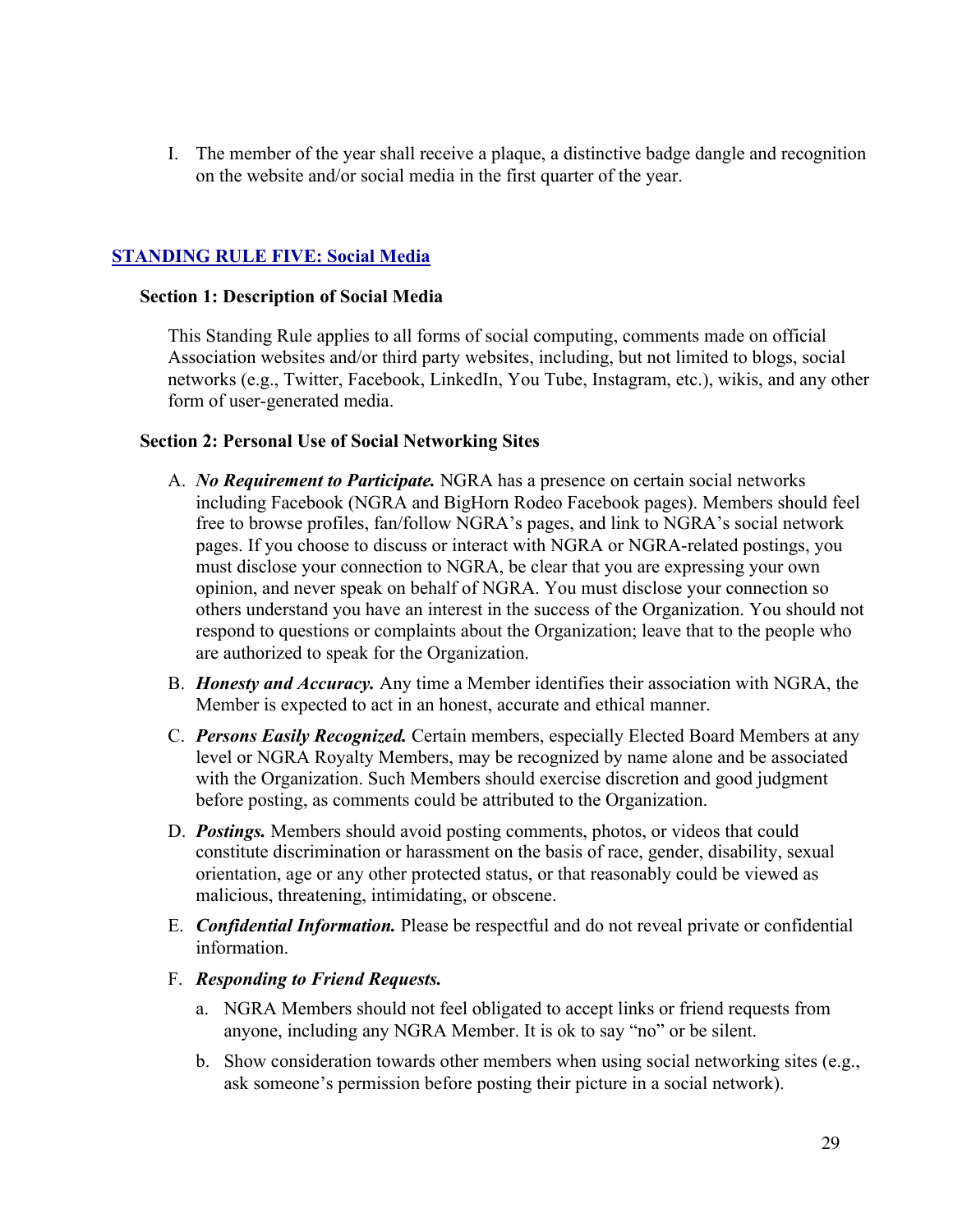- G. *Discussing Expertise on Professional Websites.* If you discuss your area of expertise on professional websites (e.g., LinkedIn, trade association bulletin board, etc.), follow these guidelines
	- a. Unless specifically authorized to do so, use a disclaimer such as: "The postings on this site are my own and do not represent NGRA's position, strategies or opinions."
	- b. Post about areas of your expertise; if you are not an expert on the subject, you should make that clear.
	- c. Avoid speaking out against or negatively about NGRA Members, other organizations, other organizations members etc.

#### **Section 3: Use of Social and Professional Networking on Behalf of NGRA**

Only designated individuals will be given access to official NGRA social media accounts and are authorized to engage in social media/networking use on behalf of the Organization. Should an individual have the need for access to the NGRA social media accounts, a written request should be made and directed to the NGRA Webmaster. Authorization is given on a case-by-case basis and is subject to approval by the NGRA Board of Directors.

## **STANDING RULE SIX: Appointed Positions**

#### **Section I: Appointment Procedure**

The president may appoint any position outlined in this article, with the exception of the Rodeo Director and the Fundraising Director. The president shall submit his or her appointment to the Board of Directors for approval. Any individual appointed that is not a member must become a member of the association.

#### **Section II: Duties of Persons Appointed to Positions in this Article**

- A. Unless exempted by the Board, appointed persons who are not Directors must attend a minimum of three (3) board or general membership meetings per year. If the Board determines that the appointed Rodeo Director lives outside of the area, the Rodeo Director may participate in the Board meetings by speaker phone, or other electronic means, as long as all Board members in attendance can hear the Rodeo Director. The President shall be notified by an appointed person of their planned absence at least 24 hours prior to the monthly meeting. Appointed persons not meeting this requirement may be subject to discipline as outlined in the Bylaws and Standing Rules.
- B. With the exception of the Rodeo Director and the Fundraising Director, appointed persons are required to present written reports of their activities to the Board of Directors on a monthly basis.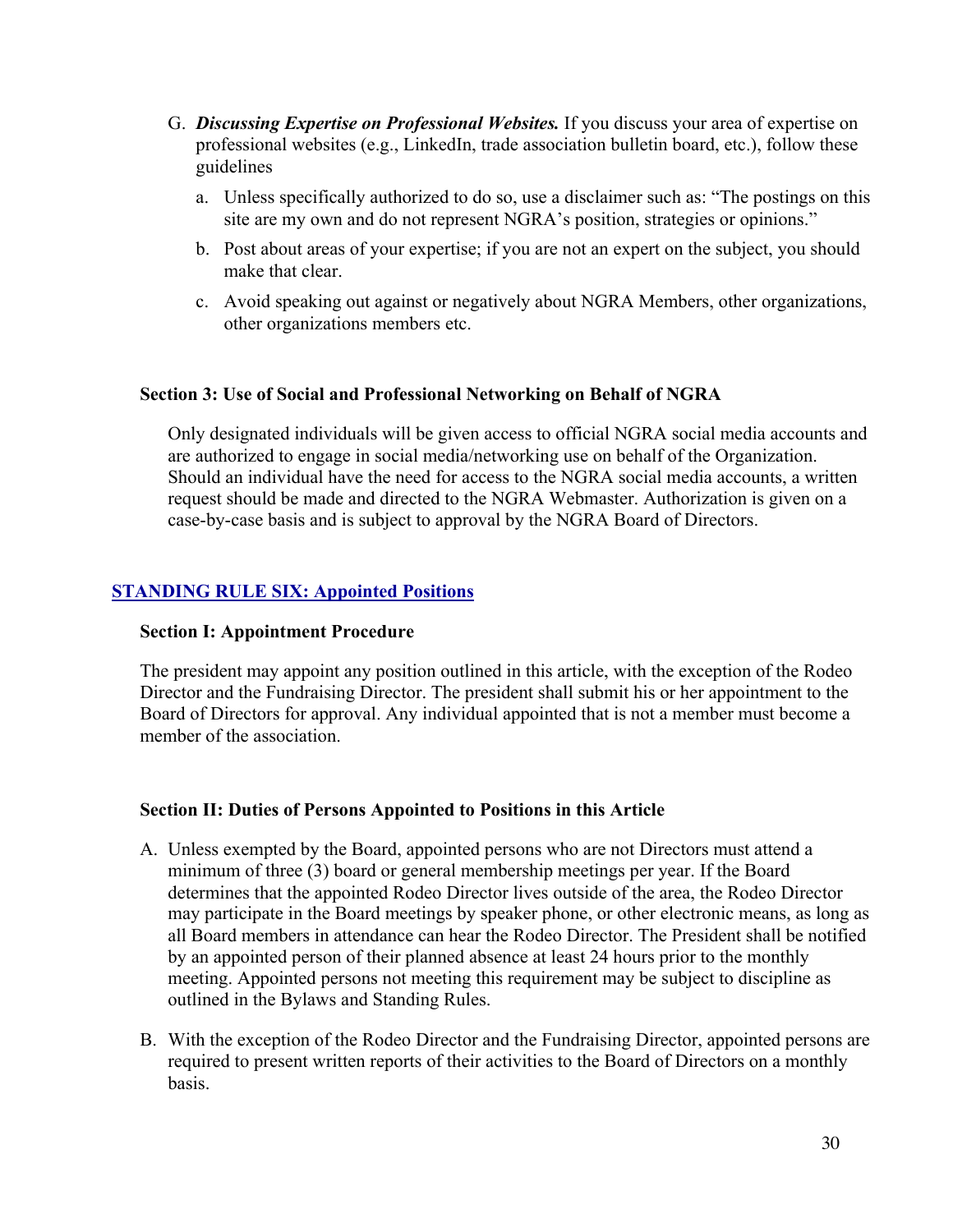#### **Section III: Property Manager**

- A. Shall be responsible for keeping a record of all property belonging to NGRA with assessed values.
- B. The responsible individual shall maintain safe storage and a list of its location.

## **Section IV: Historian**

Shall maintain a collection of memorabilia from NGRA functions and activities.

- A. Shall be responsible for a written record of all historical memorabilia from NGRA events.
- B. All memorabilia items are to be kept in labeled storage containers stored in the NGRA storage unit.
- C. Inventory of items will be made accessible to the appointed Property Manager and the Board of Directors at all times.

## **Section V: Corporate Sponsorship Representative**

- A. Shall produce, as a marketing tool, a Corporate Sponsorship Package, which promotes NGRA as an organization and details all of the types of sponsorship available. The Board shall approve this package.
- B. Shall maintain records of all correspondence regarding sponsorships and will report regularly to the Board.
- C. Shall maintain a good working relationship with IGRA ensuring that no conflicts arise.
- D. Shall provide each Corporate Sponsor with a certificate and a letter stating their level of contribution.
- E. Shall assure that each Corporate Sponsor receives all considerations due, according to their level of sponsorship.

## **Section VI: Royalty Competition Director**

- A. The royalty competition director shall be responsible for coordinating and overseeing the annual royalty competition.
- B. The president should make this appointment no later than six (6) months prior to the competition.

## **Section VII: Public Relations Spokesperson**

- A. Shall be responsible for arranging publicity for the Corporation's events, through the creation and timely issuance of news releases and through other activities.
- B. Shall be responsible for the external dissemination of information, whether written or verbal,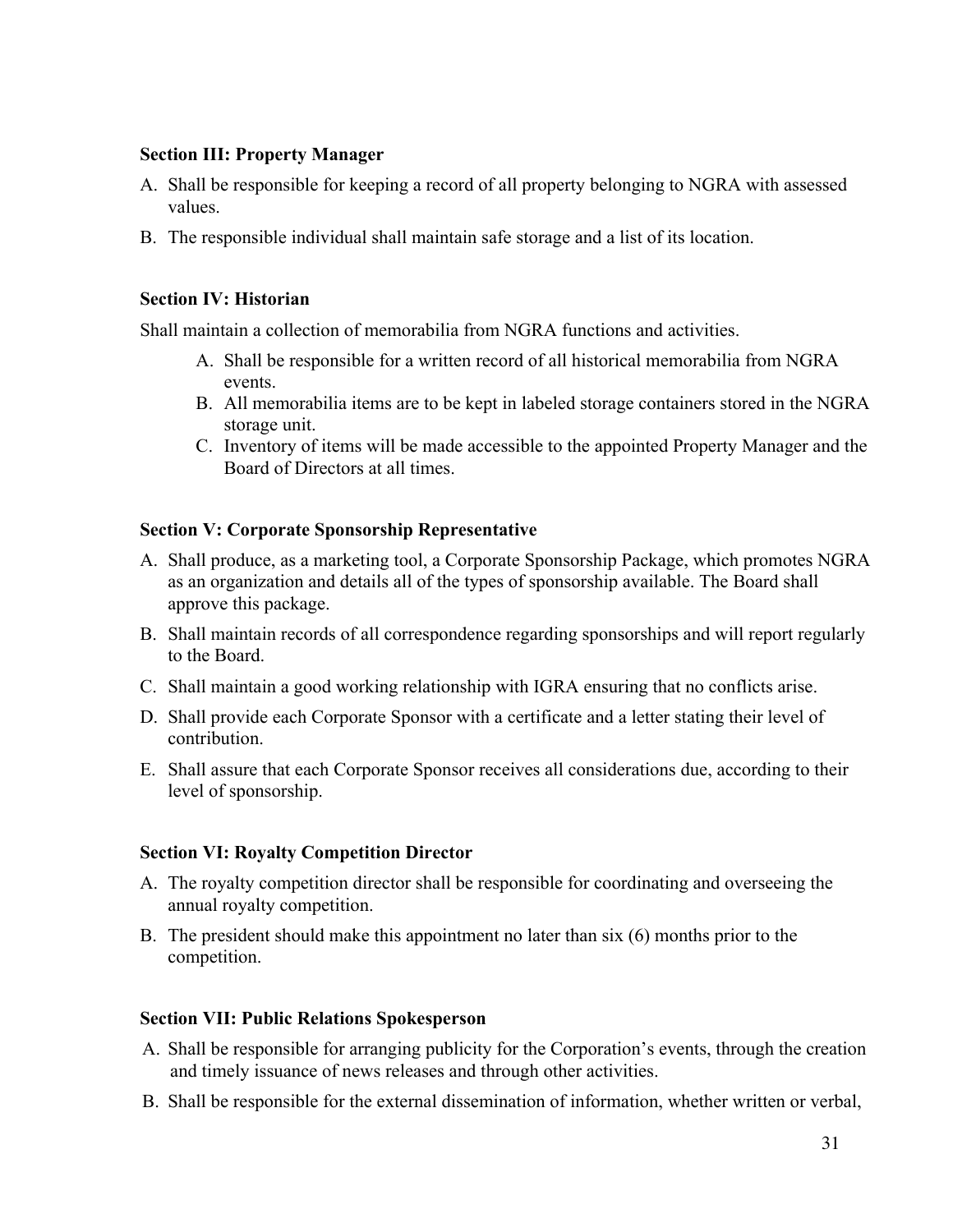as directed by the needs of the Corporation.

C. Shall keep complete and accurate lists of appropriate media for news releases, along with a complete and accurate list of the other IGRA associations.

## **Section X: Rodeo Director**

A. Term

The Rodeo Director shall serve a term that will begin immediately if there is no current Rodeo Director, or at the conclusion of the third Board meeting following the previous rodeo, if there was a rodeo that year. The Rodeo Director may be reappointed for consecutive terms. The Rodeo Director term, unless extended, shall expire at the conclusion of the third Board meeting after the BigHorn Rodeo directed by said Rodeo Director.

## B. Appointment Procedure

The Board of Directors shall appoint the Rodeo Director in the following manner:

- 1. At the Board meeting following the scheduled BigHorn Rodeo weekend, the President shall submit a call for applications and/or letter of intent to the membership via e-mail, with a due date of the next scheduled board meeting. The President may also request applications and/or letter of intent from non-members within the local area or from another area, including outside of Nevada.
- 2. Upon receipt of applications/letters of intent, the president will forward to the Board of Directors for review:
- 3. The Board of Directors will interview candidates at the next regularly scheduled Board of Directors meeting. If a candidate is not able to attend the Board meeting they may be interviewed by telephone as long as all Board members in attendance are able to hear the candidate by speaker phone or other means.
- 4. The interviews shall take place in front of those members who are present, but the Board may ask other candidates for the position to leave room while interviews for his/her competitors are being conducted.
- 5. Following interviews, the Board shall select a candidate by majority vote.

## C. Duties

- 1. Shall Chair the Rodeo Planning Committee
- 2. Shall report to the Board of Directors on the activities of the Rodeo Planning Committee. The report will also be submitted in written format to the Secretary to be included in the minutes.
- 3. Shall appoint committee chairs for the Rodeo Planning Committee and notify the Board of Directors.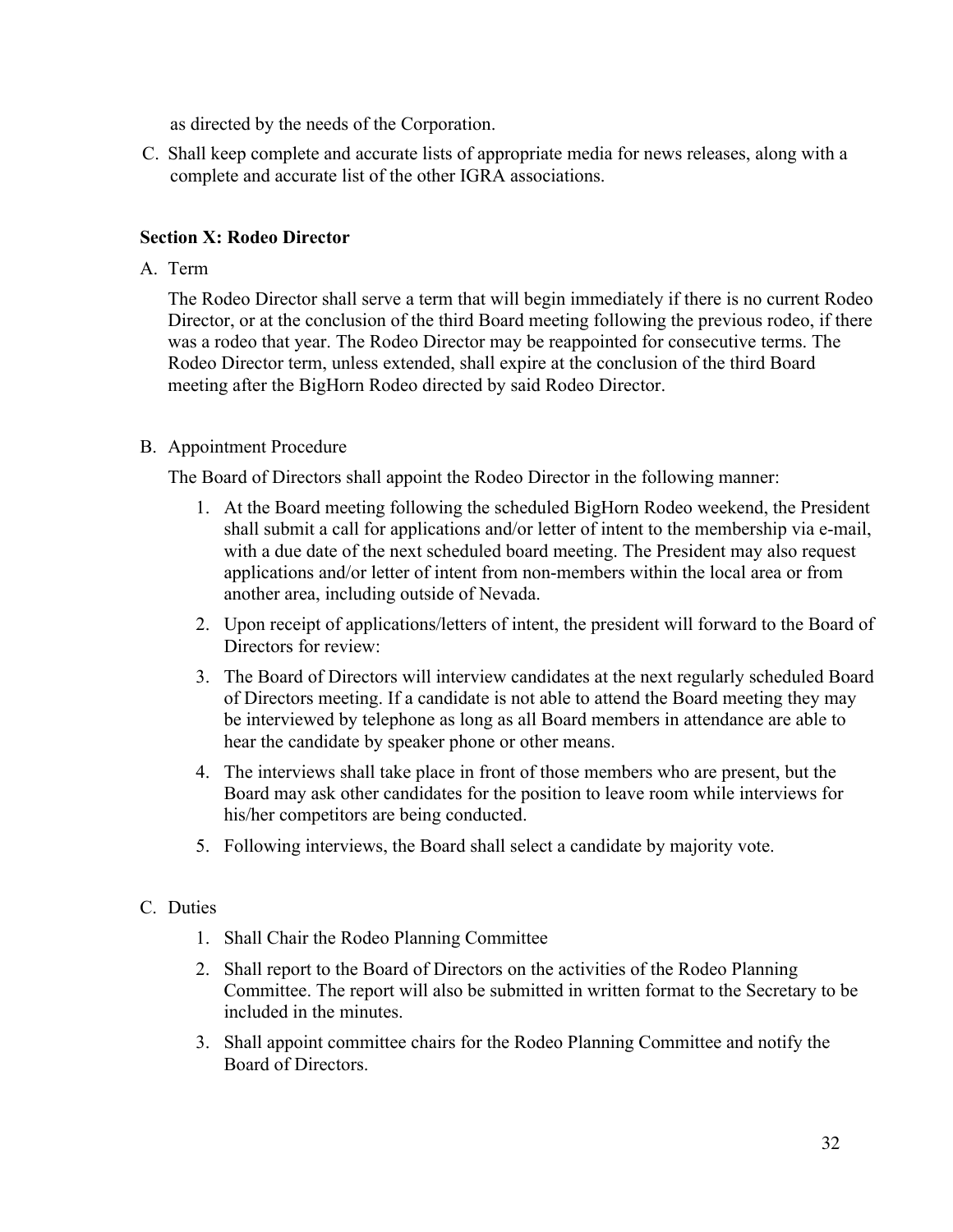## **STANDING RULE SEVEN: Committees of the Board**

#### **Section I: General Rules for Committees**

- A. All committees serve at the request of the Board of Directors.
- B. Committees may have additional duties as requested by the Board or at the request of the membership.
- C. Any member in good standing may attend any committee meetings and shall be eligible to vote.
- D. All information obtained or created by any committee in the course of performing its duties shall remain the property of NGRA. Copies of all such information should be forwarded to the committee secretary (if available) and the NGRA secretary.
- E. Committee decisions are subject to review and approval by the Board. Grievances within a committee should be brought to the Board for review.

#### **Section II: Rodeo Planning Committee**

- A. A Rodeo Planning Committee (RPC) under the leadership of the Rodeo Director exists for the purpose of planning, organizing and executing the Bighorn Rodeo and related events.
- B. The Rodeo Planning Committee may consist of, but is not limited to, the following Coordinators:

| $(1)$ Assistant Director(s) | $(8)$ Bar                   | $(15)$ Grand Entry |
|-----------------------------|-----------------------------|--------------------|
| (2) Finance Manager         | (9) Contestant Registration | (16) Merchandise   |
| $(3)$ Secretary             | (10) Program/Advertising    | $(17)$ Media       |
| (4) Arena/Equipment         | (11) Vendors/Concessions    | (18) Host Hotel    |
| (5) Volunteers              | (12) Awards/Buckles         | $(19)$ Decorating  |
| $(6)$ Security              | (13) Ticket Sales           |                    |
| (7) Entertainment           | (14) Barn Manager           |                    |

- C. Committee Coordinators shall be appointed by the Rodeo Director and notification given to the Board of Directors. Any position not filled will be appointed as soon as possible*.*
- D. Coordinators may form sub-committees to facilitate other duties performed by that coordinator.
- E. Rodeo Poster Contest
	- 1. A contest may be held each year to select artwork and/or logo designs for use in promoting BigHorn Rodeo and related events. The contest should be announced via the website, email and social media.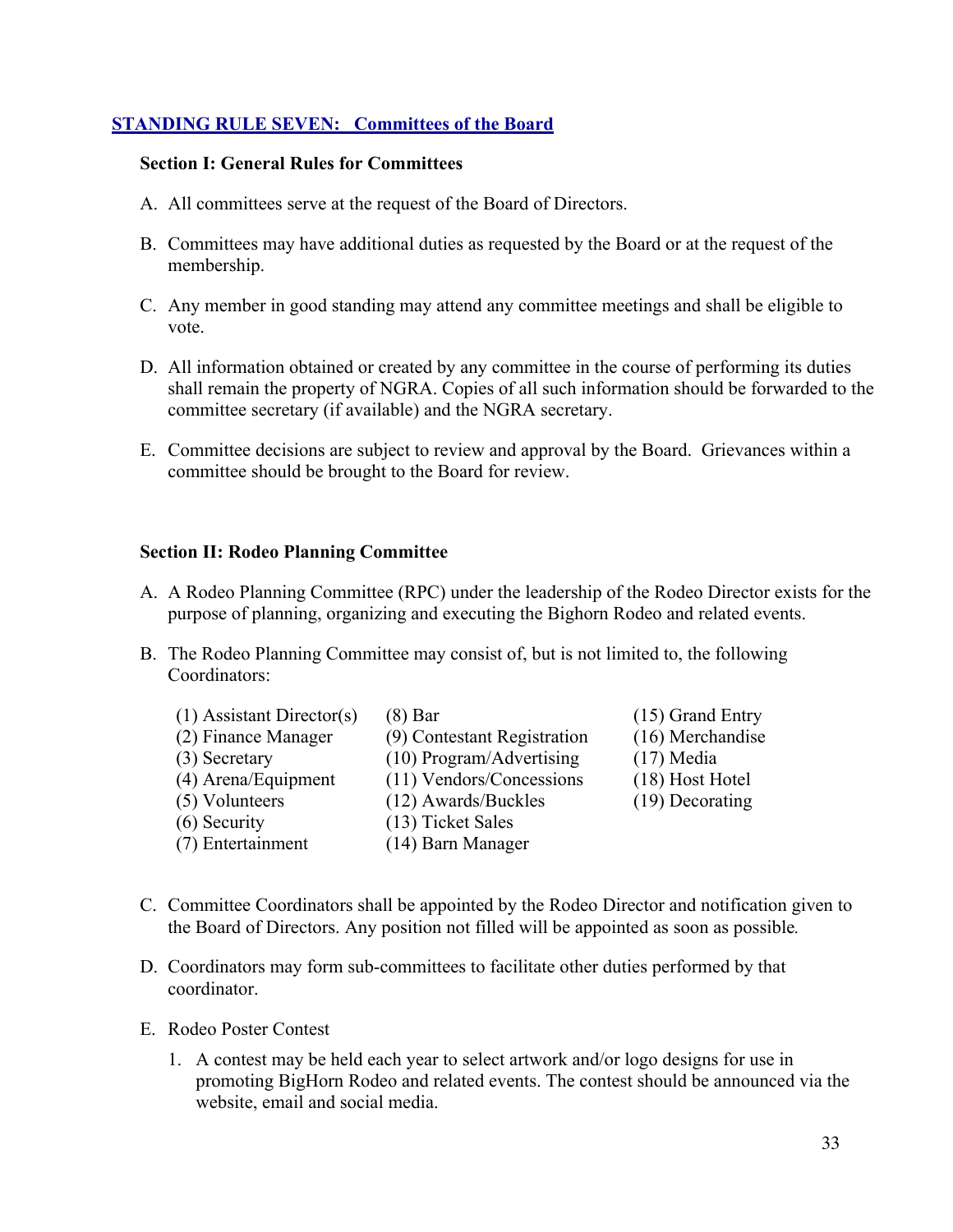- 2. The Rodeo Planning Committee shall vote on the designs.
- 3. The Rodeo Planning Committee will stage the competition, set and publish all requirements and establish prizes.
- 4. All entries become the property of NGRA.
- F. The Rodeo Planning Committee shall submit a working rodeo budget to the Board of Directors for approval no later than six months prior to each rodeo. Updated budgets will be reported monthly to the Board and a final budget projection will be presented to the Board for approval no later than 30 days prior to the rodeo. The final rodeo financial report will be submitted to the Board of Directors no more than 60 days after completion of the Rodeo.
- G. All coordinators will submit a full report on their committees thirty (30) days after each rodeo. This report will include problems encountered, what worked, what didn't work, all records and copies of correspondence and a record of expenses. These reports will be compiled by the RPC Secretary and submitted to the following year's Rodeo Planning Committee.
- H. Beneficiaries of rodeo proceeds must be approved by the Board and ratified by the general membership.

## **Section III: Fundraising Committee**

- A. The Fundraising Committee exists for the purpose of planning, organizing, and arranging the execution of fundraising and entertainment events.
- B. The Fundraising Committee may consist of, but is not limited to, the following Coordinators:
	- 1. Secretary
	- 2. Entertainment
	- 3. Decorating
	- 4. Volunteer
- C. All members of the Association shall be eligible to be members of the Fundraising Committee. Current Royalty are de facto members of the Committee.
- D. The Board of Directors has the authority to cancel any function if the proper procedures have not been followed or if it is not in the best interest of the Association.
- E. The Fundraising Committee must hold at least twelve (12) meetings a year.
- F. No NGRA member(s) may hold or sponsor a fundraiser in another IGRA Member Association's geographical territory without prior approval of that association's Trustee.

#### **Section IV: Temporary Committees**

The President may set up a temporary committee to address a current issue in a timely manner. It is encouraged that the committee include at least two (2) Board members, a number of NGRA members in good standing, and with the approval of the Board, an expert who is not a NGRA member. The committee shall make recommendations to the Board, and after the issue is resolved shall be disbanded.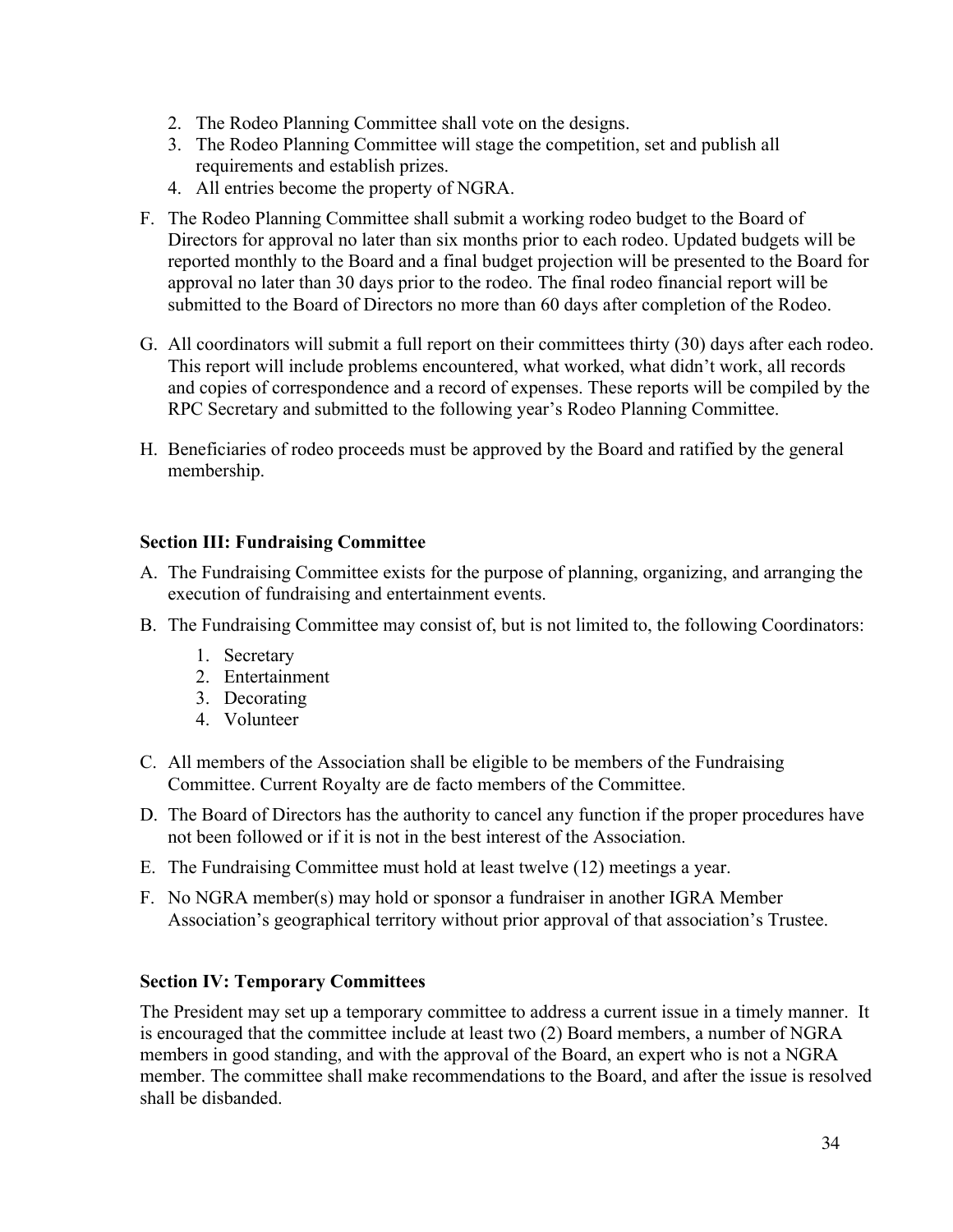## **STANDING RULE EIGHT: Job Evaluations, Disciplinary Action**

#### **Section I: Job Evaluations**

Each board member, royalty member, or committee chair may be evaluated by the members of the Board of Directors at their discretion. Suggested Criteria are:

- A. Attendance and/or participation at NGRA meetings.
- B. Performance of duties of office.
- C. Representing the NGRA in accordance with the membership qualifications listed in Article IV, Section I, Subsection A.
- D. Willingness to assume extra responsibilities.

## **Section II: Disciplinary Action**

- A. The following steps will be followed sequentially if the Board needs to pursue a disciplinary action.
	- 1. Any member of NGRA may file a complaint about any Board member, royalty member, committee chair, or general member he or she determines is misrepresenting NGRA or deliberately neglecting NGRA responsibilities. The complaint must be in writing.
	- 2. All actions will take place in Executive session of a majority of the Board of Directors.
	- 3. Upon receipt of the complaint, the Board will determine whether or not further investigation is required.
	- 4. If it determines that further investigation is required, the subject of the complaint will be invited to the next Board of Directors meeting and interviewed about the complaint. A vote will take place even if the subject or their representative is not present.
	- 5. Following the interview, the Board of Directors will determine what action may or may not be required as a result of the complaint.
	- 6. If the board determines that the complaint requires a verbal or written reprimand, the reprimand will be issued to the respondent at that time.
	- 7. The board's action will take effect immediately following the meeting at which it is discussed.
- B. No membership dues will be refunded as a result of disciplinary action.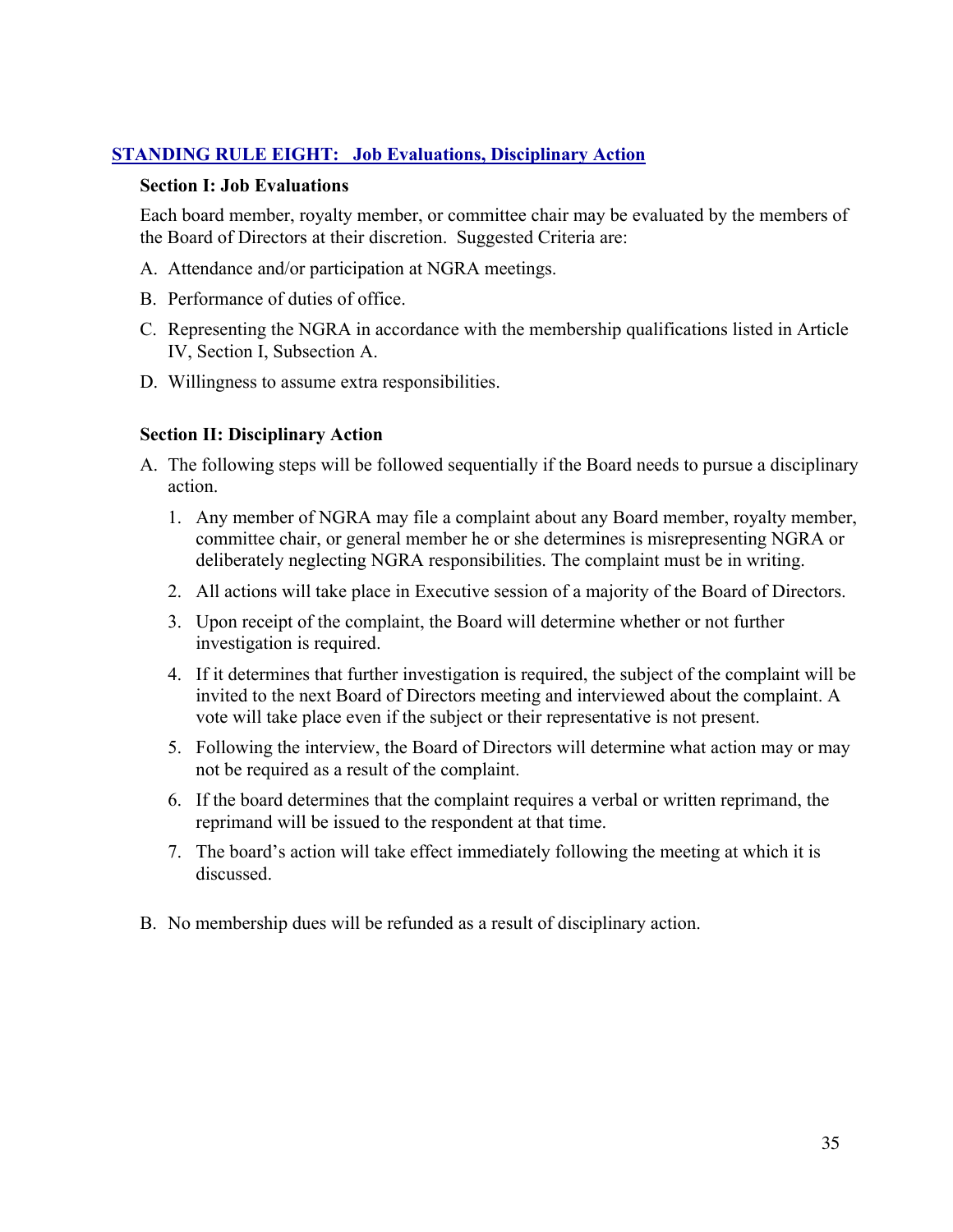# **EXHIBITS:**

FOLLOWING PAGES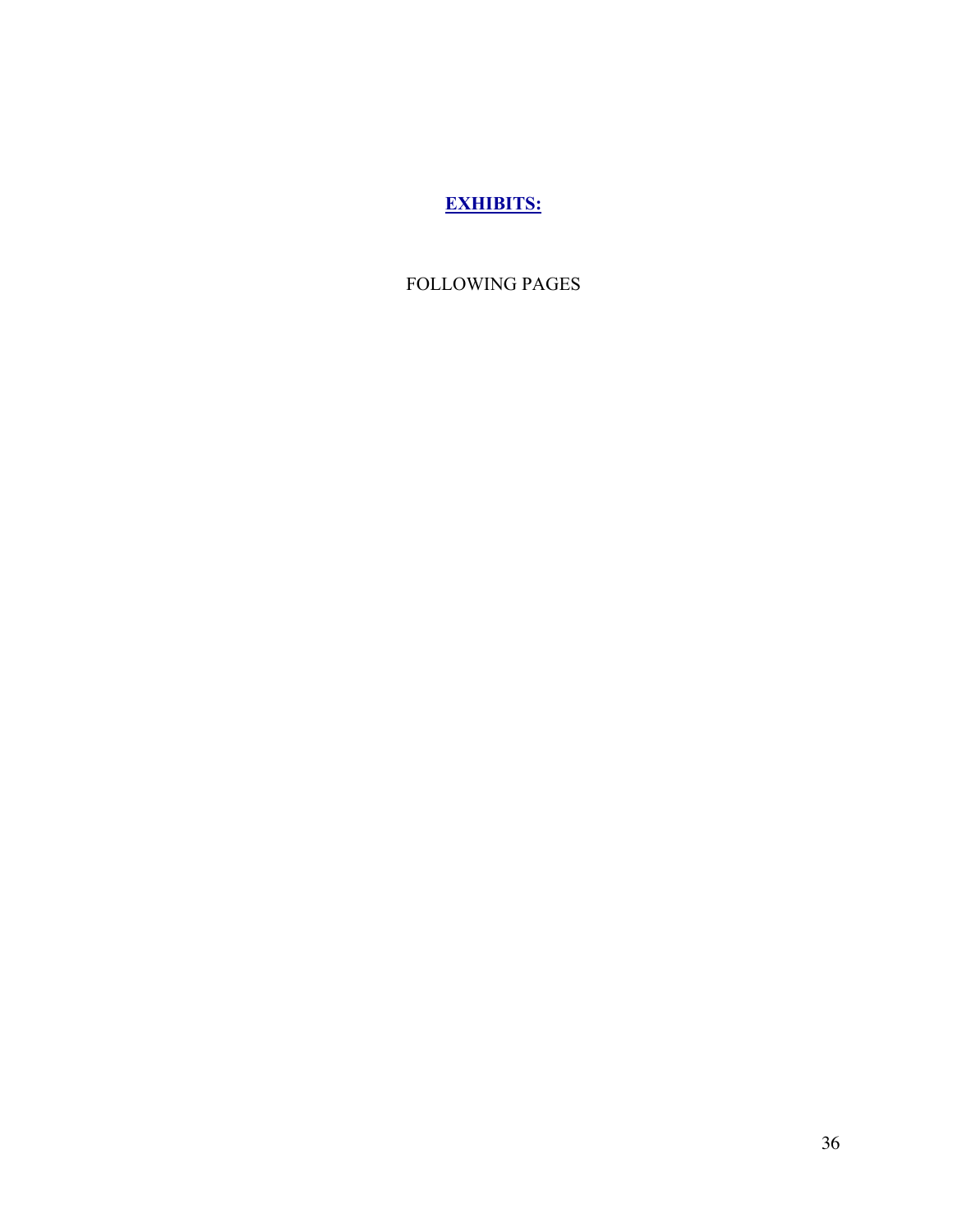**Exhibit 1: Royalty Entry Form**



*Mr./Ms./Miss/MsTer N.G.R.A Contest* **CONTESTANT ENTRY FORM**

| <b>Please Circle One: Mr.</b> |  | Ms. | <b>MissMsTer</b> |
|-------------------------------|--|-----|------------------|
|                               |  |     |                  |

|              | AGE |
|--------------|-----|
|              |     |
| <b>STATE</b> | ZIP |
| <b>EMAIL</b> |     |
|              |     |

**"MISS" (if applicable, A.K.A.)**

**ALIAS (if used)**

**I, \_\_\_\_\_\_\_\_\_\_\_\_\_\_\_\_\_\_, agree to abide by the standing rules of the Mr., Ms., Miss, MsTer NGRA CONTEST, which I have received, and agree that if I win a title, to abide by the rules governing the International Gay Rodeo Association, their members and their activities.**

 $\mathcal{L}_\mathcal{L} = \{ \mathcal{L}_\mathcal{L} \}$ 

| <b>CONTESTANT SIGNATURE</b> | <b>DATE</b> |
|-----------------------------|-------------|
|                             |             |

**A \$25.00 check, payable to the NGRA, must accompany this form.**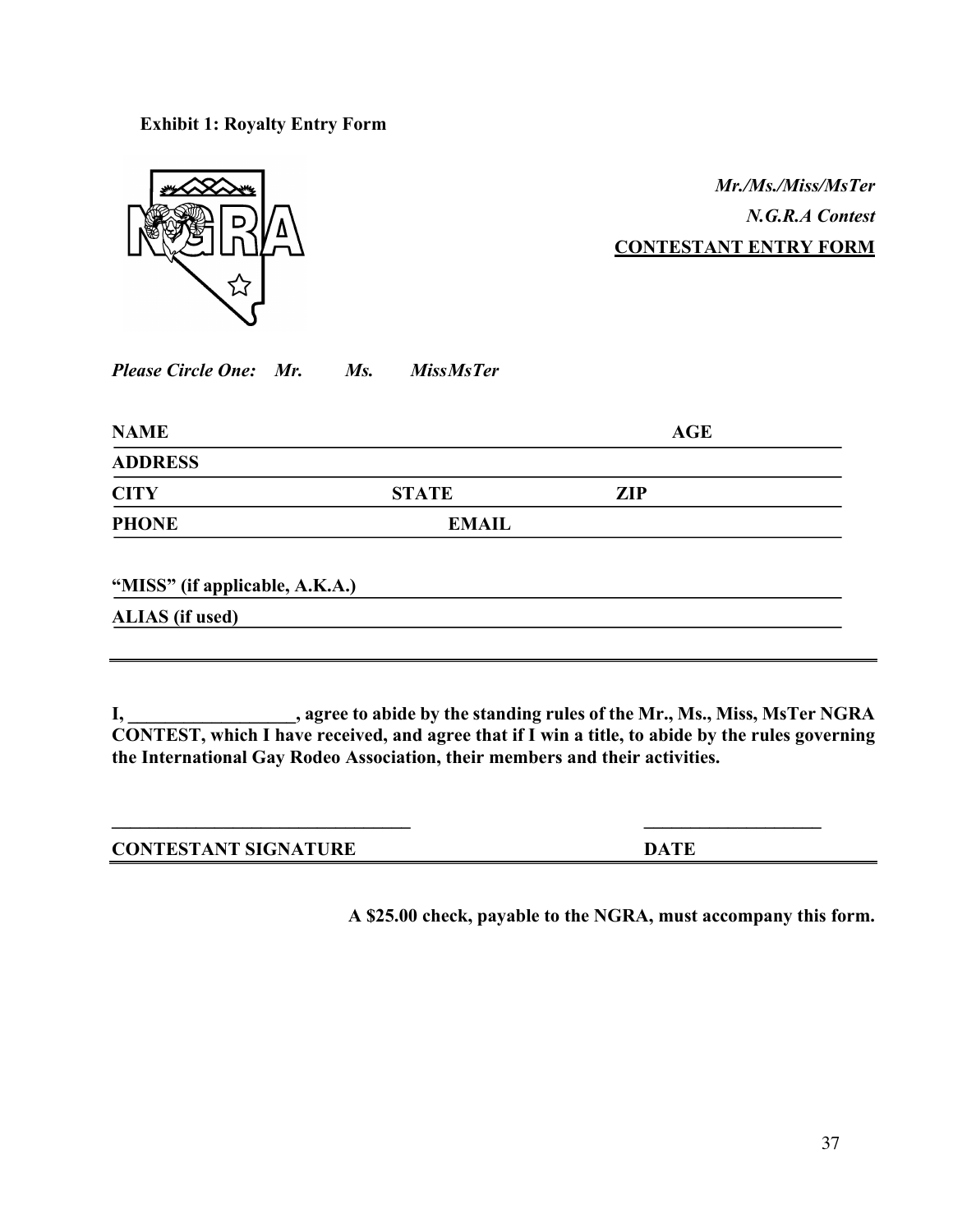## **Mr./Ms./Miss/MsTer N.G.R.A. Contest**

## **SPIRIT AND COMMUNITY SUPPORT INTERVIEW WORKSHEET**

**Contestant Name Title Category Contestant #**

**Please describe in detail your activities and qualifications in the following areas:**

**\_\_\_\_\_\_\_\_\_\_\_\_\_\_\_\_\_\_\_\_\_\_\_\_\_\_\_\_\_\_\_\_\_\_\_\_\_\_\_\_\_\_\_\_\_\_\_\_\_\_\_\_\_\_\_\_\_\_\_\_\_\_\_\_\_\_ \_\_\_\_\_\_\_\_\_\_\_\_\_\_\_\_\_\_\_\_\_\_\_\_\_\_\_\_\_\_\_\_\_\_\_\_\_\_\_\_\_\_\_\_\_\_\_\_\_\_\_\_\_\_\_\_\_\_\_\_\_\_\_\_\_\_ \_\_\_\_\_\_\_\_\_\_\_\_\_\_\_\_\_\_\_\_\_\_\_\_\_\_\_\_\_\_\_\_\_\_\_\_\_\_\_\_\_\_\_\_\_\_\_\_\_\_\_\_\_\_\_\_\_\_\_\_\_\_\_\_\_\_ \_\_\_\_\_\_\_\_\_\_\_\_\_\_\_\_\_\_\_\_\_\_\_\_\_\_\_\_\_\_\_\_\_\_\_\_\_\_\_\_\_\_\_\_\_\_\_\_\_\_\_\_\_\_\_\_\_\_\_\_\_\_\_\_\_\_ \_\_\_\_\_\_\_\_\_\_\_\_\_\_\_\_\_\_\_\_\_\_\_\_\_\_\_\_\_\_\_\_\_\_\_\_\_\_\_\_\_\_\_\_\_\_\_\_\_\_\_\_\_\_\_\_\_\_\_\_\_\_\_\_\_\_**  $\mathcal{L} = \{ \mathcal{L} \mathcal{L} \mathcal{L} \mathcal{L} \mathcal{L} \mathcal{L} \mathcal{L} \mathcal{L} \mathcal{L} \mathcal{L} \mathcal{L} \mathcal{L} \mathcal{L} \mathcal{L} \mathcal{L} \mathcal{L} \mathcal{L} \mathcal{L} \mathcal{L} \mathcal{L} \mathcal{L} \mathcal{L} \mathcal{L} \mathcal{L} \mathcal{L} \mathcal{L} \mathcal{L} \mathcal{L} \mathcal{L} \mathcal{L} \mathcal{L} \mathcal{L} \mathcal{L} \mathcal{L} \mathcal{L} \$ 

**\_\_\_\_\_\_\_\_\_\_\_\_\_\_\_\_\_\_\_\_\_\_\_\_\_\_\_\_\_\_\_\_\_\_\_\_\_\_\_\_\_\_\_\_\_\_\_\_\_\_\_\_\_\_\_\_\_\_\_\_\_\_\_\_\_\_ \_\_\_\_\_\_\_\_\_\_\_\_\_\_\_\_\_\_\_\_\_\_\_\_\_\_\_\_\_\_\_\_\_\_\_\_\_\_\_\_\_\_\_\_\_\_\_\_\_\_\_\_\_\_\_\_\_\_\_\_\_\_\_\_\_\_ \_\_\_\_\_\_\_\_\_\_\_\_\_\_\_\_\_\_\_\_\_\_\_\_\_\_\_\_\_\_\_\_\_\_\_\_\_\_\_\_\_\_\_\_\_\_\_\_\_\_\_\_\_\_\_\_\_\_\_\_\_\_\_\_\_\_ \_\_\_\_\_\_\_\_\_\_\_\_\_\_\_\_\_\_\_\_\_\_\_\_\_\_\_\_\_\_\_\_\_\_\_\_\_\_\_\_\_\_\_\_\_\_\_\_\_\_\_\_\_\_\_\_\_\_\_\_\_\_\_\_\_\_**  $\mathcal{L} = \{ \mathcal{L} \mathcal{L} \mathcal{L} \mathcal{L} \mathcal{L} \mathcal{L} \mathcal{L} \mathcal{L} \mathcal{L} \mathcal{L} \mathcal{L} \mathcal{L} \mathcal{L} \mathcal{L} \mathcal{L} \mathcal{L} \mathcal{L} \mathcal{L} \mathcal{L} \mathcal{L} \mathcal{L} \mathcal{L} \mathcal{L} \mathcal{L} \mathcal{L} \mathcal{L} \mathcal{L} \mathcal{L} \mathcal{L} \mathcal{L} \mathcal{L} \mathcal{L} \mathcal{L} \mathcal{L} \mathcal{L} \$ 

**\_\_\_\_\_\_\_\_\_\_\_\_\_\_\_\_\_\_\_\_\_\_\_\_\_\_\_\_ \_\_\_\_\_\_\_\_\_\_\_\_\_\_\_ \_\_\_\_\_\_\_\_\_\_\_\_\_\_\_\_**

## **COMMUNITY VISIBILITY**

Participation and activities in support of organizations and events of value to the community as a whole.

## **PARTICIPATION WITH NGRA**

Involvement and participation in NGRA meetings and events.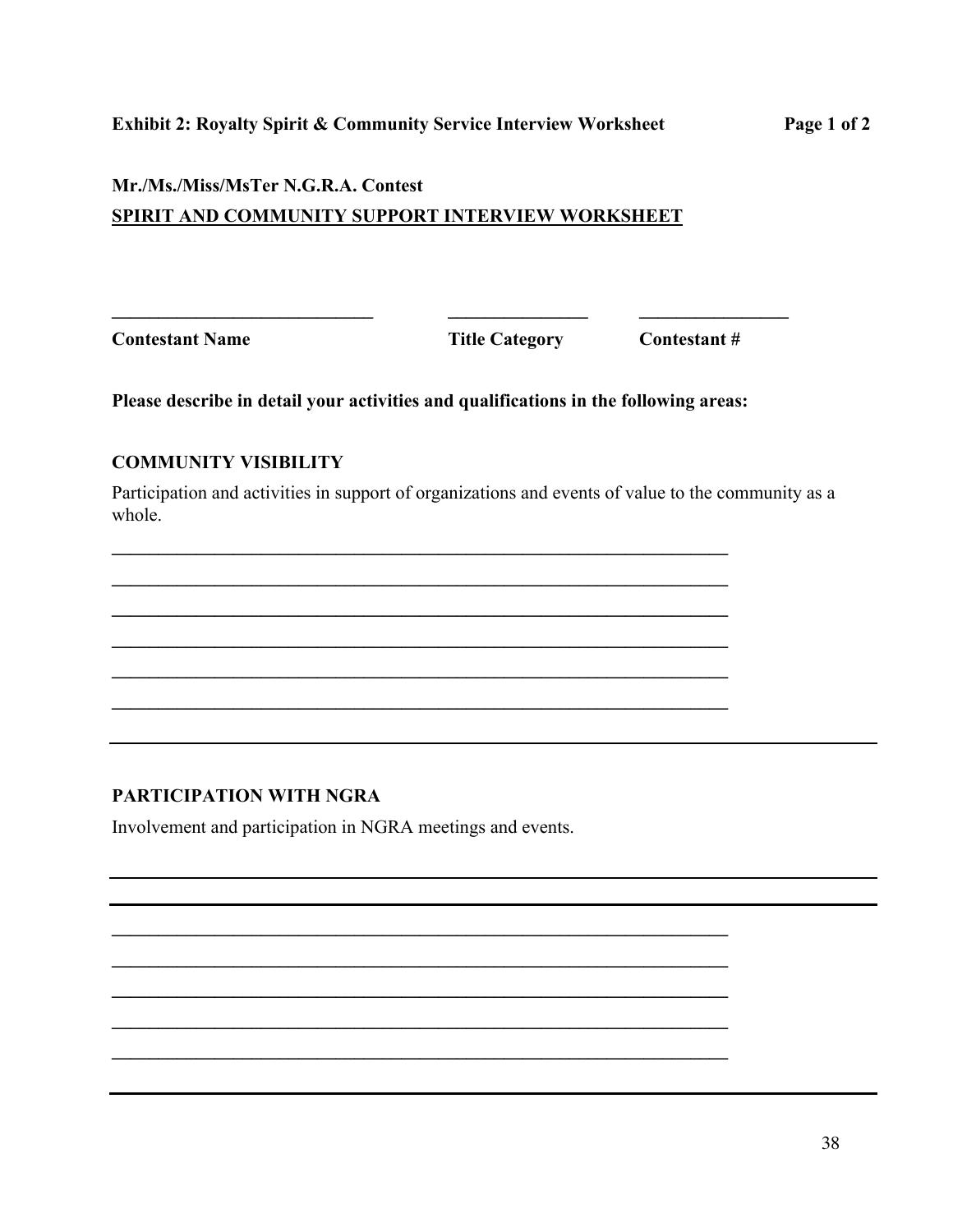## **Exhibit 2**

## **COMMUNITY FUNDRAISING**

Fundraising efforts in support of other organizations and/or events.

## **NGRA FUNDRAISING**

Fundraising efforts in support of NGRA and/or its selected charities

## **SPIRIT & CREATIVITY**

Original concepts, leadership on a project's development, recruitment and inclusion of others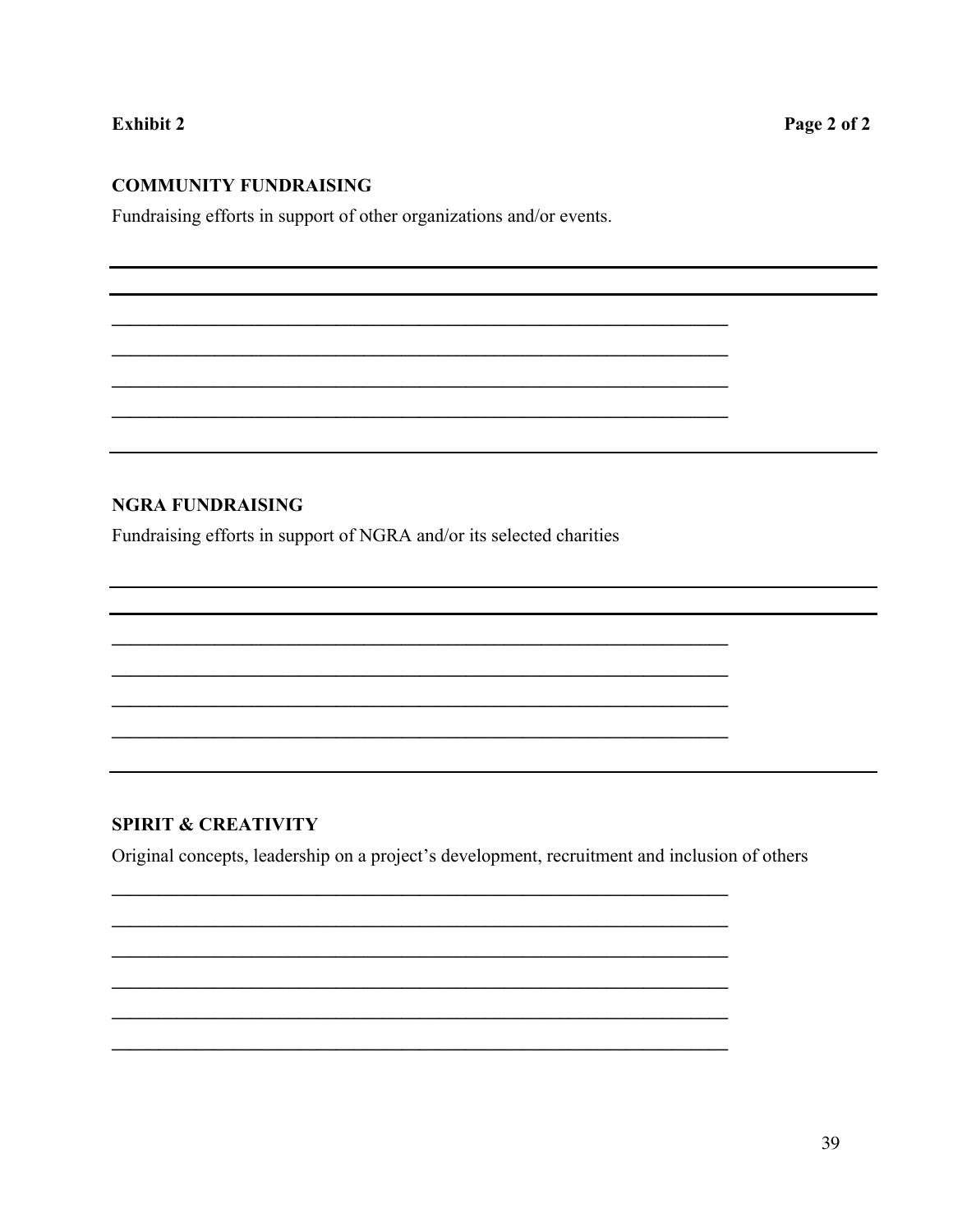**Exhibit 3: Royalty Western Wear Description**

**Mr./Ms./Miss/MsTer N.G.R.A. Contest WESTERN WEAR DESCRIPTION**

**Contestant Name/"Miss" AKA Contestant Number** 

**PLEASE CIRCLE ONE: MR. MS. MISS MsTer**

**\_\_\_\_\_\_\_\_\_\_\_\_\_\_\_\_\_\_\_\_\_\_\_\_\_\_\_\_\_\_\_\_\_\_\_ \_\_\_\_\_\_\_\_\_\_\_\_\_\_\_\_**

**WHAT ANNOUNCER SHOULD SAY ABOUT YOU/YOUR WESTERN WEAR:**

**(PLEASE KEEP BRIEF.)**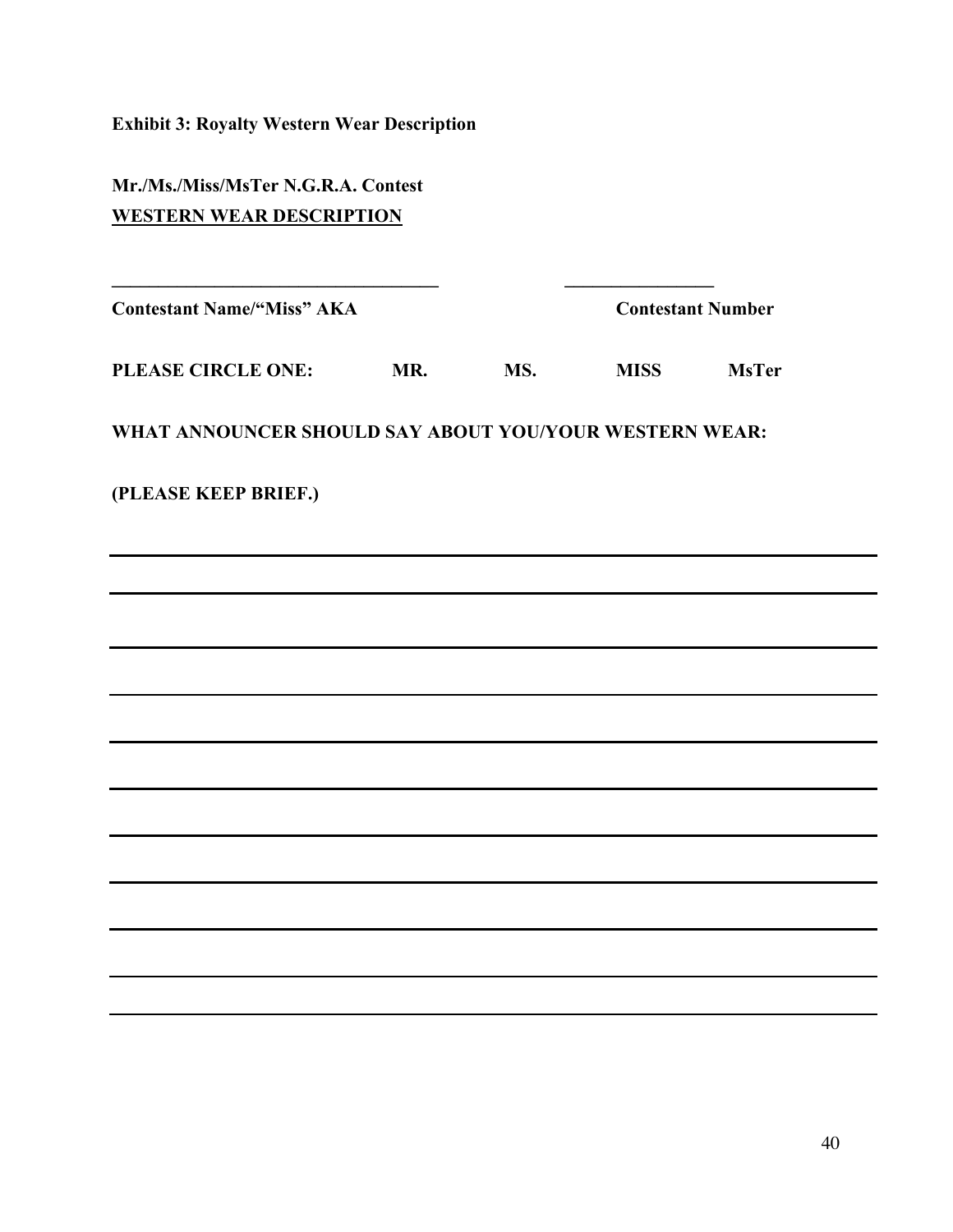# **Exhibit 4: Royalty Spirit & Community Support Score Sheet**

# **Mr./Ms./Miss/MsTer N.G.R.A. Contest SPIRIT AND COMMUNITY SUPPORT**

| <b>Contestant Name</b>         |                                              | <b>Title Category</b> |  |                |                                     |  |  | Contestant# |  |   |                |  |  |  |
|--------------------------------|----------------------------------------------|-----------------------|--|----------------|-------------------------------------|--|--|-------------|--|---|----------------|--|--|--|
| <b>Categories:</b>             | Point Values (Circle one for each category): |                       |  |                |                                     |  |  |             |  |   |                |  |  |  |
| <b>COMMUNITY VISIBILITY</b>    |                                              | $\mathbf{1}$          |  |                | 2 3 4 5 6 7 8                       |  |  |             |  | 9 | <b>10</b>      |  |  |  |
| <b>PARTICIPATION WITH NGRA</b> |                                              |                       |  |                | $1 \t2 \t3 \t4 \t5 \t6 \t7 \t8 \t9$ |  |  |             |  |   | <b>10</b>      |  |  |  |
| <b>COMMUNITY FUNDRAISING</b>   |                                              | $\mathbf{1}$          |  |                | 2 3 4 5 6 7 8                       |  |  |             |  | 9 | <b>10</b>      |  |  |  |
| <b>NGRA FUNDRAISING</b>        |                                              | $\mathbf{1}$          |  |                | 2 3 4 5 6 7 8                       |  |  |             |  | 9 | <b>10</b>      |  |  |  |
| <b>SPIRIT &amp; CREATIVITY</b> |                                              |                       |  |                | $1 \t2 \t3 \t4 \t5 \t6 \t7 \t8 \t9$ |  |  |             |  |   | <b>10</b>      |  |  |  |
|                                |                                              |                       |  |                |                                     |  |  |             |  |   |                |  |  |  |
| Auditor's Total: ___________   |                                              |                       |  |                |                                     |  |  |             |  |   |                |  |  |  |
| <b>Judge's Comments:</b>       |                                              |                       |  |                |                                     |  |  |             |  |   |                |  |  |  |
|                                |                                              |                       |  |                |                                     |  |  |             |  |   |                |  |  |  |
|                                |                                              |                       |  |                |                                     |  |  |             |  |   |                |  |  |  |
|                                |                                              |                       |  |                |                                     |  |  |             |  |   |                |  |  |  |
|                                |                                              |                       |  |                |                                     |  |  |             |  |   |                |  |  |  |
|                                |                                              |                       |  |                |                                     |  |  |             |  |   |                |  |  |  |
|                                |                                              |                       |  |                |                                     |  |  |             |  |   |                |  |  |  |
|                                |                                              |                       |  |                |                                     |  |  |             |  |   |                |  |  |  |
| <b>Judge's Signature</b>       | Judge #                                      |                       |  | <b>Auditor</b> |                                     |  |  |             |  |   | <b>Auditor</b> |  |  |  |

 $\overline{\phantom{0}}$ 

Ξ,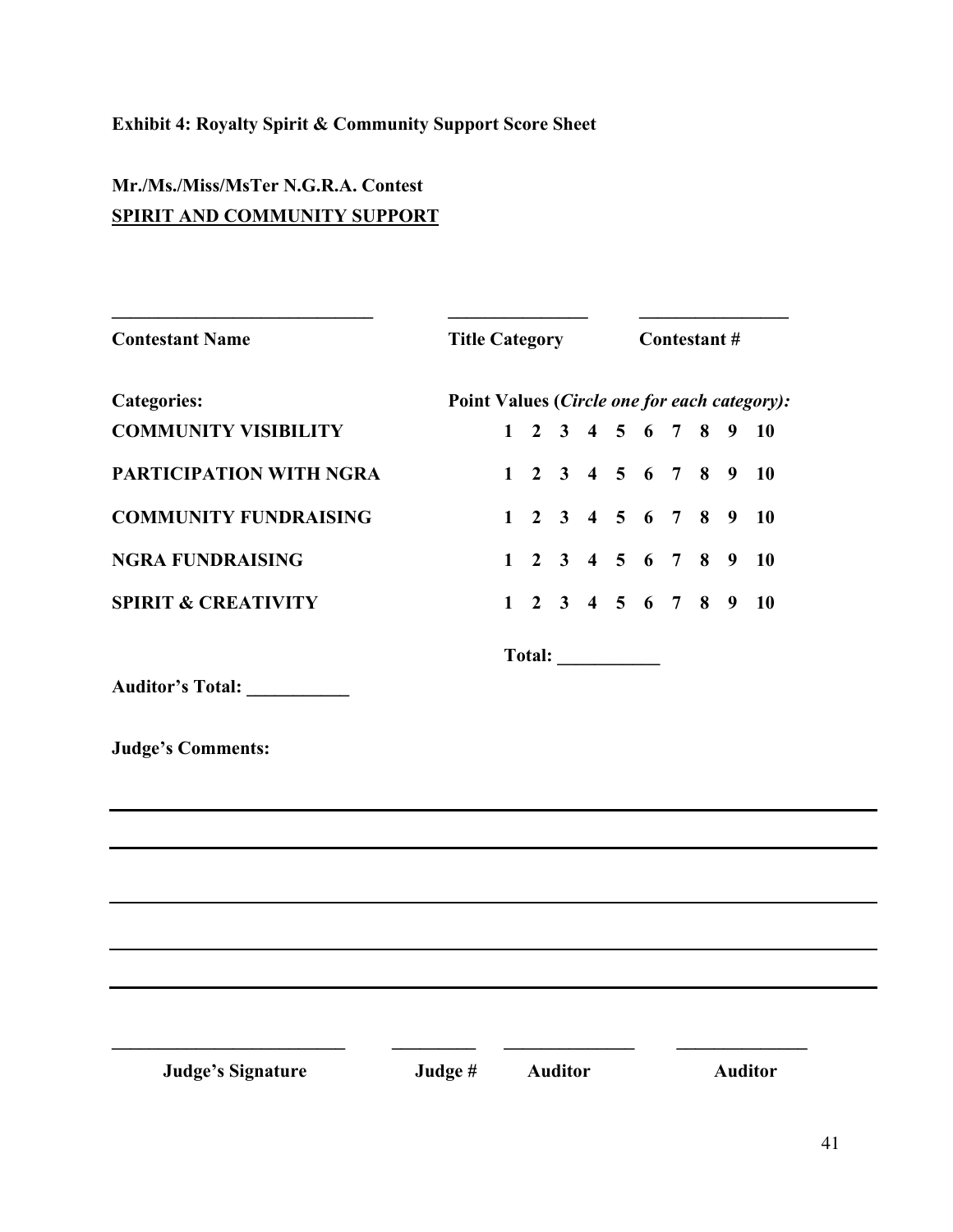# **Exhibit 5: Royalty Interview Score Sheet**

## **Mr./Ms./Miss/MsTer N.G.R.A. Contest**

## **INTERVIEW ("MISS" IN MALE ATTIRE, "MsTER" IN FEMALE ATTIRE)**

| <b>Contestant Name</b>          |                                                                                                          | Title Category Contestant # |                                     |  |  |  |  |  |  |           |
|---------------------------------|----------------------------------------------------------------------------------------------------------|-----------------------------|-------------------------------------|--|--|--|--|--|--|-----------|
| <b>Categories:</b>              | Point Values (Circle one for each category):                                                             |                             |                                     |  |  |  |  |  |  |           |
| <b>APPEARANCE</b>               |                                                                                                          |                             | $1 \t2 \t3 \t4 \t5 \t6 \t7 \t8 \t9$ |  |  |  |  |  |  | <b>10</b> |
| <b>KNOWLEDGE OF NGRA/IGRA</b>   |                                                                                                          |                             | $1 \t2 \t3 \t4 \t5 \t6 \t7 \t8 \t9$ |  |  |  |  |  |  | <b>10</b> |
| <b>ANSWER IN CONTENT</b>        |                                                                                                          |                             | $1 \t2 \t3 \t4 \t5 \t6 \t7 \t8 \t9$ |  |  |  |  |  |  | - 10      |
| <b>CONFIDENCE</b>               |                                                                                                          |                             | $1 \t2 \t3 \t4 \t5 \t6 \t7 \t8 \t9$ |  |  |  |  |  |  | <b>10</b> |
| PERSONAL DISPOSITION            |                                                                                                          |                             | $1 \t2 \t3 \t4 \t5 \t6 \t7 \t8 \t9$ |  |  |  |  |  |  | <b>10</b> |
|                                 |                                                                                                          |                             |                                     |  |  |  |  |  |  | Total:    |
| Was a Plan of Action submitted: | $\frac{1}{2}$ YES $\frac{1}{2}$ NO (2 pt. Deduction)<br>Auditor's Total: $\frac{x^2}{2}$ = $\frac{1}{2}$ |                             |                                     |  |  |  |  |  |  |           |
| <b>Judge's Comments:</b>        |                                                                                                          |                             |                                     |  |  |  |  |  |  |           |
|                                 |                                                                                                          |                             |                                     |  |  |  |  |  |  |           |
|                                 |                                                                                                          |                             |                                     |  |  |  |  |  |  |           |
|                                 |                                                                                                          |                             |                                     |  |  |  |  |  |  |           |
|                                 |                                                                                                          |                             |                                     |  |  |  |  |  |  |           |
|                                 |                                                                                                          |                             |                                     |  |  |  |  |  |  |           |
|                                 |                                                                                                          |                             |                                     |  |  |  |  |  |  |           |
|                                 |                                                                                                          |                             |                                     |  |  |  |  |  |  |           |
|                                 |                                                                                                          |                             |                                     |  |  |  |  |  |  |           |

 $\overline{\phantom{0}}$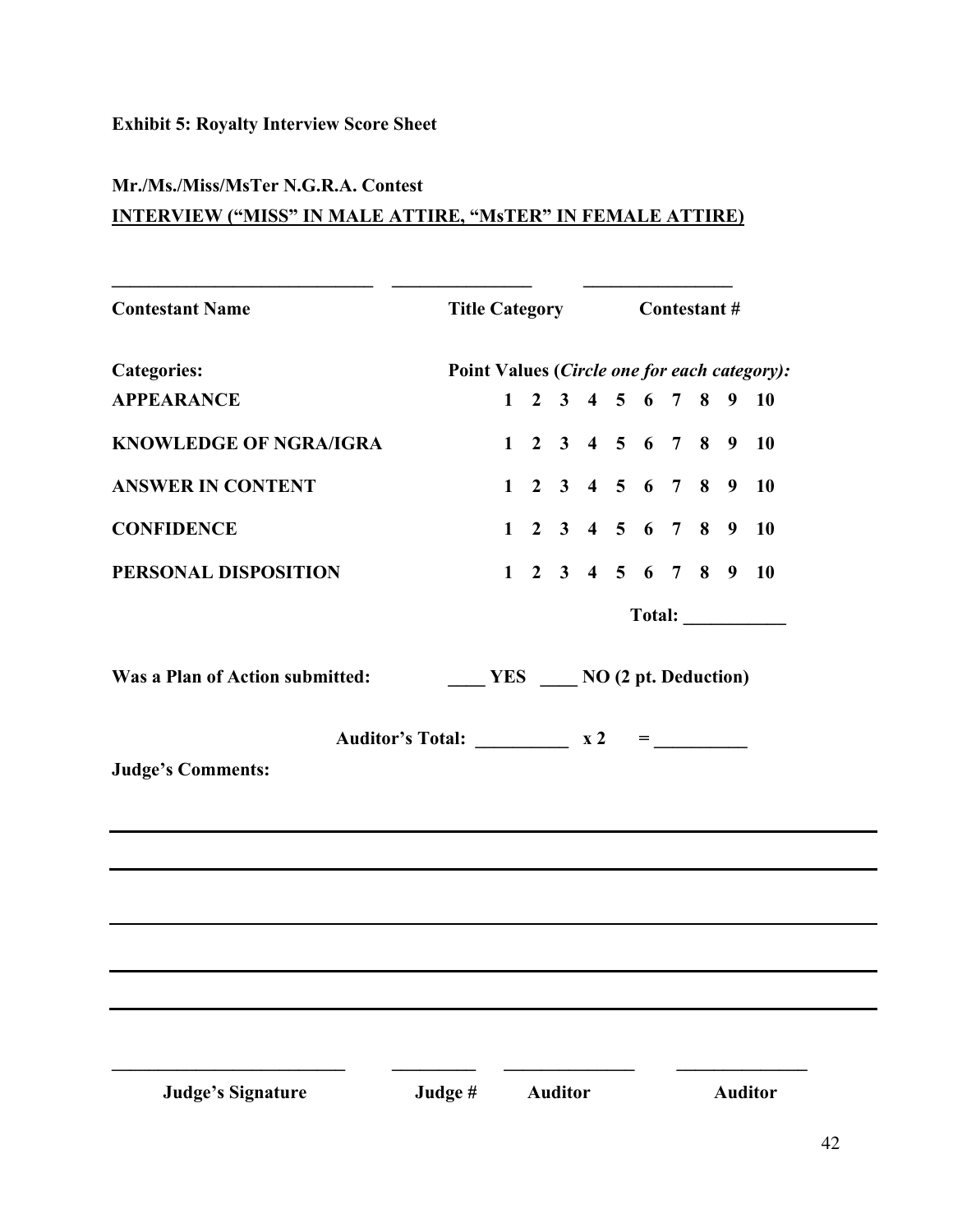# **Exhibit 6: Royalty Western Wear Score Sheet**

# **Mr./Ms./Miss/MsTer N.G.R.A. Contest WESTERN WEAR**

| <b>Contestant Name</b>    |                                              |  |  |  |                                     |  | Title Category Contestant # |  |  |  |           |  |  |
|---------------------------|----------------------------------------------|--|--|--|-------------------------------------|--|-----------------------------|--|--|--|-----------|--|--|
| <b>Categories:</b>        | Point Values (Circle one for each category): |  |  |  |                                     |  |                             |  |  |  |           |  |  |
| <b>GENERAL APPEARANCE</b> |                                              |  |  |  | $1 \t2 \t3 \t4 \t5 \t6 \t7 \t8 \t9$ |  |                             |  |  |  | <b>10</b> |  |  |
| <b>STYLE</b>              |                                              |  |  |  | $1 \t2 \t3 \t4 \t5 \t6 \t7 \t8 \t9$ |  |                             |  |  |  | <b>10</b> |  |  |
| <b>FIT</b>                |                                              |  |  |  | $1 \t2 \t3 \t4 \t5 \t6 \t7 \t8 \t9$ |  |                             |  |  |  | <b>10</b> |  |  |
| <b>POISE</b>              |                                              |  |  |  | $1 \t2 \t3 \t4 \t5 \t6 \t7 \t8 \t9$ |  |                             |  |  |  | <b>10</b> |  |  |
| <b>PRESENTATION</b>       |                                              |  |  |  | $1 \t2 \t3 \t4 \t5 \t6 \t7 \t8 \t9$ |  |                             |  |  |  | <b>10</b> |  |  |
|                           |                                              |  |  |  |                                     |  |                             |  |  |  |           |  |  |
|                           |                                              |  |  |  |                                     |  |                             |  |  |  |           |  |  |
| <b>Judge's Comments:</b>  |                                              |  |  |  | Auditor's Total: ___________        |  |                             |  |  |  |           |  |  |
|                           |                                              |  |  |  |                                     |  |                             |  |  |  |           |  |  |
|                           |                                              |  |  |  |                                     |  |                             |  |  |  |           |  |  |
|                           |                                              |  |  |  |                                     |  |                             |  |  |  |           |  |  |
|                           |                                              |  |  |  |                                     |  |                             |  |  |  |           |  |  |
|                           |                                              |  |  |  |                                     |  |                             |  |  |  |           |  |  |
|                           |                                              |  |  |  |                                     |  |                             |  |  |  |           |  |  |
|                           |                                              |  |  |  |                                     |  |                             |  |  |  |           |  |  |

÷.

÷.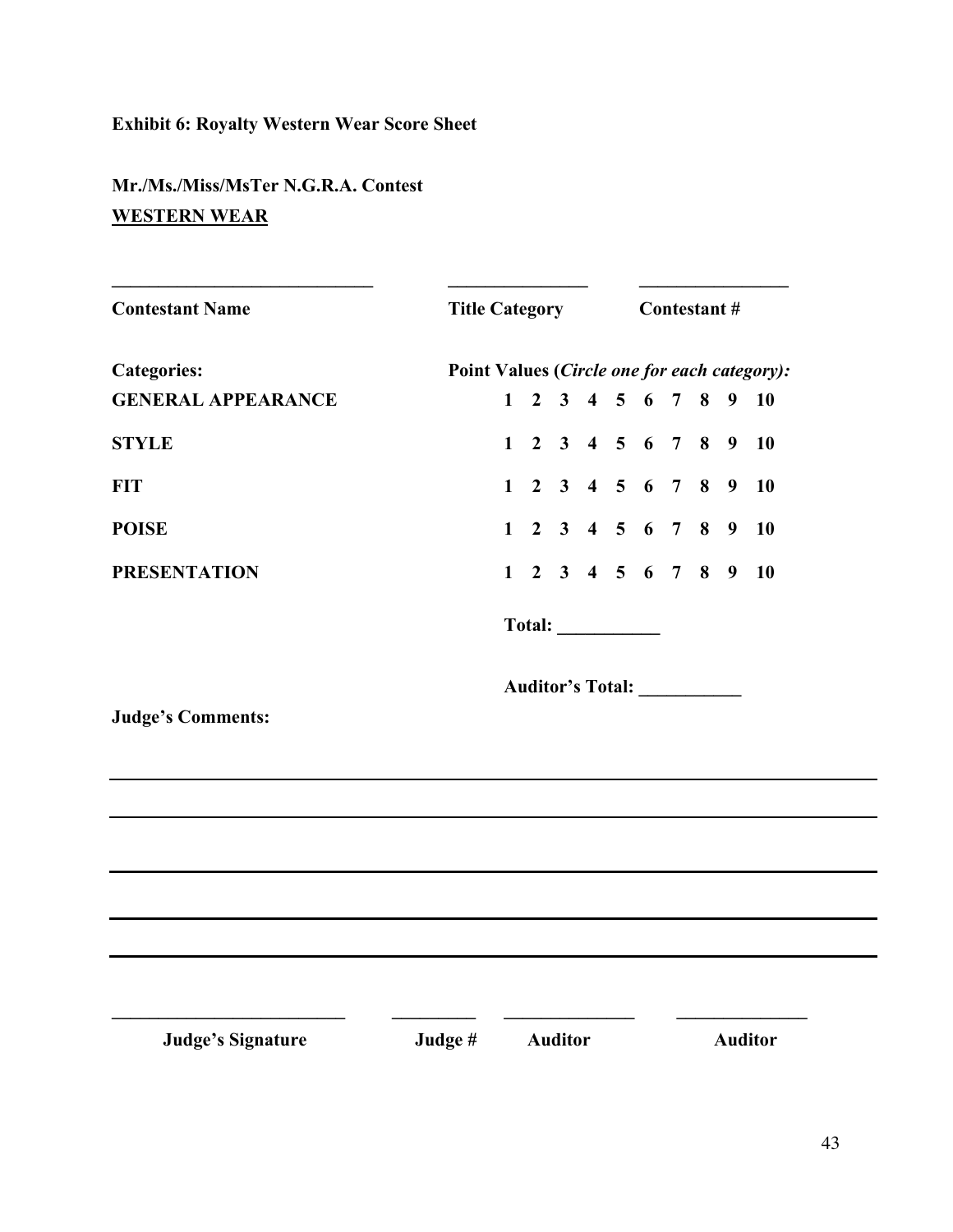# **Exhibit 7: Royalty Public Presentation Score Sheet**

# **Mr./Ms./Miss/MsTer N.G.R.A. Contest PUBLIC PRESENTATION**

| <b>Contestant Name</b>    | <b>Title Category</b>                        | <b>Contestant #</b> |  |  |  |  |                         |  |  |  |  |
|---------------------------|----------------------------------------------|---------------------|--|--|--|--|-------------------------|--|--|--|--|
| <b>Categories:</b>        | Point Values (Circle one for each category): |                     |  |  |  |  |                         |  |  |  |  |
| <b>APPEARANCE</b>         | $1 \t2 \t3 \t4 \t5 \t6 \t7 \t8 \t9 \t10$     |                     |  |  |  |  |                         |  |  |  |  |
| <b>KNOWLEDGE</b>          | $1 \t2 \t3 \t4 \t5 \t6 \t7 \t8 \t9 \t10$     |                     |  |  |  |  |                         |  |  |  |  |
| <b>ANSWER IN CONTENT</b>  | $1 \t2 \t3 \t4 \t5 \t6 \t7 \t8 \t9$          |                     |  |  |  |  | <b>10</b>               |  |  |  |  |
| <b>CONFIDENCE</b>         | $1 \t2 \t3 \t4 \t5 \t6 \t7 \t8 \t9$          |                     |  |  |  |  | <b>10</b>               |  |  |  |  |
| <b>PUBLIC DISPOSITION</b> | $1 \t2 \t3 \t4 \t5 \t6 \t7 \t8 \t9$          |                     |  |  |  |  | <b>10</b>               |  |  |  |  |
|                           |                                              |                     |  |  |  |  |                         |  |  |  |  |
|                           |                                              |                     |  |  |  |  | <b>Auditor's Total:</b> |  |  |  |  |
| <b>Judge's Comments:</b>  |                                              |                     |  |  |  |  |                         |  |  |  |  |

 **Judge's Signature Judge # Auditor Auditor**

**\_\_\_\_\_\_\_\_\_\_\_\_\_\_\_\_\_\_\_\_\_\_\_\_\_ \_\_\_\_\_\_\_\_\_ \_\_\_\_\_\_\_\_\_\_\_\_\_\_ \_\_\_\_\_\_\_\_\_\_\_\_\_\_**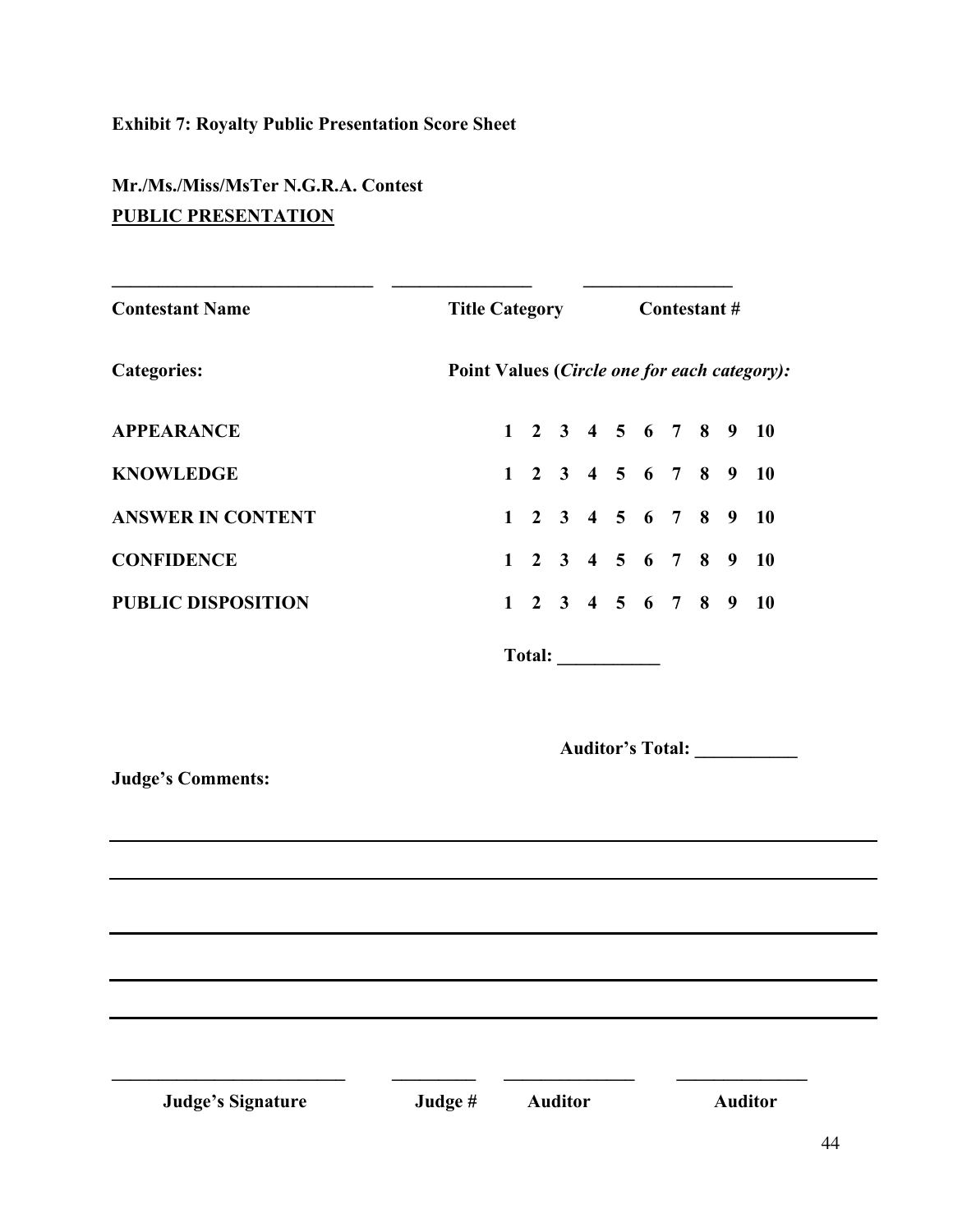# **Exhibit 8: Royalty Entertainment Score sheet**

# **Mr./Ms./Miss/MsTer N.G.R.A. Contest ENTERTAINMENT**

| <b>Contestant Name</b>         |         |  |  |                | Title Category Contestant # |        |                              |  |  |                                     |                                              |
|--------------------------------|---------|--|--|----------------|-----------------------------|--------|------------------------------|--|--|-------------------------------------|----------------------------------------------|
| <b>Categories:</b>             |         |  |  |                |                             |        |                              |  |  |                                     | Point Values (Circle one for each category): |
| <b>ENTERTAINMENT VALUE</b>     |         |  |  |                |                             |        |                              |  |  |                                     | $1 \t2 \t3 \t4 \t5 \t6 \t7 \t8 \t9 \t10$     |
| <b>STAGE PRESENTATION</b>      |         |  |  |                |                             |        |                              |  |  | $1 \t2 \t3 \t4 \t5 \t6 \t7 \t8 \t9$ | <b>10</b>                                    |
| <b>ORIGINALITY</b>             |         |  |  |                |                             |        |                              |  |  |                                     | $1 \t2 \t3 \t4 \t5 \t6 \t7 \t8 \t9 \t10$     |
| <b>APPAREL SELECTION</b>       |         |  |  |                |                             |        |                              |  |  |                                     | $1 \t2 \t3 \t4 \t5 \t6 \t7 \t8 \t9 \t10$     |
| <b>ARTISTIC INTERPRETATION</b> |         |  |  |                |                             |        |                              |  |  | $1 \t2 \t3 \t4 \t5 \t6 \t7 \t8 \t9$ | <b>10</b>                                    |
|                                |         |  |  |                |                             | Total: |                              |  |  |                                     |                                              |
|                                |         |  |  |                |                             |        |                              |  |  |                                     |                                              |
|                                |         |  |  |                |                             |        | Auditor's Total: ___________ |  |  |                                     |                                              |
| <b>Judge's Comments:</b>       |         |  |  |                |                             |        |                              |  |  |                                     |                                              |
|                                |         |  |  |                |                             |        |                              |  |  |                                     |                                              |
|                                |         |  |  |                |                             |        |                              |  |  |                                     |                                              |
|                                |         |  |  |                |                             |        |                              |  |  |                                     |                                              |
|                                |         |  |  |                |                             |        |                              |  |  |                                     |                                              |
|                                |         |  |  |                |                             |        |                              |  |  |                                     |                                              |
|                                |         |  |  |                |                             |        |                              |  |  |                                     |                                              |
| <b>Judge's Signature</b>       | Judge # |  |  | <b>Auditor</b> |                             |        |                              |  |  |                                     | <b>Auditor</b>                               |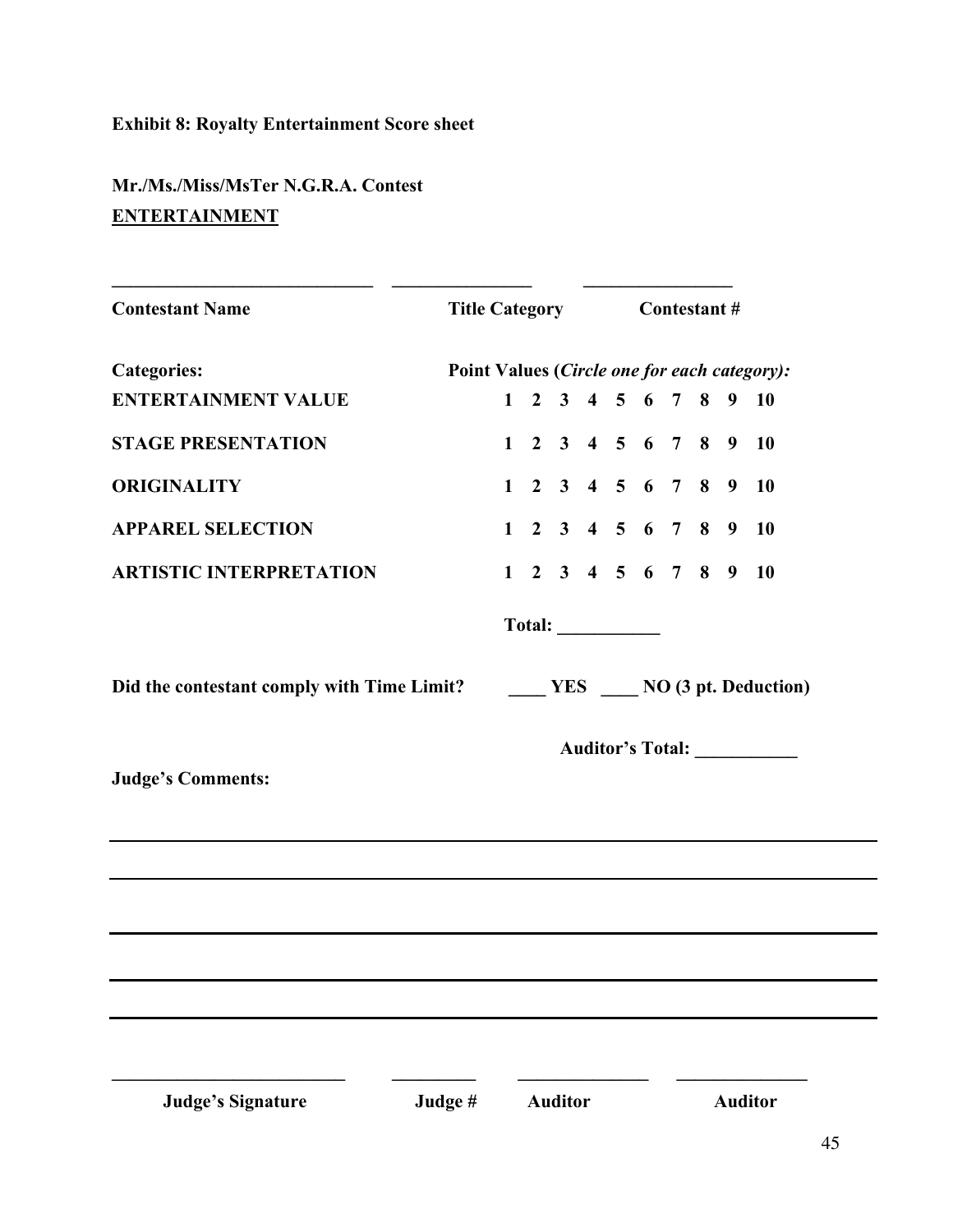## **Exhibit 9: Royalty Competition Final Tally Sheet**

**\_\_\_\_\_\_\_\_\_\_\_\_\_\_\_\_\_\_\_\_\_\_\_\_\_\_\_\_\_\_\_\_\_\_\_ \_\_\_\_\_\_\_\_\_\_\_\_\_\_\_\_\_\_\_\_\_**

# **Mr./Ms./Miss/MsTer N.G.R.A. Contest FINAL TALLY SHEET**

**Contestant Name Contestant Number**

|          | <b>Spirit</b> | <b>Interview</b> | Western<br>Wear | <b>Public</b><br>Presentation | <b>Entertainment</b> |  |
|----------|---------------|------------------|-----------------|-------------------------------|----------------------|--|
| Judge #1 |               |                  |                 |                               |                      |  |
| Judge #2 |               |                  |                 |                               |                      |  |
| Judge #3 |               |                  |                 |                               |                      |  |
| Judge #4 |               |                  |                 |                               |                      |  |
| Judge #5 |               |                  |                 |                               |                      |  |
| Judge #6 |               |                  |                 |                               |                      |  |
| Judge #7 |               |                  |                 |                               |                      |  |

 **\_\_\_\_\_\_\_\_ \_\_\_\_\_\_\_\_ \_\_\_\_\_\_\_\_ \_\_\_\_\_\_\_\_ \_\_\_\_\_\_\_\_**

**TOTALS (***Highest & Lowest Scores Removed):*

**TOTAL POINTS: \_\_\_\_\_\_\_\_** 

**Auditor \_\_\_\_\_\_ \_\_\_\_\_\_\_\_**

**Percent of Points Received: \_\_\_\_\_\_\_\_\_\_\_\_\_\_\_\_**

*(out of 300 possible)*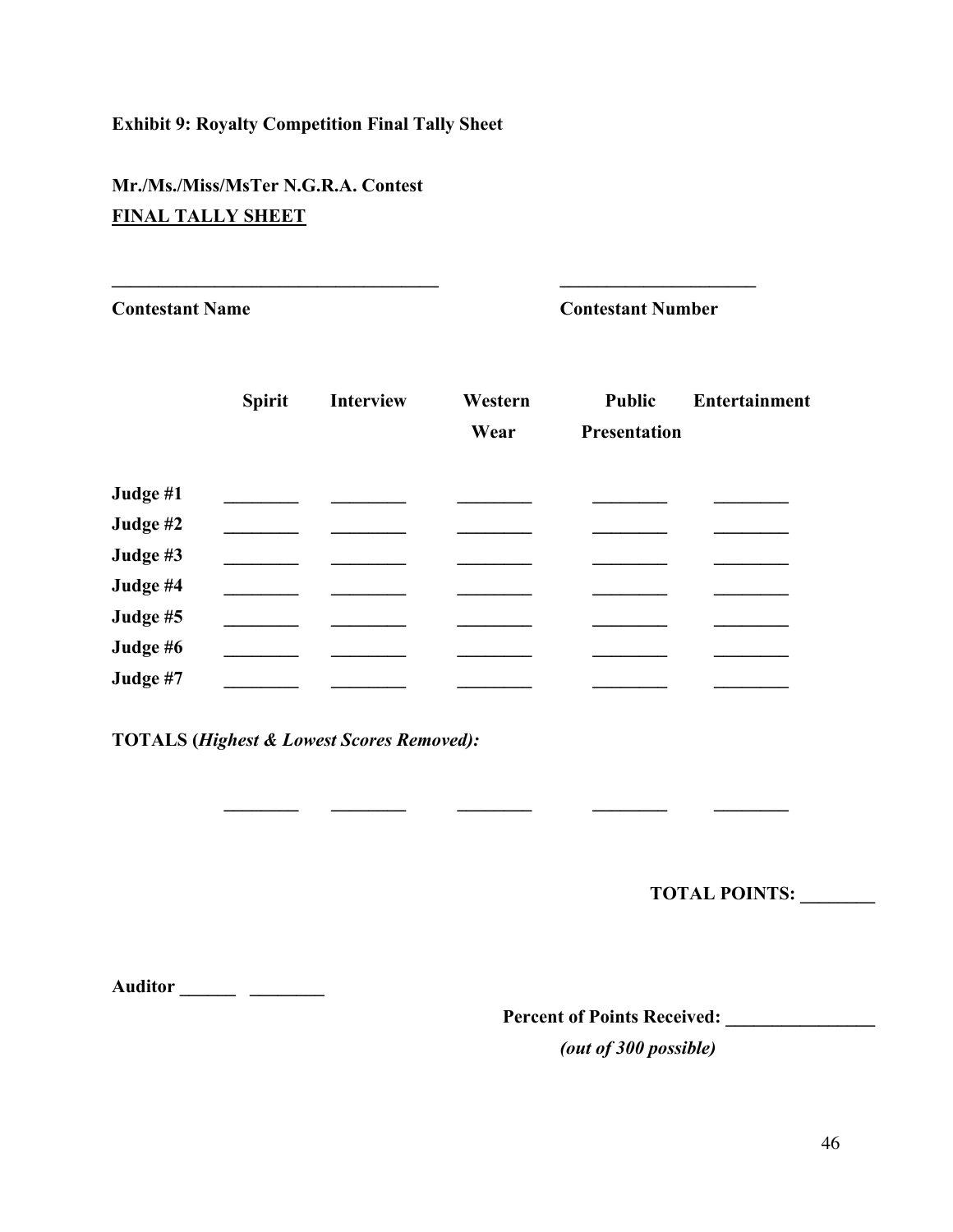## **Exhibit 10: Royalty Personal Financial Responsibility Agreement**



I understand that as a representative and titleholder of NGRA I am responsible for the prudent use of NGRA funds.

## **NGRA Fundraising**

I agree that any funds that I raise on behalf of NGRA will be collected and remitted to the NGRA Treasurer in accordance with NGRA policy and bylaws. At no time shall I solicit funds on behalf of NGRA for personal gain. All fundraising by me shall be conducted under the auspices of events or activities approved by the NGRA Board of Directors. I understand that failure to comply with the NGRA bylaws and policies may result in the removal of my title and forfeiture of future opportunities to compete or hold an NGRA title.

## **Royalty Travel Fund:**

I understand that it is my responsibility to represent NGRA at other IGRA rodeos and events, and that this requires a financial commitment in order to fulfill my responsibilities as a titleholder. Pursuant to NGRA Standing Rules I understand that I may solicit funds for traveling expenses related to my activities as a member of the royalty team in a manner approved by the NGRA Board of Directors. I agree that any funds raised, through sponsorship or fundraising activities, will be turned over and accounted for by the NGRA Treasurer, and that NGRA will act as a custodian of these funds until such time as I require them. Furthermore, I agree that I will diligently and publicly disclose the purpose of any fundraising activities on my behalf as a representative of NGRA. At no time shall I solicit funds on behalf of NGRA for personal gain. Eligible travel expenses will include airfare, fuel, car rental, lodging, meals, and event entry fees. I understand that is not the intent of the NGRA Board of Directors to manage the disbursement of these funds with undue scrutiny; however, I understand that it is my obligation to use funds raised for this purpose as a representative of NGRA in a prudent manner.

*Signature Date*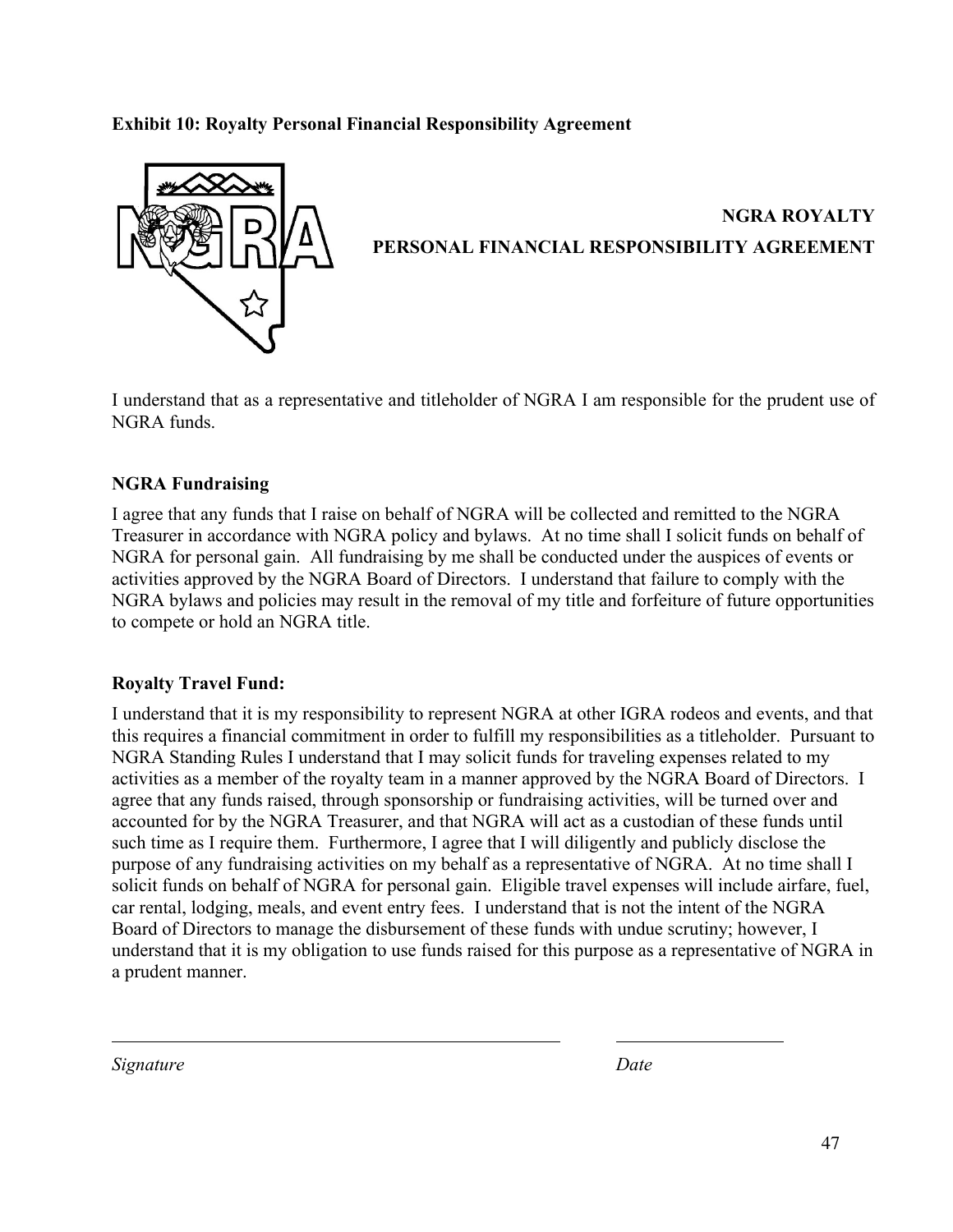Logo with Map



## **LogowithoutMap**